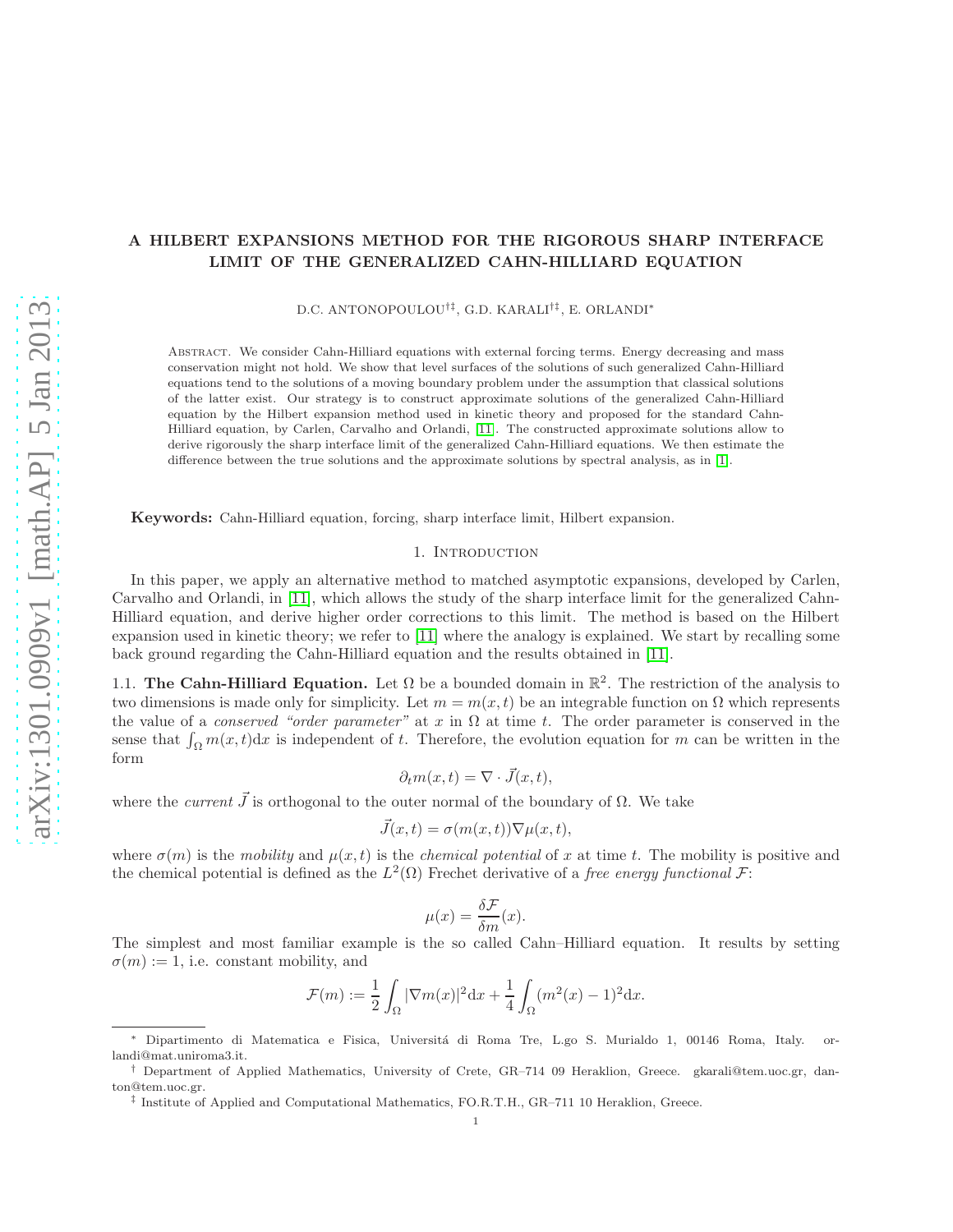This leads to the evolution equation

$$
\partial_t m(x,t) = \Delta \left( -\Delta m(x,t) + f(m(x,t)) \right),
$$

where

$$
(1.1) \t\t f(m) = m^3 - m.
$$

Different choices of f can be made, provided they are derivatives of a double well smooth enough potential with equal absolute minima. If  $m(x, t)$  is a solution of this equation, then

$$
\frac{\mathrm{d}}{\mathrm{d}t}\mathcal{F}(m(\cdot,t)) = -\int_{\Omega} |\vec{J}(x,t)|^2 \mathrm{d}x,
$$

and thus, evolution decreases the free energy. The minimizers of the free energy are the constant functions  $m = \pm 1$ . These minimizers represent the "pure phases" of the system. However, unless the initial condition  $m_0$  happens to satisfy  $\int_{\Omega} m_0(x) dx = \pm |\Omega|$ , these "pure phases" cannot be reached due to the mass conservation law. Instead, what will eventually be produced is a region in which  $m \approx +1$  while  $m \approx -1$ in its complement, with smooth transition across its boundary. This phenomenon is referred to as *phase* segregation, where the aforementioned boundary consists the *interface* between the two phases. If we "stand far enough back" from  $\Omega$ , all we can observe is the interface's shape since the structure across the interface is placed on an invisibly small scale.

The evolution of m in time under the Cahn Hilliard equation, or another equation of this type, drives a very slow evolution of the interface. More specifically, let  $\varepsilon$  be a small parameter, and introduce the new variables  $\tau$  and  $\xi$  by

$$
\tau := \varepsilon^3 t \qquad \text{and} \qquad \xi := \varepsilon x.
$$

Then of course it follows

<span id="page-1-1"></span>
$$
\partial_t = \varepsilon^3 \partial_\tau
$$
 and  $\partial_x = \varepsilon \partial_\xi$ .

Hence, if  $m(x,t)$  is a solution of the Cahn–Hilliard equation and we define  $m^{\epsilon}(\xi,\tau) := m(x(\xi), t(\tau))$  then we obtain

(1.2) 
$$
\partial_{\tau} m^{\varepsilon}(\xi,\tau) = \Delta_{\xi} \left( -\varepsilon \Delta_{\xi} m^{\varepsilon}(\xi,\tau) + \frac{1}{\varepsilon} f(m^{\varepsilon}(\xi,\tau)) \right).
$$

If we think of  $\varepsilon$  as representing the inverse of a large length scale, the variable  $\xi$  will be dimensionless. The dimensionless variables are "slow" and the original variables "fast" for small  $\varepsilon$ . In what follows, we keep the notation  $\xi$  for the slow spatial variables, but we drop the use of  $\tau$  and replace it by t for convenience. One should just bear in mind that now we are looking at the evolution over a very long time scale when  $\varepsilon$  is small. For the reasons indicated above, it is custom to consider initial data  $m_0(\xi)$  that is −1 in the region bounded by a smooth closed curve  $\Gamma_0$  in  $\Omega$ , and  $+1$  outside this region. At later times t there will still be a fairly sharp interface between a region where  $m(\xi, t) \approx +1$  and a region where  $m(\xi, t) \approx -1$ , centered on a smooth curve  $\Gamma_t$ . One might hope that for small values of  $\varepsilon$ , all information about the evolution of  $m^{\varepsilon}(\xi, t)$ is contained in the evolution of the interface  $\Gamma_t$ . This is indeed the case as shown in [\[11\]](#page-30-0). To explain the method used in [\[11\]](#page-30-0), let M denote the set of all smooth simple closed curves in  $\Omega$ . As we will explain in Section 2, M can be viewed as a differentiable manifold. A vector field V on  $\mathcal M$  is a functional associating to each Γ in M a function in  $C^{\infty}(\Gamma)$ . This function gives the normal velocity of a point on Γ, and thus describes a "flow" on  $M$ . We may formally write

<span id="page-1-2"></span>(1.3) 
$$
\frac{\mathrm{d}}{\mathrm{d}t}\Gamma_t = V(\Gamma_t).
$$

Now, given a flow on M, we can produce from it an evolution in  $C^{\infty}(\Omega)$  through the following device: Let m be any function from M to  $C^{\infty}(\Omega)$ . We write  $m(\xi, \Gamma)$  to denote  $m(\Gamma)$  evaluated at  $\xi \in \Omega$ . We can then define a time dependent function  $m(\xi, t)$  on  $\Omega$  by

<span id="page-1-0"></span>
$$
(1.4) \t\t\t m(\xi, t) := m(\xi, \Gamma_t).
$$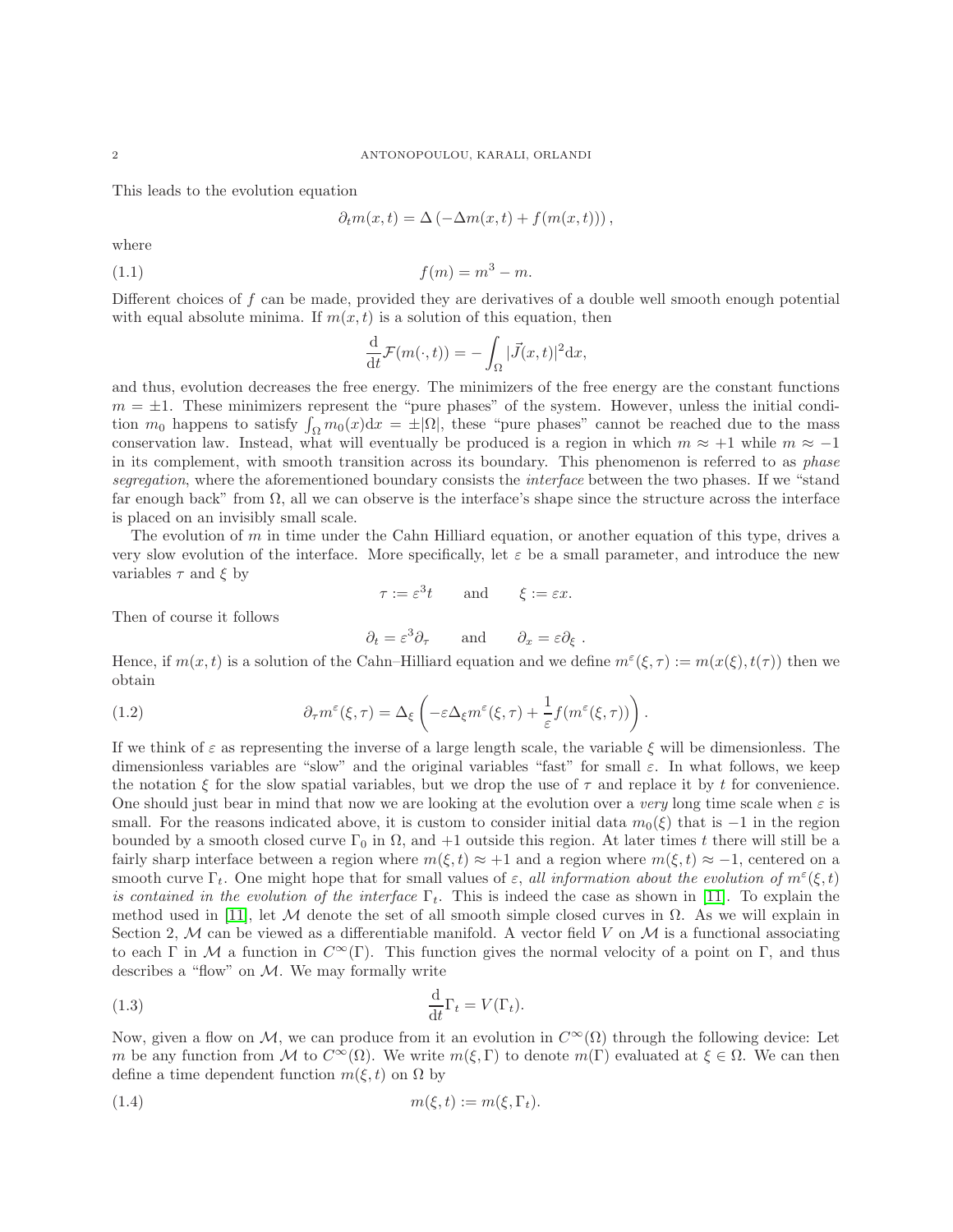Notice that time dependence in  $m(\xi, t)$  enters only through the evolution of  $\Gamma_t$ . Now if, for small  $\varepsilon$  and sharp interface initial data, all of the information about the evolution of solutions of the Cahn–Hilliard equation were contained in the motion of the interface, then one might hope to find a vector field  $V$  on  $\mathcal M$  governing the evolution of the interface, and a function m from M to  $C^{\infty}(\Omega)$  so that [\(1.4\)](#page-1-0) defines the corresponding solution of the Cahn–Hilliard equation.

In [\[11\]](#page-30-0), a result of this type has been proved. More specifically, a sequence of vector fields  $V_0, V_1, V_2, \cdots$ defined on M was constructed such that the interface for the solution of  $(1.2)$  satisfies  $(1.3)$  for  $V := \nabla \mathcal{L}$  $\sum_{j=0}^{\infty} \varepsilon^{j} V_j$ . It turned out that the leading term  $V_0$  is the vector field generating the *Mullins Sekerka* flow, as one could expect from the pioneering work of Pego [\[26\]](#page-31-0) made rigorous by Alikakos, Bates and Chen [\[1\]](#page-30-1). In these papers the approximate solutions were constructed by using matched asymptotic expansions which give no information on the higher order corrections to the flow. The approach introduced in [\[11\]](#page-30-0) unable to determine at any given order the velocity of the flow.

Let us fix a number  $S > 0$  that will later be interpreted as a "surface tension', denote by  $K(\xi) \equiv K(\xi, \Gamma)$ the curvature at  $\xi \in \Gamma$  and by  $\nu$  the unit outward normal either to  $\partial\Omega$  or to Γ. Further, for each Γ in M, let  $\mu$  be the solution of

<span id="page-2-0"></span>(1.5) 
$$
\Delta \mu(\xi) = 0 \quad \text{for} \quad \xi \in \Omega \setminus \Gamma,
$$

subject to the boundary conditions

<span id="page-2-1"></span>(1.6) 
$$
\mu(\xi) = S\left(K(\xi) - \frac{2\pi}{|\Gamma|}\right) \text{ on } \Gamma, \quad \partial_{\nu}\mu = 0 \text{ on } \partial\Omega,
$$

where |Γ| denotes the arc length of Γ and  $\partial_{\nu}$  is the outward normal derivative to  $\partial\Omega$ . Now define  $V_0(\Gamma)$  as the real valued function on  $\Gamma$  given by

<span id="page-2-2"></span>(1.7) 
$$
V_0(\xi,\Gamma) := \frac{1}{2} \left[ \partial_\nu \mu \right]_\Gamma(\xi) \qquad \xi \in \Gamma,
$$

where the brackets on the right-hand side denote the jump of the normal derivative across Γ. In this way one defines a vector field on  $\mathcal M$  which generates a flow known as the Mullins–Sekerka flow. For the local existence of a unique smooth solution of the free boundary problem [\(1.5\)](#page-2-0), [\(1.6\)](#page-2-1) and [\(1.7\)](#page-2-2) see Chen,[\[13\]](#page-30-2) and Escher and Simonett, [\[18\]](#page-30-3). As it is well known, the Mullins–Sekerka flow conserves the area enclosed by  $\Gamma_t$ and decreases the arc length of  $\Gamma_t$ .

The higher order terms in  $\sum_{j=0} \varepsilon^j V_j$  are more complicated. In [\[11\]](#page-30-0),  $V_1$  which is the next correction to V<sup>0</sup> was computed and a general technic of calculating all the higher order terms has been presented. The description of  $V_1$ , like that of  $V_0$ , is in the context of potential theory.

1.2. The  $\varepsilon$ -dependent generalized Cahn-Hilliard Equation. We consider the generalized Cahn-Hilliard equation of the following type

<span id="page-2-3"></span>(1.8) 
$$
\partial_t m^{\varepsilon}(\xi, t) = \Delta \Big( -\varepsilon \Delta m^{\varepsilon}(\xi, t) + \frac{f(m^{\varepsilon}(\xi, t))}{\varepsilon} - G_2(\xi; \varepsilon) \Big) + G_1(\xi; \varepsilon), \quad \xi \text{ in } \Omega, \quad t > 0,
$$

where  $\Delta$  is the Neumann Laplacian operator on  $\Omega$ . The terms  $G_1$  and  $G_2$  may depend on time also. In the present analysis, we shall consider the case where  $G_1$  and  $G_2$  depend only on  $\xi$  since our aim is to explain the main strategy in the simplest interesting setting. As it will be clear in the sequence, the proposed method is suitable for the time dependent case as well.

The term  $G_2$  in [\(1.8\)](#page-2-3) models general external fields, see [\[23,](#page-30-4) [22\]](#page-30-5). In [\[25\]](#page-31-1) the authors apply the Kawasaki exchange dynamics to derive a modified Cahn-Hilliard equation where  $G_2$  describes the external gravity field. The free energy-independent term  $G_1$  may describe an external mass supply, cf. [\[22\]](#page-30-5), or [\[3\]](#page-30-6) where  $G_1$ was defined as a deterministic Gaussian function. Such a model is described for example in [\[3\]](#page-30-6), in order to model spinodal decomposition in the presence of a moving particle source, as a mechanism for the formation of Liesengang bands. In addition,  $G_1$  was introduced as a conservative white noise of thermal fluctuations cf. [\[23\]](#page-30-4) or [\[14\]](#page-30-7) (Cahn-Hilliard-Cook model). Existence and uniqueness of solution for the stochastic problem was established in [\[15,](#page-30-8) [10,](#page-30-9) [6\]](#page-30-10) while dynamics and stochastic stability were analyzed for the one-dimensional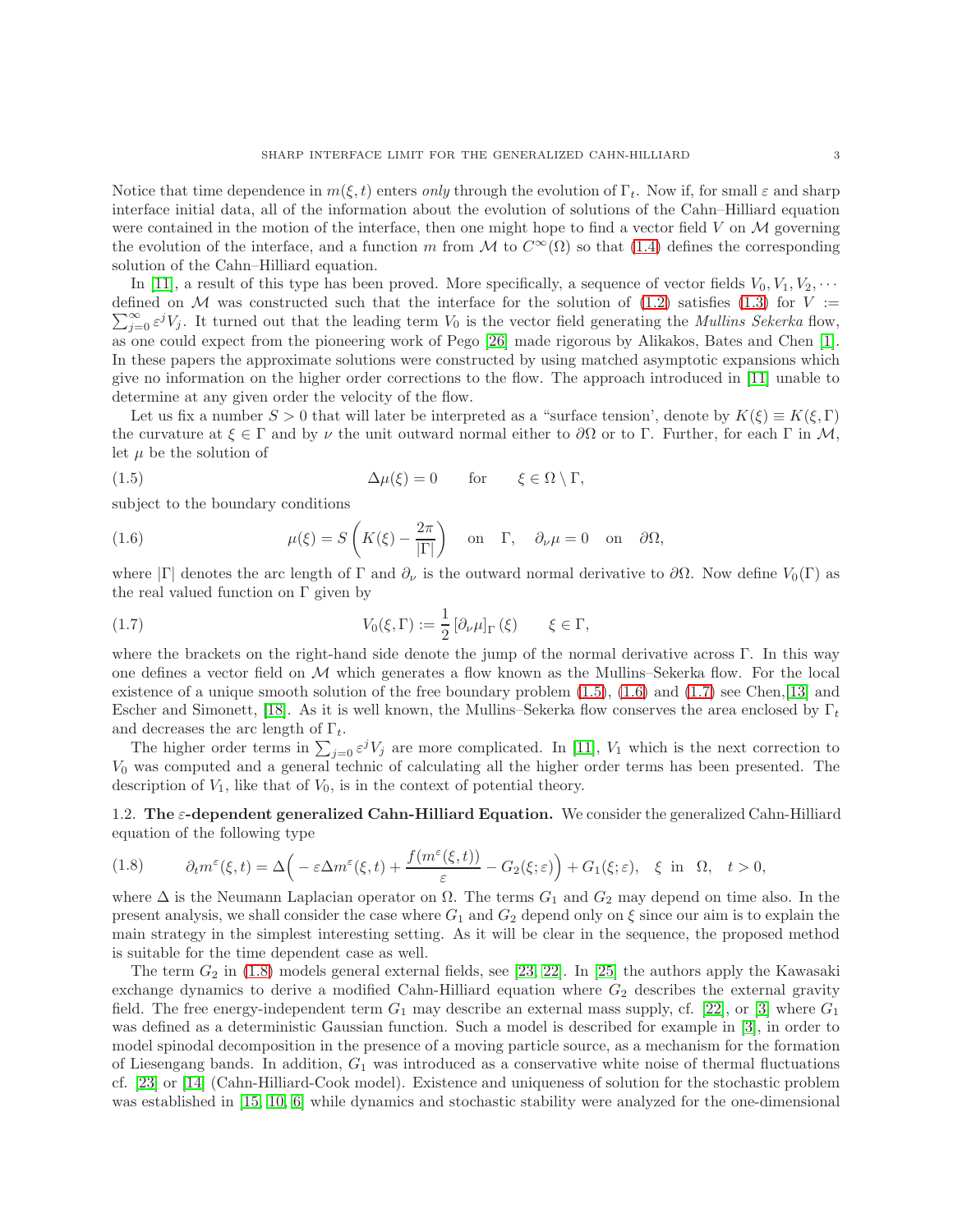case in [\[5\]](#page-30-11). Furthermore, the interface stochastic motion and singular perturbation has been studied for many related models like Allen-Cahn or Ginzburg Landau and phase-field models, cf. for example [\[20,](#page-30-12) [4\]](#page-30-13). Integrating [\(1.8\)](#page-2-3) over  $\Omega$  we get

<span id="page-3-0"></span>

(1.9) 
$$
\partial_t \left( \int_{\Omega} m^{\varepsilon}(\xi, t) d\xi \right) = \int_{\partial \Omega} \partial_{\nu} \left( -\varepsilon \Delta m^{\varepsilon} + \frac{f(m^{\varepsilon})}{\varepsilon} - G_2(s; \varepsilon) \right) ds + \int_{\Omega} G_1(\xi; \varepsilon) d\xi.
$$

Therefore,  $\int_{\Omega} m^{\varepsilon}(\xi, t) d\xi$  is not conserved unless the second member of [\(1.9\)](#page-3-0) is null. Generally, due to the presence of the external force field  $G_2$  and the external mass supply  $G_1$ , a free energy decreasing is not expected. For a mathematical analysis of the problem when  $G_2 = 0$  and  $G_1$  is in  $L^2(\Omega)$  cf. [\[27,](#page-31-2) [16\]](#page-30-14).

<span id="page-3-2"></span><span id="page-3-1"></span>An equivalent system formulation of [\(1.8\)](#page-2-3) is the following

(1.10) 
$$
\partial_t m^{\varepsilon}(\xi, t) = \Delta \mu^{\varepsilon}(\xi, t) + G_1(\xi; \varepsilon),
$$

(1.11) 
$$
\mu^{\varepsilon}(\xi,t) = -\varepsilon \Delta m^{\varepsilon}(\xi,t) + \frac{1}{\varepsilon} f(m^{\varepsilon}(\xi,t)) - G_2(\xi;\varepsilon),
$$

where  $\Delta$  is the Neumann Laplacian operator on  $\Omega$ . This representation will be used in our analysis. For the purposes of this paper we consider the  $\varepsilon$ -dependent generalized Cahn-Hilliard equation [\(1.8\)](#page-2-3) (and equivalently the system  $(1.10)$ ,  $(1.11)$  supplemented with an initial condition

<span id="page-3-4"></span>(1.12) 
$$
m^{\varepsilon}(\xi,0) = m_0^{\varepsilon}(\xi) \simeq \begin{cases} -1 & \text{on } \Omega_0^- \\ +1 & \text{on } \Omega_0^+, \end{cases}
$$

where  $\Omega_0^-$  is the region of  $\Omega$  enclosed by a smooth closed curve  $\Gamma_0$  and  $\Omega_0^+ = \Omega \setminus (\Omega_0^- \cup \Gamma_0)$ . Thus, we are assuming that the interface is already initial formed. Further we take the following Neumann boundary conditions

<span id="page-3-3"></span>(1.13) 
$$
\partial_{\nu} m^{\varepsilon} = \partial_{\nu} \Delta m^{\varepsilon} = 0 \text{ on } \partial \Omega.
$$

We assume that the forcing terms  $G_1$  and  $G_2$  are sufficiently smooth, and that  $\partial_{\nu}G_2 = 0$  on  $\partial\Omega$  so that [\(1.13\)](#page-3-3) becomes

<span id="page-3-6"></span>(1.14) 
$$
\partial_{\nu} m^{\varepsilon} = \partial_{\nu} \mu^{\varepsilon} = \partial_{\nu} \Delta m^{\varepsilon} = 0 \text{ on } \partial \Omega.
$$

We dot not require

(1.15) 
$$
\int_{\Omega} G_1(\xi;\varepsilon) d\xi = 0.
$$

Hence, mass conservation might not hold. The precise assumptions for the forcing terms  $G_1$  and  $G_2$  will be given in Section 2. For sufficiently smooth initial conditions and forcing terms  $G_1$ ,  $G_2$ , there exists a unique classical solution of the generalized Cahn-Hilliard equation. The proof is analogous to that of the homogeneous case presented in [\[16\]](#page-30-14).

Notice that if we write [\(1.8\)](#page-2-3) in the original not scaled variables  $(x, t)$  the terms  $G_1$  and  $G_2$  are small perturbations of the standard Cahn-Hilliard equation. The term  $G_1$  in the original variables  $(x, t)$  is multiplied by a factor  $\varepsilon^3$  and the term  $G_2$  by a factor  $\varepsilon$ . The problem that we pose is the following. Take as in the homogeneous Cahn-Hilliard equation, initial data  $m_0(\xi)$  like in [\(1.12\)](#page-3-4). Due to the presence of  $G_1$  and  $G_2$  the constant functions  $m^{\epsilon} = \pm 1$  are not anymore stationary solutions of [\(1.8\)](#page-2-3). But we still expect that eventually at later times t there will appear a fairly sharp interface between the regions where  $m^{\varepsilon}(\xi, t) \approx +1$ and where  $m^{\epsilon}(\xi, t) \approx -1$ , centered on some smooth curve  $\Gamma_t$ . We prove that this is indeed the case. We derive the motion of  $\Gamma_t$  determining the vector field. It turns out that the leading term  $V_0$  in the vector field  $\sum_{j=0}^{N-1} \varepsilon^j V_j \left( \Gamma_t^{(N)} \right)$ , governing the interfacial flow (see [\(2.7\)](#page-6-0)), is not the vector field generating the Mullins Sekerka flow appearing in the sharp limit of the homogeneous Cahn-Hilliard equation. In fact, we obtain

<span id="page-3-5"></span>(1.16) 
$$
V_0(\cdot, \Gamma_t) = V_0^{(0)}(\cdot, \Gamma_t) + \langle V_0 \rangle_{\Gamma_t},
$$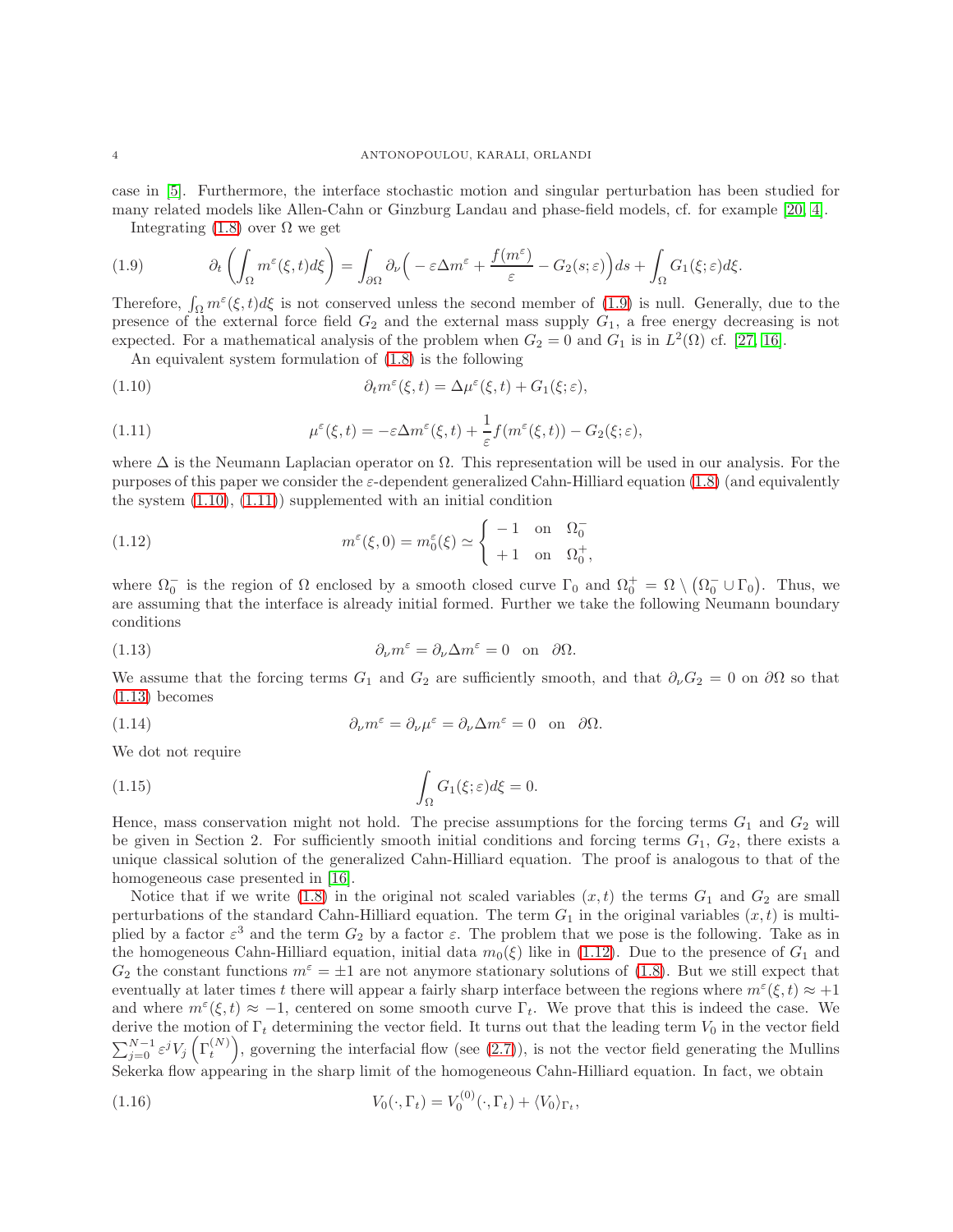where

<span id="page-4-1"></span>
$$
\int_{\Gamma_t} V_0^{(0)}(\eta, \Gamma_t) \mathrm{d}S_{\eta} = 0,
$$

and

(1.17) 
$$
\langle V_0 \rangle_{\Gamma_t} = \frac{1}{2|\Gamma_t|} \int_{\Omega} G_{1,0}(\eta) d\eta \quad t \in [0, T].
$$

Here, and in the following, we denote by  $dS_n$  the element of the arc length along Γ or  $\partial\Omega$ . We will indeed prove that, as  $\varepsilon \to 0$  the singular limit of [\(1.10\)](#page-3-1) and [\(1.11\)](#page-3-2) leads to the following moving boundary problem:  $\text{Given a closed curve } \Gamma^0 \text{ in } \Omega \text{ that it is the boundary of an open set } \Omega_0^- \subset \Omega \text{ find a family } \Big\{ \Gamma_t \in \mathcal{M} : t \in [0,T] \Big\}$ and functions  $\mu(\xi, t) = \mu(\xi, \Gamma_t)$  for  $t \in [0, T]$  and  $\xi \in \Omega$  so that

<span id="page-4-0"></span>
$$
\Delta\mu(\xi, t) = -G_{1,0}(\xi) \qquad \xi \in \Omega \setminus \Gamma_t, \qquad t \in [0, T),
$$
  
\n
$$
\mu(\xi, t) = 2SK(\xi, \Gamma_t) - G_{2,0}(\xi) \quad \text{on} \quad \Gamma_t, \quad \partial_\nu \mu(\cdot, t) = 0 \quad \text{on} \quad \partial\Omega, \qquad t \in [0, T),
$$
  
\n
$$
V_0(\cdot, \Gamma_t) = \frac{1}{2} \left[ \partial_\nu \mu \right]_{\Gamma_t}(\xi) \qquad \xi \in \Gamma_t, \qquad t \in (0, T),
$$
  
\n
$$
\Gamma_0 = \Gamma^0,
$$

where  $G_{1,0}(\xi) := \lim_{\varepsilon \to 0} G_1(\xi; \varepsilon)$  and  $G_{2,0}(\xi) := \lim_{\varepsilon \to 0} G_2(\xi; \varepsilon)$  and  $S > 0$  is the surface tension defined in [\(4.32\)](#page-19-0). In [\[7\]](#page-30-15) the authors applied formal asymptotics to analyze the sharp interface motion for generalized Cahn-Hilliard equations of the form [\(1.8\)](#page-2-3). The limit problem, which was formally derived in [\[7\]](#page-30-15), agrees exactly to [\(1.18\)](#page-4-0) which is rigorously proven in this paper.

We immediately obtain for any  $t \in (0, T)$ 

(1.19) 
$$
2\int_{\Gamma_t} V_0(\eta, \Gamma_t) dS_{\eta} = \int_{\Gamma_t} \left[\partial_{\nu} \mu\right]_{\Gamma_t} (\eta) dS_{\eta} = -\int_{\Omega \setminus \Gamma_t} \Delta \mu(\eta, t) d\eta = \int_{\Omega} G_{1,0}(\eta) d\eta,
$$

i.e [\(1.17\)](#page-4-1). Recalling that  $\frac{d}{dt}|\Omega_{\Gamma_t}^-| = \int_{\Gamma_t} V_0(\eta, \Gamma_t) dS_{\eta}$ , we obtain that the area enclosed by  $\Gamma_t$  is not conserved unless  $\int_{\Omega} G_{1,0}(\eta) d\eta = 0$ . Also, we have

$$
(1.20) \qquad \frac{\mathrm{d}}{\mathrm{d}t}|\Gamma_t| = \int_{\Gamma_t} K(\eta, \Gamma_t) V_0(\eta, \Gamma_t) \mathrm{d}S_\eta = \frac{1}{2S} \left( \int_{\Gamma_t} \mu V_0(\eta, \Gamma_t) \mathrm{d}S_\eta + \int_{\Gamma_t} V_0(\eta, \Gamma_t) G_{2,0}(\eta) \mathrm{d}S_\eta \right).
$$

Let us denote by  $\mu^{\pm}(\cdot,\Gamma_t)$  the restriction of  $\mu(\cdot,\Gamma_t)$  in  $\Omega_t^{\pm}$ . It follows that

(1.21)  
\n
$$
2\int_{\Gamma_t} \mu V_0(\eta, \Gamma_t) dS_{\eta} = \int_{\Gamma_t} \mu^+ \partial_{\nu} \mu^+ dS_{\eta} - \int_{\Gamma_t} \mu^- \partial_{\nu} \mu^- dS_{\eta}
$$
\n
$$
= -\int_{\Omega_t^-} div(\mu \nabla \mu) d\xi - \int_{\Omega_t^+} div(\mu \nabla \mu) d\xi
$$
\n
$$
= -\int_{\Omega} |\nabla \mu|^2 d\xi - \int_{\Omega \setminus \Gamma_t} \mu \Delta \mu d\xi = -\int_{\Omega} |\nabla \mu|^2 d\xi + \int_{\Omega \setminus \Gamma_t} \mu G_{1,0}(\xi) d\xi.
$$

From these computations there is no reason to expect that  $\frac{d}{dt}|\Gamma_t|$  is not positive. So, even in the case when the volume is conserved, i.e when  $\int_{\Omega} G_{1,0}(\eta) d\eta = 0$  the length of the curve does not decrease. The unknown  $\left\{\Gamma_t \in \Omega : t \in [0,T]\right\}$  and  $\mu^{\pm}$  are coupled through the system [\(1.18\)](#page-4-0). However if the position and the regularity of the moving boundary  $\left\{ \Gamma_t \in \Omega : t \in [0, T] \right\}$  is known, the chemical potential  $\mu$  is obtained by solving at each time  $t \in [0, T)$  the elliptic boundary value problem

(1.22) 
$$
\Delta \mu(\xi, t) = -G_{1,0}(\xi) \quad \xi \in \Omega \setminus \Gamma_t, \quad t \in [0, T), \n\mu(\xi, t) = 2SK(\xi, \Gamma_t) - G_{2,0}(\xi) \quad \text{on} \quad \Gamma_t, \quad \partial_\nu \mu(\cdot, t) = 0 \quad \text{on} \quad \partial \Omega, \quad t \in [0, T).
$$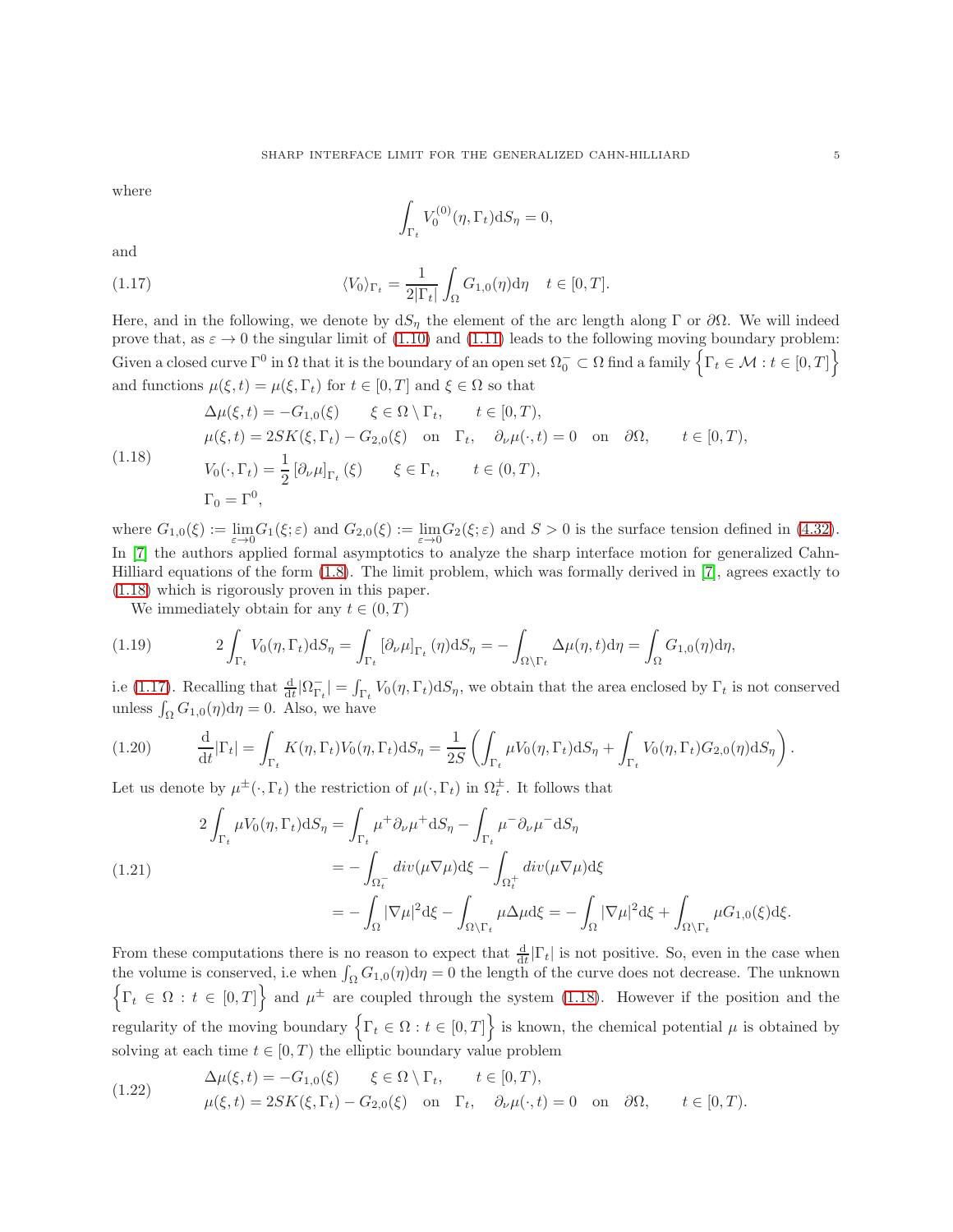In this sense we call a family  $\{\Gamma(t); t \in [0, T)\}\$  of surfaces a solution of [\(1.18\)](#page-4-0). To our knowledge there are no result regarding the existence and the uniqueness of solution for the moving boundary problem of the type [\(1.18\)](#page-4-0). A modified Mullins Sekerka motion has been studied by [\[17\]](#page-30-16), but it differs from [\(1.18\)](#page-4-0) either at the presence of the term  $-G_{1,0}$  which is replaced in [\[17\]](#page-30-16) by a specific function of time only, either at the presence of  $-G_{2,0}$  which does not appear in [\[17\]](#page-30-16). We think that a method similar to the one used in [17] might be useful to give existence and uniqueness of the classical solution of [\(1.18\)](#page-4-0). For the purposes of this paper, we assume that there exists a unique classical solution of the free boundary problem [\(1.18\)](#page-4-0).

### 2. Notations and Main results

2.1. Vector fields and flow on the curve space. Let  $M$  denote the set of all smooth simple closed curves in  $\Omega \subset \mathbb{R}^2$ . To discuss motion in M it is convenient to introduce local coordinates in the neighborhood of any given  $\Gamma \in \mathcal{M}$ . To this aim we define:

**Definition 2.1.** Let  $K(\xi) = K(\xi, \Gamma)$  denote the curvature at a point  $\xi \in \Gamma$  for  $\Gamma \in \mathcal{M}$ . We define

$$
k(\Gamma) := \max_{\xi \in \Gamma} |K(\xi)|.
$$

We denote by  $d(\xi, \Gamma)$  the signed distance of  $\xi \in \Omega$  from Γ. We define  $d < 0$  when  $\xi$  is inside Γ and  $d > 0$  when  $\xi$  is outside  $\Gamma$ . As long as  $d(\xi, \Gamma) \leq \frac{1}{k(\Gamma)}$  there is a uniquely determined point  $\eta \in \Gamma$  such that  $|\eta - \xi| = d(\xi, \Gamma)$ ; this is the point in  $\Gamma$  closest to  $\xi$ . Therefore, for any  $\varepsilon_0$  such that  $0 < \varepsilon_0 < \frac{1}{k(\Gamma)}$ , let

$$
\mathcal{N}(\varepsilon_0) = \mathcal{N}(\varepsilon_0, \Gamma) := \Big\{ \xi \in \Omega : |d(\xi, \Gamma)| \leq \varepsilon_0 \Big\}.
$$

There is a natural set of coordinates in  $\mathcal{N}(\varepsilon_0)$ . Given  $\xi \in \mathcal{N}(\varepsilon_0)$  we denote by  $\rho$  the diffeomorphism  $\rho : \mathcal{N}(\varepsilon_0) \to [-\varepsilon_0, \varepsilon_0] \times \Gamma$  defined by  $\rho(\xi) = (d(\xi), s(\xi))$  (whenever this does not cause ambiguity we omit to write the explicit dependence of  $\mathcal N$  or d on Γ). We have that

$$
\xi = s(\xi) + d \nu(s(\xi)),
$$

where  $\nu(s(\xi))$  denotes the unit outward normal to  $\Gamma$  at  $s(\xi)$ . For  $d \in [-\varepsilon_0, \varepsilon_0]$  and  $s \in \Gamma$  let  $\alpha(d, s)$  be the Jacobian of the local change of variables  $\alpha(d, s) = \det \frac{\partial \rho^{-1}(d, s)}{\partial (d, s)}$  $\frac{\partial^2 (a,s)}{\partial (d,s)}$ . A standard computation (cf. [\[21,](#page-30-17) appendix]) gives  $\alpha(d,s) = \prod_{i=1}^{n-1} (1 - dK_i(s))$ , where  $K_i(s)$ ,  $i = 1, \ldots, n$  are the principal curvatures at  $s \in \Gamma$ , in the direction *i*. When  $n = 2$  we have

$$
\alpha(d,s) = 1 - dK(s).
$$

In the sequel we identify functions of variable  $\xi$  and functions of variable  $(d, s)$  in the domain  $\mathcal{N}(\varepsilon_0)$ . We denote by

<span id="page-5-1"></span><span id="page-5-0"></span>
$$
z=\frac{d}{\varepsilon}
$$

the stretched variable.

The introduced coordinates in  $\mathcal{N}(\varepsilon_0, \Gamma)$  provide the means to give M the structure of a differentiable manifold and to study motions in this manifold, see [\[11,](#page-30-0) Section 2]. A vector field V on  $\mathcal M$  is a functional associating to each Γ in M a function in  $C^{\infty}(\Gamma)$ . This function defines the normal velocity of a point on Γ and thus, describes a "flow" on  $M$ . More specifically, we may formally write

(2.2) 
$$
\frac{\mathrm{d}}{\mathrm{d}t}\Gamma_t = V(\Gamma_t).
$$

We denote the lifetime T of the flow [\(2.2\)](#page-5-0), starting at  $\Gamma \in \mathcal{M}$  as

(2.3) 
$$
T = \inf \left\{ t > 0 : k(\Gamma_t) \le k_0 \right\},\
$$

where  $k_0$  is any arbitrarily chosen positive number so that  $k(\Gamma) \leq k_0 < \infty$ . If  $V(\cdot, \Gamma) = K(\cdot, \Gamma)$ , the curvature at  $s \in \Gamma$ , one obtains the curve shortening flow by curvature. When  $V(\cdot, \Gamma)$  is given by [\(1.7\)](#page-2-2) we have the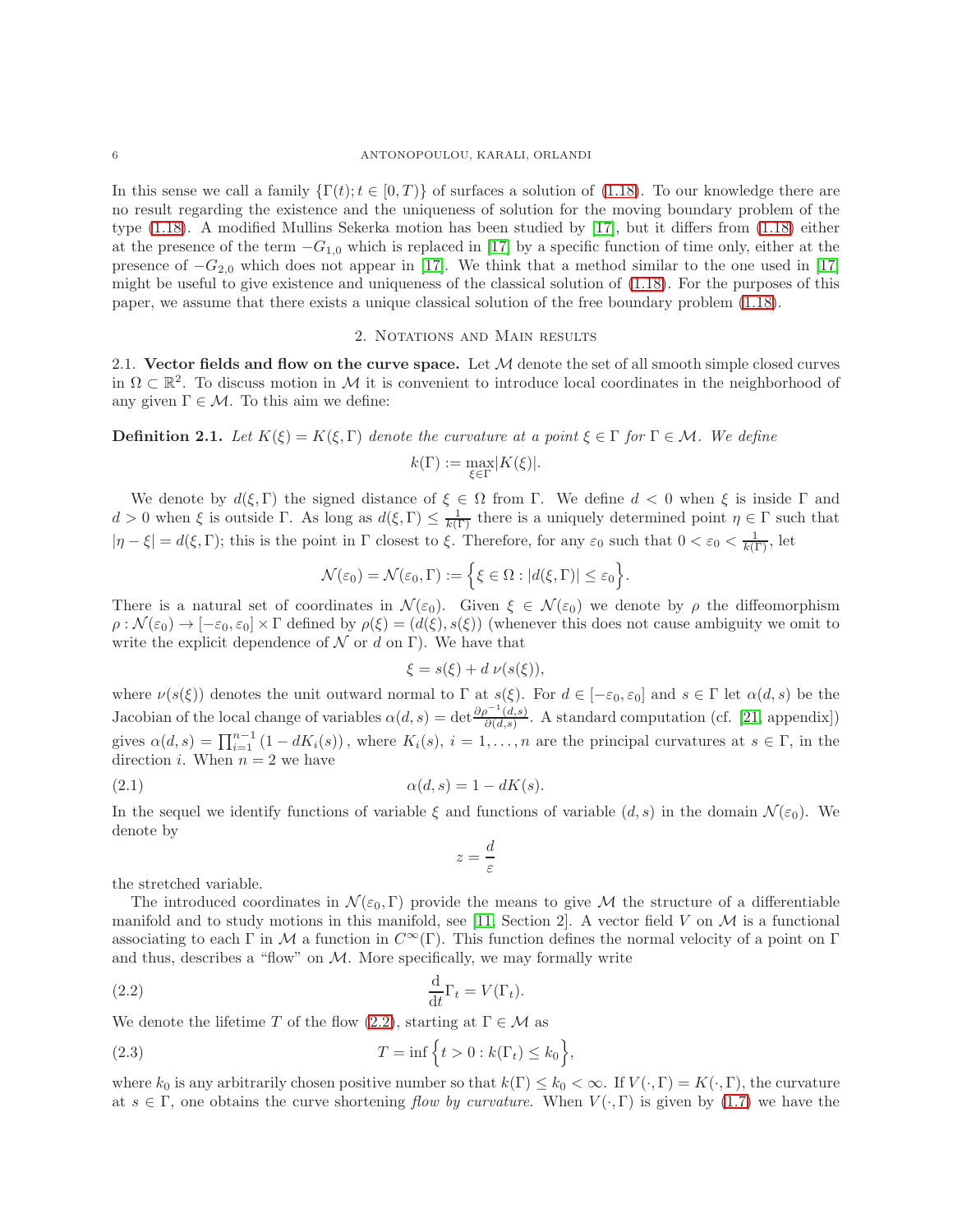Mullins–Sekerka vector field, described in the introduction. When  $V(\cdot, \Gamma)$  is given by [\(1.16\)](#page-3-5) we have the flow characterizing the sharp interface motion studied in this paper.

A given flow on M produces an evolution in  $C^{\infty}(\Omega)$  through the following device: Let m be any function from M to  $C^{\infty}(\Omega)$ ; we write  $m(\xi, \Gamma)$  to denote  $m(\Gamma)$  evaluated at  $\xi \in \Omega$ . Then a time dependent function  $m(\xi, t)$  may be defined on  $\Omega$  as follows:

$$
(2.4) \t\t\t m(\xi, t) := m(\xi, \Gamma_t).
$$

There is an obvious but useful decomposition of vector fields on  $M$ . Given a vector field V on  $M$  we may apply the decomposition

(2.5) 
$$
V(\cdot, \Gamma) = V^{(0)}(\cdot, \Gamma) + \langle V \rangle_{\Gamma},
$$

where

(2.6) 
$$
\langle V \rangle_{\Gamma} := \frac{1}{|\Gamma|} \int_{\Gamma} V(\xi, \Gamma) \mathrm{d}S_{\xi},
$$

and

<span id="page-6-4"></span>
$$
V^{(0)}(\cdot,\Gamma) := V(\cdot,\Gamma) - \langle V \rangle_{\Gamma}.
$$

Since  $\langle V \rangle_{\Gamma}$  is constant then by its definition  $V^{(0)}$  is orthogonal to the constants in the  $L^2(\Gamma)$  inner product i.e satisfies

$$
\int_{\Gamma} V^{(0)}(\eta, \Gamma) \mathrm{d}S_{\eta} = 0,
$$

and therefore, it generates a volume preserving flow in the sense that for any t the area enclosed by  $\Gamma = \Gamma_t$ is constant.

Under the ansatz given below, in this paper, we derive separate equations for the components  $V^{(0)}(\cdot,\Gamma)$ and  $\langle V \rangle_{\Gamma}$  for each of the vector fields  $V_j$ .

<span id="page-6-2"></span>Ansatz 2.2. Let  $V_0, V_1, V_2, \cdots$  be a sequence of vector fields on M and  $m_0, m_1, m_2, \cdots$  functions from M to  $C^{\infty}(\Omega)$ . For any given initial interface  $\Gamma_0$  in M and all  $N > 0$ , let  $\Gamma_t^{(N)}$  be the solution of

(2.7) 
$$
\frac{d\Gamma_t^{(N)}}{dt} = \left[\sum_{j=0}^{N-1} \varepsilon^j V_j\right] \left(\Gamma_t^{(N)}\right) \quad \text{with} \quad \Gamma_0^{(N)} = \Gamma_0.
$$

<span id="page-6-0"></span>We define the function  $m^{(N)}(\xi, t)$  by

(2.8) 
$$
m^{(N)}(\xi, t) = m_0 \Big( \frac{d(\xi, \Gamma_t^{(N)})}{\varepsilon} \Big) + \sum_{j=1}^N \varepsilon^j m_j(\xi, \Gamma_t^{(N)}),
$$

and notice that  $m^{(N)}(\xi, t)$  depends on t only through  $\Gamma_t^{(N)}$ . We set

(2.9) 
$$
m_0(z) := r\left(\frac{\varepsilon}{\varepsilon_0}z\right)\bar{m}(z) + \left(1 - r\left(\frac{\varepsilon}{\varepsilon_0}z\right)\right)\mathrm{sgn}(z),
$$

where  $\bar{m}(z) := \tanh(z/\sqrt{2})^{-1}$  $\bar{m}(z) := \tanh(z/\sqrt{2})^{-1}$  $\bar{m}(z) := \tanh(z/\sqrt{2})^{-1}$  defined for any  $z \in \mathbb{R}$  is the unique solution of the Euler-Lagrange equation  $m'(\lambda) + f(\mu(\lambda))$ 

<span id="page-6-6"></span><span id="page-6-3"></span>
$$
-m''(z) + f(m(z)) = 0, \qquad z \in \mathbb{R}, \quad \lim_{z \to \pm \infty} m(z) = \pm 1,
$$

and r is a smooth even unimodal cut-off function,  $r(u) = 1$  for  $|u| < \frac{1}{2}$  and  $r(u) = 0$  for  $u > 1$ . In addition, let

$$
(2.10) \t m_j(\xi, \Gamma_t^{(N)}) := h_j\left(\frac{d(\xi, \Gamma_t^{(N)})}{\varepsilon}, s(\xi, \Gamma_t^{(N)})\right) + \phi_j(\xi, \Gamma_t^{(N)}), \quad \xi \in \Omega, \quad j = 1, \cdots, N,
$$

<span id="page-6-5"></span><span id="page-6-1"></span><sup>&</sup>lt;sup>1</sup>The explicit form of the solution is never used. We will use only its qualitative properties.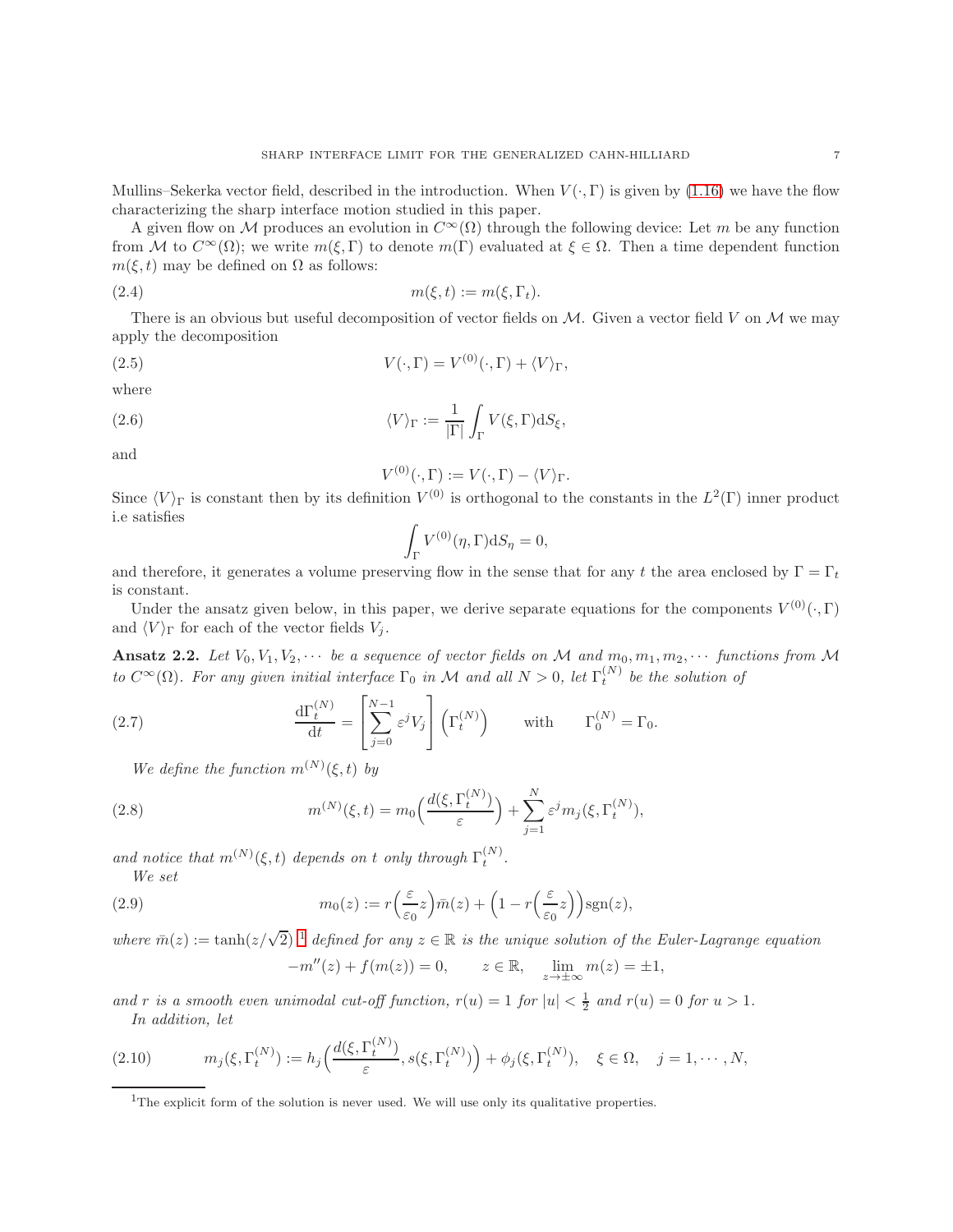where  $h_j$  are  $C^{\infty}(\Omega)$  functions equal to 0 in  $\Omega \setminus \mathcal{N}(\varepsilon_0)$  and when  $d(\xi, \Gamma_t^{(N)}) = 0$ . The functions  $\phi_j$ ,  $j =$  $1, \cdots, N$  are in  $C^{\infty}(\Omega)$ , satisfy the Neumann boundary conditions on  $\partial\Omega$  and admit a global Lipschitz bound, independent of  $\varepsilon$ , *i.e.* 

$$
\|\phi_j\|_{Lip(\Omega)} \leq C \quad j=1,\cdots,N,
$$

where C is a constant independent of  $\varepsilon$ .

Notational convention Below we denote by  $m^{(N)}(\xi, t) := m^{(N)}(\xi, \Gamma_t^{(N)})$  and  $\mu^{(N-1)}(\xi, t) := \mu^{(N-1)}(\xi, \Gamma_t^{(N)})$ . If there is no ambiguity we write  $\Gamma$  or  $\Gamma_t$  for  $\Gamma_t^{(N)}$ . Trough what follows, we write C to designate a generic positive constant independent on  $\varepsilon$ . Its actual numerical value may change from one occurrence to the next.

**Remark 2.3.** The Ansatz [2.2](#page-6-2) must be modified when  $G_1$  and  $G_2$  depend on time. The [\(2.8\)](#page-6-3) should be replaced by

$$
m^{(N)}(\xi,t) = m_0\Big(\frac{d(\xi,\Gamma_t^{(N)})}{\varepsilon}\Big) + \sum_{j=1}^N \varepsilon^j m_j(\xi,t,\Gamma_t^{(N)}).
$$

Notice that  $m^{(N)}(\xi, t)$  depends now on t not only through  $\Gamma_t^{(N)}$ . One can verify that the first order function  $m_0$  keeps to depend on t only trough  $\Gamma_t^{(N)}$ .

2.2. Main results. We start constructing a function  $m^{(N)}(\xi, \Gamma_t)$ , for  $\xi \in \Omega$  and  $t \in [0, T]$  where T is the lifetime of [\(2.7\)](#page-6-0) and show that it is an approximate solution of [\(1.8\)](#page-2-3). We make the following assumptions on the forcing terms  $G_1$  and  $G_2$ .

A1: Assumptions for  $G_1$  and  $G_2$ . For any  $N > 1$  we require

(2.11)  
\n
$$
G_i(\xi; \varepsilon) = \sum_{j=0}^{N-1} \varepsilon^j G_{i,j}(\xi) + \varepsilon^N G_{i,N}(\xi, \varepsilon), \qquad |G_{i,N}(\xi, \varepsilon)| \le C,
$$
\n
$$
G_{i,j} \in C^\infty(\Omega) \qquad j = 1, \cdots, N-1, \quad i = 1, 2,
$$
\n
$$
\partial_\nu G_{2,j} = 0 \quad \text{on} \quad \partial\Omega, \qquad j = 1, \cdots, N.
$$

**Remark 2.4.** We require  $G_{i,j} \in C^{\infty}(\Omega)$  for  $j = 1, \dots, N-1$  and for  $i = 1, 2$  to avoid regularity problems, but this assumption can be relaxed.

<span id="page-7-0"></span>**Theorem 2.5.** Let  $N > 1$  and  $G_1$  and  $G_2$  be as in assumptions A1. There exist vector fields  $V_j$ ,  $j =$  $0, \cdots, (N-1)$  and functions  $m_j$ ,  $j = 0, \cdots, N$  as prescribed in the Ansatz [2.2](#page-6-2) having the following properties: Let T denote the lifetime of the solution of [\(2.7\)](#page-6-0) in M. Then there is a constant  $C_N$  so that for all  $t < T$ 

<span id="page-7-1"></span>
$$
(2.12) \ \partial_t m^{(N)}(\xi, t) = \Delta \left( -\varepsilon \Delta m^{(N)}(\xi, t) + \frac{1}{\varepsilon} f(m^{(N)}(\xi, t)) - \sum_{j=0}^{N-1} \varepsilon^j G_{2,j}(\xi) \right) + \sum_{j=0}^{N-1} \varepsilon^j G_{1,j}(\xi) + \Delta R^{(N)}(\xi, t),
$$

where

(2.13) 
$$
\sup_{\xi \in \Omega, t \in [0,T]} \left| R^{(N)}(\xi, t) \right| \leq C_N \varepsilon^{N-1}.
$$

Finally, the sequences of vector fields and functions are essentially uniquely determined since given  $V_i$  for  $j < k$  then  $V_k$  is determined up to  $\mathcal{O}(\varepsilon^{k+1})$ , and similarly, given  $m_j$  for  $j < k$  then  $m_k$  is determined up to  $\mathcal{O}(\varepsilon^{k+1}).$ 

**Remark 2.6.** In Theorem [2.5](#page-7-0) and in the following, the symbol  $\mathcal{O}(\varepsilon^m)$  denotes terms which are of order  $\varepsilon^m$ uniformly in all their variables. The qualified nature of uniqueness stated in this theorem is an indication that there will be choices to be made at every stage of the approximation.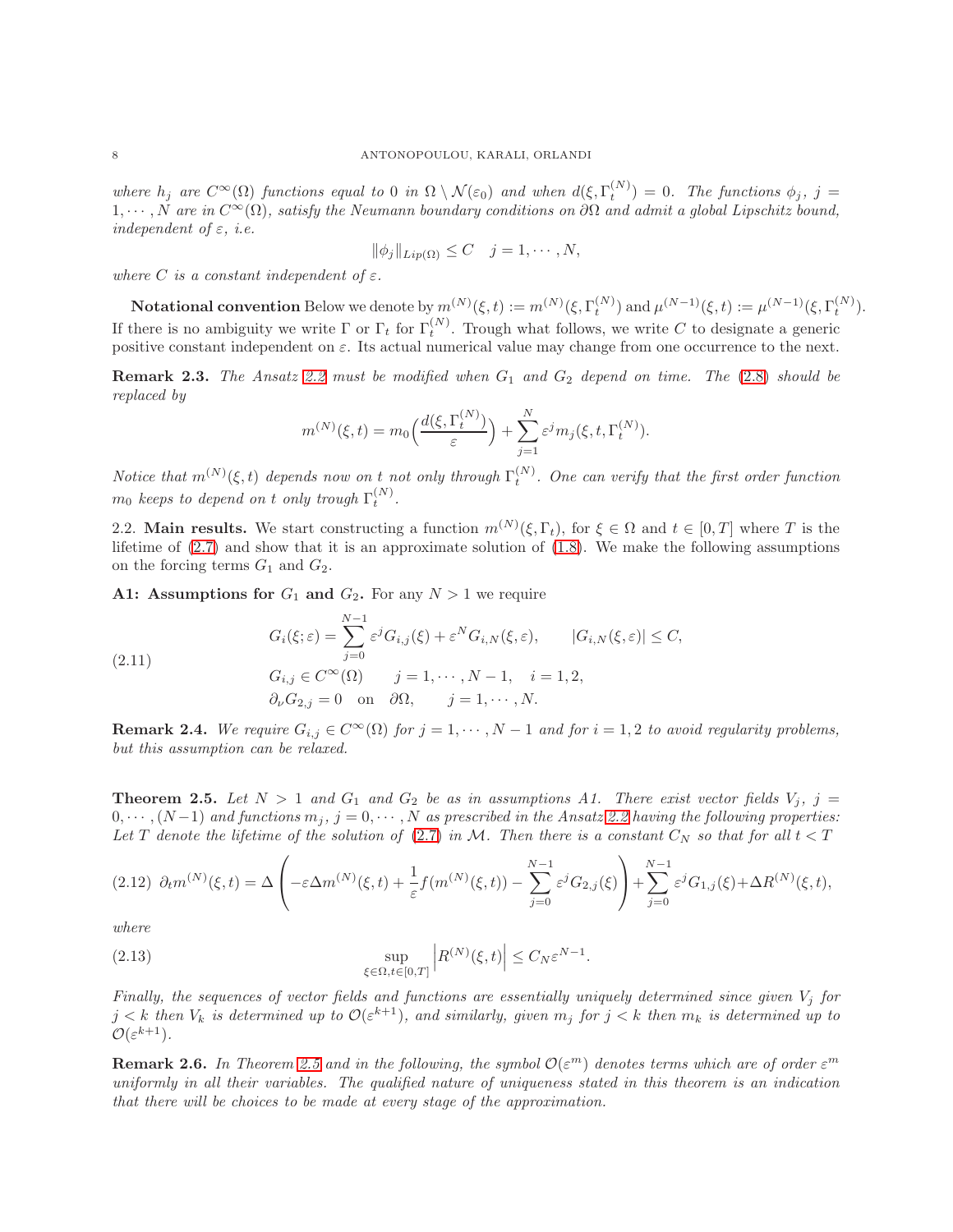The proof of Theorem [2.5](#page-7-0) follows the main lines of the scheme introduced in [\[11\]](#page-30-0) and it is proven in Section 5. There, the complete result relating the solution of [\(2.12\)](#page-7-1) and its sharp interface limit is given. The construction behind the proof is patterned on the Hilbert expansion of kinetic theory. We refer the interested reader to [\[11,](#page-30-0) Subsection 3.2] where this connection is discussed. We first construct an approximate solution up to order N of the chemical potential  $\mu^{\epsilon}$  (cf. [\(1.10\)](#page-3-1)) assuming that the left hand side of (1.10) is known and it is given by the Ansatz [2.2.](#page-6-2) This is done in Section 3. We, then, insert the constructed approximate chemical potential into [\(1.11\)](#page-3-2). The approximate solution  $m^{(N)}$  is determined provided certain compatibility conditions are verified. This is done in Section 4. Finally in Section 5 we construct  $(\tilde{m}^{(N)}, \tilde{\mu}^{(N-1)})$  where  $\tilde{m}^{(N)}$  is an  $\varepsilon^N$  modification of  $m^{(N)}$  and  $\tilde{\mu}^{(N-1)}$  is an  $\varepsilon^{N-1}$  modification of  $\mu^{(N-1)}$  and we show Theorem [2.5.](#page-7-0)

Let  $V_i$ ,  $j = 1, \dots, N-1$ , be the sequence of vector fields introduced in the Ansatz [2.2.](#page-6-2) According to [\(2.5\)](#page-6-4), we split them as

$$
V_j(\cdot, \Gamma) = V_j^{(0)}(\cdot, \Gamma) + \langle V_j \rangle_{\Gamma} , \qquad j = 1, \cdots, N-1.
$$

The term  $V_j^{(0)}$  is determined in Theorem [4.1](#page-15-0) by applying the Dirichelet-Neumann operator in the context of potential theory, while the term  $\langle V_j \rangle_{\Gamma}$ , which is constant on Γ, is determined in Theorem [3.1.](#page-9-0)

As already explained in the introduction, the leading term  $V_0$  in the vector field  $\sum_{j=0}^{N-1} \varepsilon^j V_j \left(\Gamma_t^{(N)}\right)$ governing the interfacial flow (cf.  $(2.7)$ ) is given by

$$
V_0(\cdot, \Gamma_t) = V_0^{(0)}(\cdot, \Gamma_t) + \langle V_0 \rangle_{\Gamma_t}.
$$

The family of curves  $\{ \Gamma_t \in \mathcal{M}, t \in [0, T] \}$  driven by  $V_0$  is the solution of the moving boundary problem [\(1.18\)](#page-4-0). For a curve  $\Gamma \in \mathcal{M}$ , the term  $V_0^{(0)}(\Gamma)$  is determined, see Lemma [4.5](#page-19-1) as a real valued function on  $\Gamma$ given by

(2.14) 
$$
V_0^{(0)}(\xi,\Gamma) = [\partial_\nu \mu_{0,0,0}]_\Gamma(\xi) \qquad \xi \in \Gamma,
$$

where the brackets on the right denote the jump in the normal derivative across Γ. For each  $\Gamma \in \mathcal{M}$ ,  $\mu_{0.0,0}$ is the solution of

(2.15) 
$$
\Delta \mu(\xi) = 0 \quad \text{for} \quad \xi \in \Omega \setminus \Gamma,
$$

subject to the boundary conditions

$$
(2.16)\ \mu(\xi) = S\left(K(\xi) - \frac{\int_{\Gamma} K(\xi) dS_{\xi}}{|\Gamma|}\right) + \frac{1}{4}\left(B_{0,0,0}(\xi) - \frac{\int_{\Gamma} B_{0,0,0}(\xi) dS_{\xi}}{|\Gamma|}\right) \quad \text{on} \quad \Gamma, \quad \partial_{\nu}\mu = 0 \quad \text{on} \quad \partial\Omega.
$$

The term  $B_{0,0,0}$  (cf.  $(4.39)$ ) is given by

(2.17) 
$$
B_{0,0,0}(\xi) = -2\left[\tilde{\mu}_{0,0,0}(\xi) + G_{2,0}(\xi)\right] \qquad \xi \in \Gamma,
$$

where (cf. [\(4.38\)](#page-20-1))

(2.18) 
$$
\tilde{\mu}_{0,0,0}(\xi) = \langle V_0 \rangle_{\Gamma} 2 \int_{\Gamma} G(\xi,\eta) \mathrm{d}S_{\eta} - \int_{\Omega} G(\xi,\eta) G_{1,0}(\eta) \mathrm{d}\eta,
$$

for  $G(\xi, \eta)$  the Green function in  $\Omega$ , with Neumann boundary condition on  $\partial\Omega$ , satisfying the equation

<span id="page-8-1"></span><span id="page-8-0"></span>,

(2.19) 
$$
\Delta G(\xi, \eta) = \delta(\xi - \eta) - \frac{1}{|\Omega|}
$$

so that

(2.20) 
$$
\int_{\Omega} G(\xi, \eta) d\eta = \int_{\Omega} G(\xi, \eta) d\xi = 0.
$$

The second step is to show that there is an actual solution of  $(1.8)$  close to the constructed approximate solution  $m^{(N)}(\cdot, \cdot)$  whenever both of them start from the initial datum  $m_0^{\varepsilon}$ , see [\(1.12\)](#page-3-4). This step for the standard Cahn-Hilliard equation (i.e. for  $G_1 = G_2 = 0$ ) has been proven in the work of Alikakos, Bates and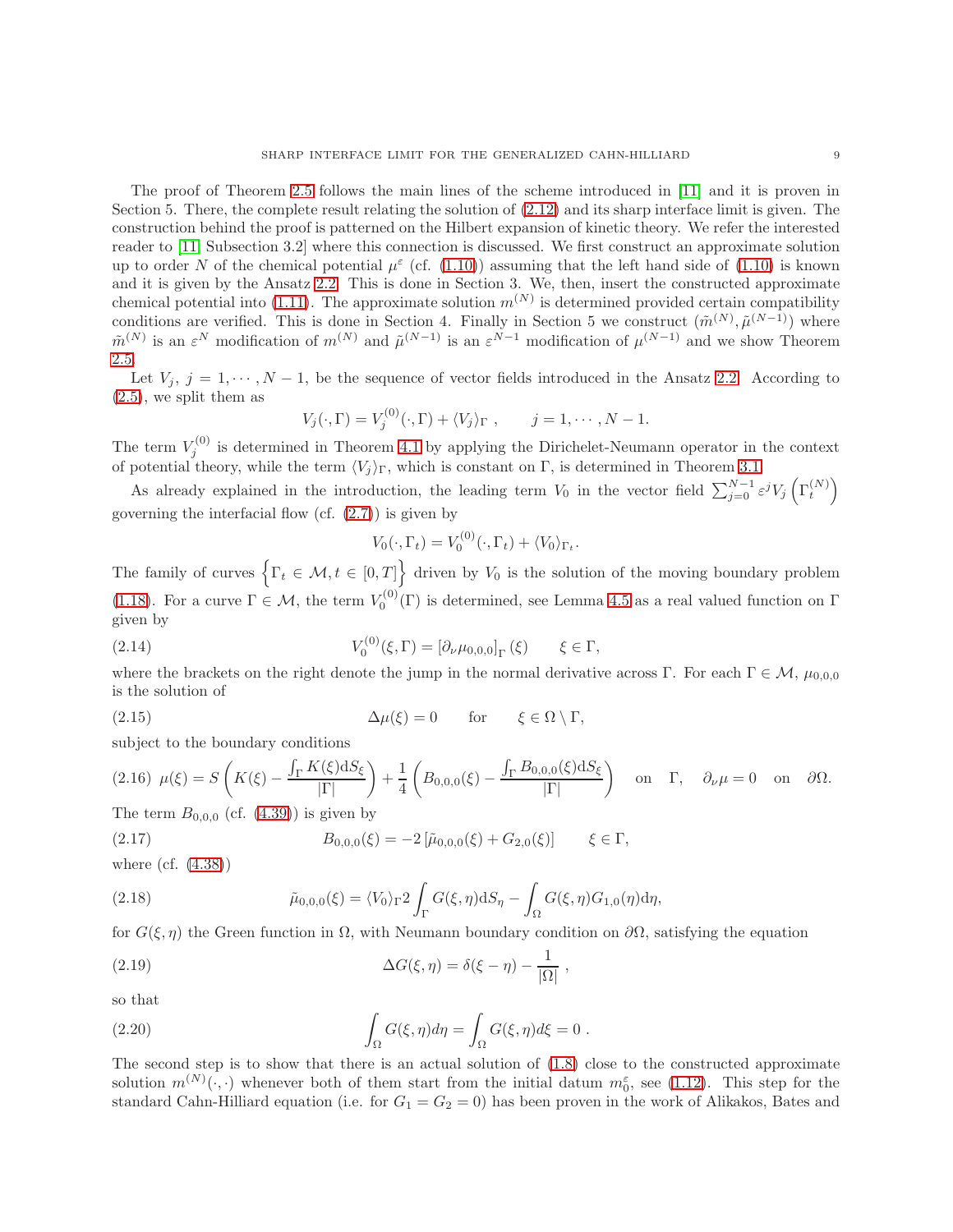Chen, [\[1\]](#page-30-1), by application of spectral estimates. We use the spectral estimates as in [\[1\]](#page-30-1). Namely the liner operator

$$
\mathcal{L}w = \Delta \left( \varepsilon \Delta w - \frac{1}{\varepsilon} f'(m^{(N)}(t))w \right),
$$

that one obtains linearizing [\(1.8\)](#page-2-3) at  $m^{(N)}(t)$ ,  $t \in [0, T]$ ; the solution constructed in Theorem [2.5,](#page-7-0) is the same as in [\[1\]](#page-30-1). The approximate solution has the requirements needed to apply the spectral estimates proven by [\[2\]](#page-30-18) in two space dimensions and by [\[12\]](#page-30-19) in arbitrary space dimensions and in more general setting. The assumptions imposed on the forcing terms  $G_1$  and  $G_2$  together with the assumption [\(2.21\)](#page-9-1) are enough to have these terms under control. We state the theorem and we outline in the appendix the proof.

Let  $p > 0$  and  $\| \cdot \|_{p,\Omega}$  be the usual norm in  $L^p(\Omega)$ , then for  $T > 0$  we define the norm

<span id="page-9-1"></span>
$$
||u||_{p,\Omega_T} := \Big(\int_0^T ||u||_{p,\Omega}^p dt\Big)^{1/p}
$$

.

<span id="page-9-2"></span>**Theorem 2.7.** Take  $N > 1$ ,  $G_1$  and  $G_2$  as in Assumption A1. Further assume that

(2.21) 
$$
\int_{\Omega} G_{1,N}(\xi,\varepsilon) d\xi = 0, \qquad \forall \varepsilon > 0.
$$

Let  $m^{(N)}(t)$  for  $t \in [0,T]$  where T is the lifetime of [\(2.7\)](#page-6-0), be the solution of [\(2.12\)](#page-7-1). Let  $m^{\varepsilon}$  be the solution of the generalized Cahn-Hilliard equation [\(1.8\)](#page-2-3) supplemented by the boundary conditions [\(1.14\)](#page-3-6) and having initial datum  $m^{\varepsilon}(\xi,0) = m^{(N)}(\xi,0)$ ,  $\xi \in \Omega$ . Then, there exists  $\varepsilon_0 > 0$  so that for all  $\varepsilon \in (0,\varepsilon_0]$ , for any pair  $\lambda > \frac{13}{3}$ ,  $N > \frac{3\lambda + 5}{3}$ , it holds that

(2.22) 
$$
\|m^{\varepsilon}-m^{(N)}\|_{3,\Omega_T}\leq \varepsilon^{\lambda}.
$$

**Remark 2.8.** The result of the previous theorem coincides with the analogous result in  $L^p(\Omega_T)$  norm of Theorem 2.1 of [\[1\]](#page-30-1) for the case  $G_1 = G_2 = 0$  in dimensions  $n = 2$ , since  $3 = p = 2\frac{n+4}{n+2}$  and since  $\lambda > \frac{13}{3} = (n+2) \frac{n^2 + 6n + 10}{4n + 16}.$ 

**Remark 2.9.** Set  $\tilde{G}_{1,N-1} = G_{1,N-1} + \varepsilon G_{1,N}$  and therefore  $\tilde{G}_{1,N} = 0$ . Determine the velocity field  $V_{N-1}$ replacing  $G_{1,N-1}$  with  $\tilde{G}_{1,N-1}$ . In this way the condition [\(2.21\)](#page-9-1) of Theorem [2.7](#page-9-2) is trivially satisfied.

### <span id="page-9-3"></span>3. The Construction of the Approximate Chemical potential

In this section, we apply potential theory to show the following result.

<span id="page-9-0"></span>**Theorem 3.1.** Take  $N > 1$  and  $G_1$  as in Assumption A1. Let  $\Gamma_t^{(N)}$ ,  $t \in [0, T]$ , be the solution of [\(2.7\)](#page-6-0) in M, with T its lifetime, see [\(2.3\)](#page-5-1). Let  $m^{(N)}(\cdot,\Gamma_t^{(N)})$  be as in the Ansatz [2.2.](#page-6-2) There is a unique way to determine the  $\langle V_j \rangle(\Gamma_t^{(N)})$ ,  $j = 0, \cdots, (N-1)$ , such that there exists a unique (up to a constant in ξ) expansion

(3.1) 
$$
\mu^{(N-1)}(\xi, t) = \sum_{i=0}^{N-1} \varepsilon^i \mu_i(\xi, t) \qquad in \ \Omega \times (0, T),
$$

with

<span id="page-9-4"></span>(3.2) 
$$
\partial_t m^{(N)}(\xi, t) = \Delta \mu^{(N-1)}(\xi, t) + \sum_{j=0}^{N-1} \varepsilon^j G_{1,j}(\xi) + R_1(\xi, t, \varepsilon) \qquad in \ \Omega \times (0, T),
$$

with  $R_1$  given in [\(3.14\)](#page-11-0). Further  $\mu^{(N-1)}(\cdot,t)$ , for  $t \in (0,T)$ , is a  $C^{\infty}(\Omega)$  function satisfying the Neumann homogeneous boundary conditions on  $\partial\Omega$ ,

<span id="page-9-5"></span>(3.3) 
$$
\sup_{\xi, t \in \Omega \times [0,T]} |R_1(\xi, t, \varepsilon)| \le C(T) \varepsilon^{N-1},
$$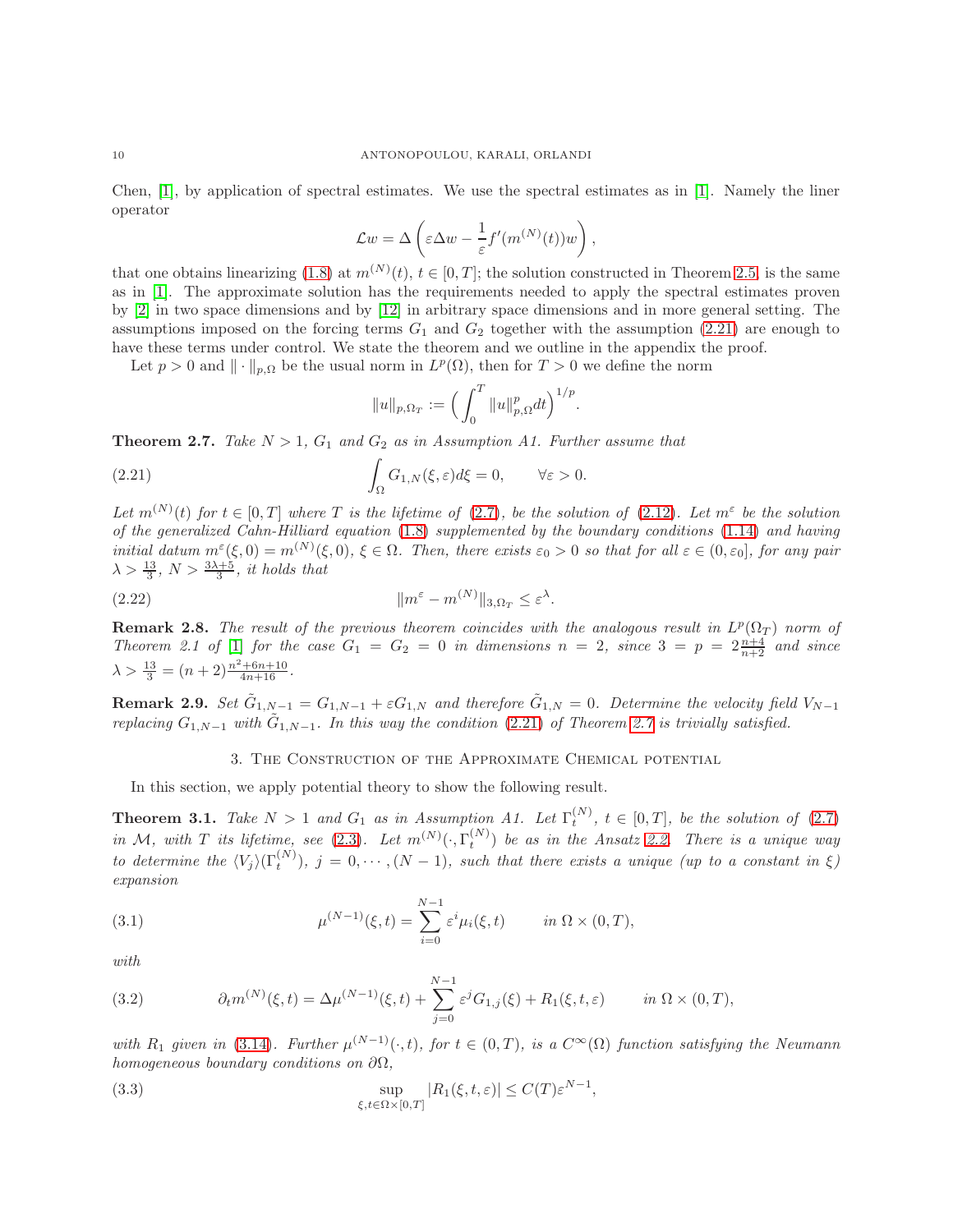<span id="page-10-6"></span>and

(3.4) 
$$
\sup_{t\in[0,T]}|\int_{\Omega} R_1(\xi,t,\varepsilon)d\xi| \leq C(T)\varepsilon^N,
$$

where  $C(T)$  is a constant independent of  $\varepsilon$ . Moreover, the terms  $\mu_i$  appearing in [\(3.1\)](#page-9-3) are specified by [\(3.18\)](#page-12-0), [\(3.27\)](#page-13-0) and [\(3.38\)](#page-14-0) below.

<span id="page-10-0"></span>We look for a function  $\mu^{(N-1)}$  from M to  $C^{\infty}(\Omega)$  having the form

(3.5) 
$$
\mu^{(N-1)}(\xi,\Gamma) = \sum_{i=0}^{N-1} \varepsilon^i \mu_i(\xi,\Gamma) \qquad \xi \in \Omega, \qquad \partial_\nu \mu_i = 0 \quad \text{on} \quad \partial \Omega,
$$

where  $\mu_i$ ,  $i = 0, \dots, N-1$  are functions to be determined. We insert into [\(1.10\)](#page-3-1) the function  $m^{(N)}$ , given by the Ansatz [2.2,](#page-6-2) and  $\mu^{(N-1)}$  given by [\(3.5\)](#page-10-0), where both are evaluated at  $\Gamma := \Gamma_t^{(N)}$ , for  $\Gamma_t^{(N)}$  the solution of [\(2.7\)](#page-6-0). Therefore, we obtain  $(N-1)$  Laplace equations for  $\mu_i(\cdot, \Gamma_t^{(N)})$ ,  $i = 1, \dots, (N-1)$ . The compatibility conditions are needed in order to solve these equations and determine  $\langle V_j \rangle(\Gamma_t^{(N)})$  for  $j = 0, \dots, (N-1)$ .

When differentiating  $m^{(N)}(\cdot, \Gamma_t^{(N)})$  with respect to t we need to take into account that  $m^{(N)}$  depends on  $\Gamma_t$  through a fast and slow scale. The fast scale brings a factor  $\varepsilon^{-1}$ .

**Definition 3.2.** Let m be a function from M to  $C^{\infty}(\Omega)$  of the type  $h\left(\frac{d(\xi,\Gamma)}{\varepsilon}\right)$  $\left(\frac{\varepsilon,\Gamma}{\varepsilon},s(\xi,\Gamma)\right)$  and V be a vector field on M. We define

(3.6) 
$$
D_V m(\xi, \Gamma) := \frac{1}{\varepsilon} h' \left( \frac{d(\xi, \Gamma)}{\varepsilon}, s(\xi, \Gamma) \right) V(s(\xi)),
$$

where the prime indicates the derivative of h with respect to the first variable  $z = \frac{d(\xi,\Gamma)}{\varepsilon}$  $\frac{\xi,1}{\varepsilon}$ .

<span id="page-10-2"></span><span id="page-10-1"></span>In addition, for any  $W_N := \sum_{j=0}^{N-1} \varepsilon^j V_j$  with  $V_0, \cdots, V_{N-1}$  vector fields on  $\mathcal{M}$ , we define

(3.7) 
$$
D_{W_N}m(\xi,\Gamma):=\sum_{j=0}^{N-1}\varepsilon^j D_{V_j}m(\xi,\Gamma).
$$

Note that by the orthogonality of  $\nabla_{\xi}d$  with respect to the surface there is no contribution in [\(3.6\)](#page-10-1) from  $s(\xi, \Gamma)$ . Therefore, cf. [\[11\]](#page-30-0) for the detailed computations, differentiating [\(2.8\)](#page-6-3) with respect to t, applying the chain rule at the right-hand side (here the velocity will appear since  $m_i$  are defined on Γ) and then using [\(2.10\)](#page-6-5), [\(3.6\)](#page-10-1) and [\(3.7\)](#page-10-2), we arrive at

<span id="page-10-3"></span>(3.8)  
\n
$$
\partial_t m^{(N)} = D_{W_N}(m^{(N)}) = D_{V_0} m_0 + \varepsilon [D_{V_1} m_0 + D_{V_0} m_1]
$$
\n
$$
+ \varepsilon^2 [D_{V_1} m_1 + D_{V_0} m_2 + D_{V_2} m_0] + \dots + \varepsilon^{N-1} \left[ \sum_{i=0}^{N-1} D_{V_i} m_{N-1-i} \right] + R_N + E,
$$

where

<span id="page-10-4"></span>(3.9) 
$$
R_N \equiv \varepsilon^N \left[ \sum_{i=0}^{N-1} D_{V_i} m_{N-i} \right] + \mathcal{O}(\varepsilon^N).
$$

The  $m_0$  is the function defined in [\(2.9\)](#page-6-6) and the term  $E \equiv E(\xi, t, \varepsilon)$  is obtained by differentiating  $r \left( \frac{d(\xi, \Gamma_t)}{\varepsilon_0} \right)$  $\varepsilon_0$  $\big),$ the unimodal function appearing in the definition of  $m_0$ , with respect to the velocity field. E is given by

<span id="page-10-5"></span>(3.10) 
$$
E = \frac{1}{\varepsilon_0} r' \left( \frac{d(\xi, \Gamma_t)}{\varepsilon_0} \right) \left[ \sum_{i=0}^{N-1} \varepsilon^i V_i(\sigma(\xi), t) \right] \left\{ \bar{m} - \left[ \mathbb{I}_{\{d(\xi, \Gamma_t) > 0\}} - \mathbb{I}_{\{d(\xi, \Gamma_t) < 0\}} \right] \right\}.
$$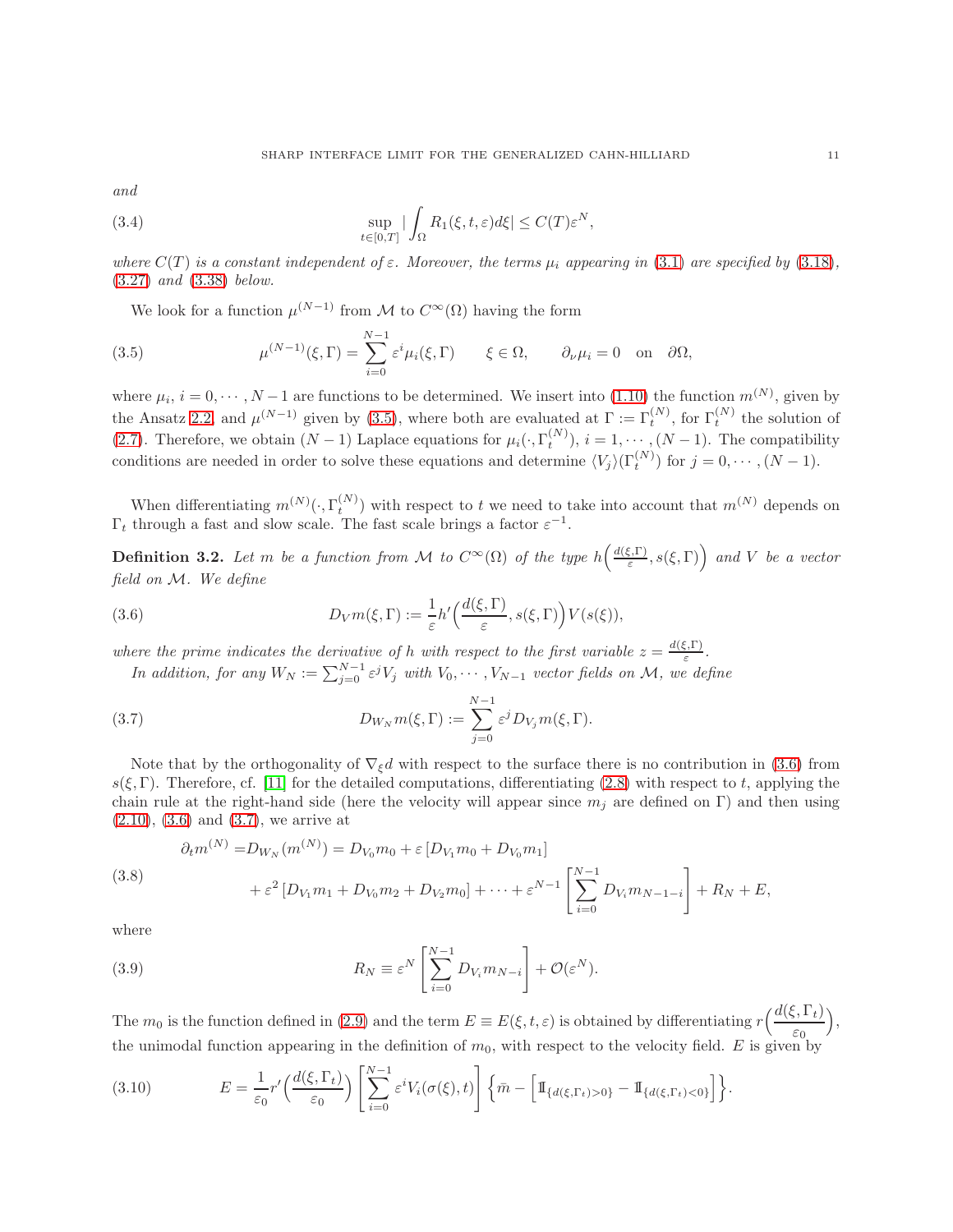Note that E is exponentially small since r' is different from zero only for  $\frac{\varepsilon_0}{2\varepsilon} \leq |z| \leq \frac{\varepsilon_0}{\varepsilon}$  while  $\bar{m}$  converges exponentially fast to  $\pm 1$  as  $z \to \pm \infty$ , [\[11\]](#page-30-0). Taking into account [\(3.8\)](#page-10-3) and [\(1.10\)](#page-3-1) we obtain a set of N equations for the  $\mu_i$ ,  $i = 0, \dots, N - 1$ .

### Zero order term in  $\varepsilon$ :

<span id="page-11-2"></span>(3.11) 
$$
\begin{cases} D_{V_0} m_0 \equiv \frac{1}{\varepsilon} V_0 m' = \Delta \mu_0 + G_{1,0} & \text{for } \xi \in \Omega, \quad t \in [0, T], \\ \partial_\nu \mu_0 = 0 & \text{on } \partial \Omega, \end{cases}
$$

where  $G_{1,0}$  is the zero order term in  $\varepsilon$  of  $G_1$ .

First order term in  $\varepsilon$ :

<span id="page-11-4"></span>(3.12) 
$$
\begin{cases} \left[D_{V_1}m_0 + D_{V_0}m_1\right] = \Delta \mu_1 + G_{1,1} & \text{for } \xi \in \Omega, \quad t \in [0,T], \\ \partial_{\nu} \mu_1 = 0 & \text{on } \partial \Omega. \end{cases}
$$

n-th order term in  $\varepsilon$   $(n \leq N-1)$ :

<span id="page-11-5"></span>(3.13) 
$$
\begin{cases} \left[\sum_{i=0}^{n} D_{V_i} m_{n-i}\right] = \Delta \mu_n + G_{1,n} & \text{for } \xi \in \Omega, \quad t \in [0,T], \\ \partial_{\nu} \mu_n = 0 & \text{on } \partial \Omega. \end{cases}
$$

Remainder term: The remainder term, see [\(3.9\)](#page-10-4) and [\(3.10\)](#page-10-5), is given by

<span id="page-11-0"></span>(3.14) 
$$
R_1(\xi, t, \varepsilon) = \varepsilon^N G_{1,N}(\xi, \varepsilon) + R_N(\xi, t, \varepsilon) + E(\xi, t, \varepsilon).
$$

Since the derivative in  $R_N$  (cf. [\(3.9\)](#page-10-4)) brings down a factor  $\varepsilon^{-1}$  then this yields easily the next estimate for  $R_1$ 

<span id="page-11-6"></span>(3.15) 
$$
\sup_{(\xi,t)\in\Omega\times[0,T]}|R_1(\xi,t)|\leq C(T)\varepsilon^{N-1}.
$$

Further, one gains an extra power of  $\varepsilon$  when integrating  $R_1$ , since the terms of order  $\varepsilon^{N-1}$  have support in  $\mathcal{N}(\varepsilon_0)$ 

<span id="page-11-7"></span>(3.16) 
$$
\sup_{t\in[0,T]}\int_{\Omega}|R_1(\xi,t,\varepsilon)|\mathrm{d}\xi\leq C(T)\varepsilon^N.
$$

In the sequel, we prove existence and uniqueness (up to a constant) of solutions of the equations obtained so far at different orders. In Lemma [3.3](#page-11-1) and in Lemma [3.5](#page-13-1) we consider the first and second order equation respectively. Finally, in Lemma [3.6](#page-14-1) we outline the proof for solving the equation to a generic order. In the next lemma we write in an explicit way the dependence of the mean velocity on  $\varepsilon$ . This is done in order to get easily the leading velocity field governing the interfacial flows, see [\(2.7\)](#page-6-0).

<span id="page-11-1"></span>Lemma 3.3. Under the conditions

<span id="page-11-3"></span>(3.17) 
$$
V_0(\cdot, \Gamma_t) = V_0^{(0)}(\cdot, \Gamma_t) + \langle V_0 \rangle_{\Gamma_t} [1 + c_0(\varepsilon)],
$$

$$
\int_{\Gamma_t} V_0^{(0)}(\eta, \Gamma_t) dS_{\eta} = 0, \quad \langle V_0 \rangle_{\Gamma_t} = \frac{1}{2|\Gamma_t|} \int_{\Omega} G_{1,0}(\eta) d\eta \quad t \in [0, T],
$$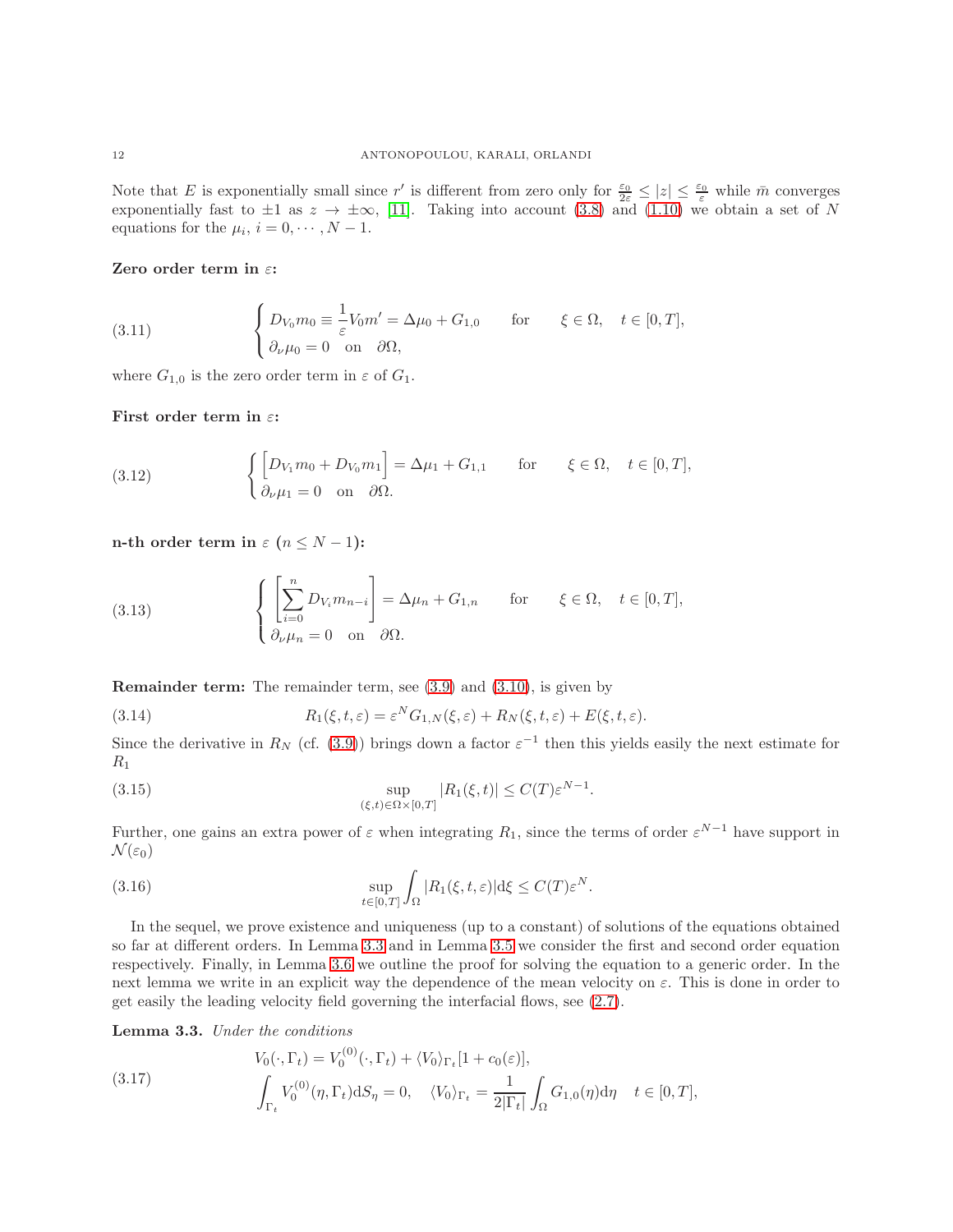<span id="page-12-0"></span>(3.18) 
$$
\mu_0(\xi, \Gamma_t) = \mu_{0,0}(\xi, \Gamma_t) + \tilde{\mu}_0(\xi, \Gamma_t),
$$

where

(3.19) 
$$
\mu_{0,0}(\xi,\Gamma_t) = \int_{\Omega} G(\xi,\eta) \left( \frac{1}{\varepsilon} m_0' \left( \frac{d(\eta,\Gamma_t)}{\varepsilon} \right) V_0^{(0)}(s(\eta),\Gamma_t) \right) d\eta + c_0(t).
$$

Here,  $c_0(t)$  is a constant (in  $\xi$ ) to be determined, and

(3.20) 
$$
\tilde{\mu}_0(\xi, \Gamma_t) = \langle V_0 \rangle_{\Gamma_t} [1 + c_0(\varepsilon)] \int_{\Omega} G(\xi, \eta) \left( \frac{1}{\varepsilon} m_0' \left( \frac{d(\eta, \Gamma_t)}{\varepsilon} \right) \right) d\eta - \int_{\Omega} G(\xi, \eta) G_{1,0}(\eta) d\eta.
$$

The term  $\mu_0$  is in  $C^{\infty}(\Omega)$  for any  $t \in [0, T]$ .

*Proof.* Because  $\partial_{\nu}\mu_0 = 0$  on  $\partial\Omega$ , the solvability of [\(3.11\)](#page-11-2) requires that for all  $t \in [0, T]$ 

<span id="page-12-3"></span>(3.21) 
$$
\int_{\Omega} \left( \frac{1}{\varepsilon} m_0' \left( \frac{d(\eta, \Gamma_t)}{\varepsilon} \right) V_0(s(\eta), t) \right) d\eta - \int_{\Omega} G_{1,0}(\eta) d\eta = 0.
$$

In two dimensions (note that in three dimensions there will be extra terms), by using local coordinates it follows that

<span id="page-12-2"></span>
$$
\int_{\Omega} \left( \frac{1}{\varepsilon} m_0' \left( \frac{d(\eta, \Gamma_t)}{\varepsilon} \right) V_0(s(\eta), t) \right) d\eta = \int_{\mathcal{N}(\varepsilon_0)} \left( \frac{1}{\varepsilon} m_0' \left( \frac{d(\eta, \Gamma_t)}{\varepsilon} \right) V_0(s(\eta), t) \right) d\eta
$$
\n
$$
= \frac{1}{\varepsilon} \int_{\Gamma} \int_{-\frac{\varepsilon_0}{\varepsilon}}^{\frac{\varepsilon_0}{\varepsilon}} m_0'(z) V_0(s, t) \varepsilon (1 - \varepsilon z K(s)) ds dz
$$
\n
$$
= \int_{\Gamma} \int_{-\frac{\varepsilon_0}{\varepsilon}}^{\frac{\varepsilon_0}{\varepsilon}} m_0'(z) V_0(s, t) ds dz - \varepsilon \int_{\Gamma} \int_{-\frac{\varepsilon_0}{\varepsilon}}^{\frac{\varepsilon_0}{\varepsilon}} z m_0'(z) K(s) V_0(s, t) ds dz
$$
\n
$$
= \int_{\Gamma} \int_{-\frac{\varepsilon_0}{\varepsilon}}^{\frac{\varepsilon_0}{\varepsilon}} m_0'(z) V_0(s, t) ds dz = 2(1 - e^{-\frac{\varepsilon_0}{\varepsilon}}) \int_{\Gamma_t} V_0(\eta, \Gamma_t) dS_\eta.
$$

The last line holds true since  $m'_0$  is even and exponentially decreasing. Replacing now  $(3.22)$  in  $(3.21)$ , we obtain

(3.23) 
$$
\int_{\Omega} G_{1,0}(\eta) d\eta = 2(1 - e^{-\frac{\epsilon_0}{\epsilon}}) \int_{\Gamma_t} V_0(\eta, \Gamma_t) dS_{\eta}.
$$

Taking into account the splitting  $V_0 = V_0^{(0)} + \langle V_0 \rangle_{\Gamma} [1 + c_0(\varepsilon)],$  (cf. the first and second equality in [\(3.17\)](#page-11-3)), and using [\(3.23\)](#page-12-4), we arrive at

<span id="page-12-4"></span>
$$
\int_{\Gamma_t} V_0(\eta, \Gamma_t) dS_{\eta} = |\Gamma_t| \langle V_0 \rangle_{\Gamma} [1 + c_0(\varepsilon)] = \frac{1}{2} (1 + c_0(\varepsilon)) \int_{\Omega} G_{1,0}(\eta) d\eta,
$$

where

(3.24) 
$$
c_0(\varepsilon) := \frac{e^{-\frac{\varepsilon_0}{\varepsilon}}}{(1 - e^{-\frac{\varepsilon_0}{\varepsilon}})}
$$

This forces to take  $V_0$  satisfying the third relation of [\(3.17\)](#page-11-3). By potential theory, once the compatibility condition is satisfied, the solution is given by  $(3.18)$ .

<span id="page-12-1"></span>.

**Remark 3.4.** Note that  $\langle V_0 \rangle_{\Gamma_t}$  and  $\tilde{\mu}_0(\xi, \Gamma_t)$  are completely determined once we know  $m_0$ . The quantity  $\mu_{0,0}(\xi,\Gamma_t)$  depends on  $c_0(t)$  and  $V_0^{(0)}$ . These quantities will be determined when proving Theorem [4.1.](#page-15-0)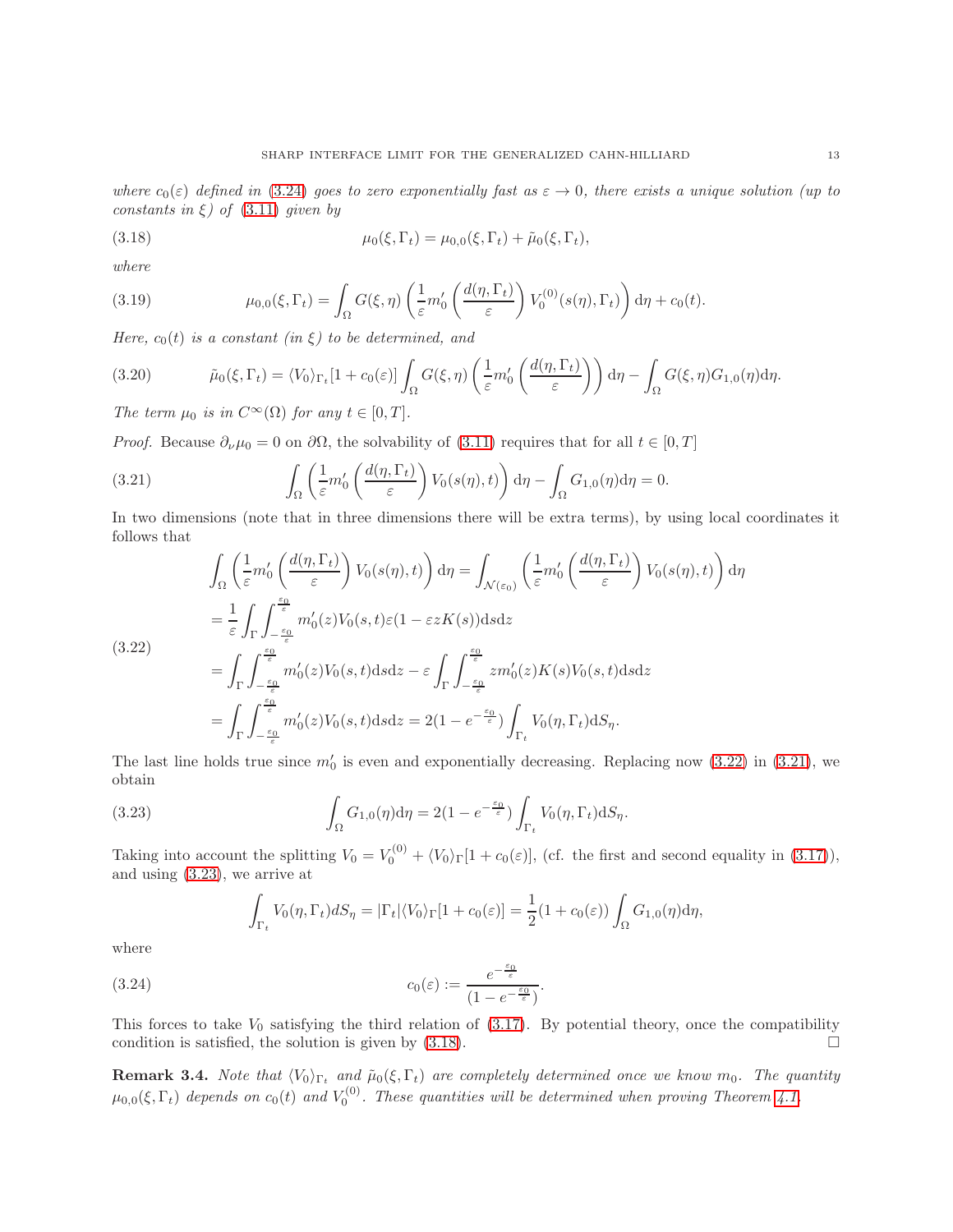3.1. The first order term in  $\varepsilon$ . For the derivation of the first order correction we need to prove the solvability of equation [\(3.12\)](#page-11-4).

<span id="page-13-1"></span>**Lemma 3.5.** There exists a unique (up to constants in  $\xi$ ) solution  $\mu_1$  of [\(3.12\)](#page-11-4) provided that

(3.25) 
$$
V_1(\Gamma_t) \equiv V_1^{(0)}(\Gamma_t) + \langle V_1 \rangle_{\Gamma_t},
$$

with

(3.26) 
$$
\int_{\Gamma_t} V_1^{(0)}(\eta, \Gamma_t) dS_{\eta} = 0, \qquad \forall t \in [0, T],
$$

and  $\langle V_1 \rangle_{\Gamma_t}$  chosen according to

<span id="page-13-4"></span><span id="page-13-3"></span><span id="page-13-0"></span>
$$
\langle V_1 \rangle_{\Gamma_t} = \frac{1}{2|\Gamma_t|} [1 + c_0(\varepsilon)] \left[ \int_{\Omega} G_{1,1}(\xi) d\xi - b_1(t) \right],
$$

where  $b_1(t)$  is defined in [\(3.30\)](#page-13-2) and  $c_0(\varepsilon)$  in [\(3.24\)](#page-12-1). The solution is given by

(3.27) 
$$
\mu_1(\xi, t) = \mu_{1,0}(\xi, t) + \tilde{\mu}_1(\xi, t),
$$

where  $\tilde{\mu}_1$  is defined in [\(3.35\)](#page-14-2), while

<span id="page-13-6"></span>(3.28) 
$$
\mu_{1,0}(\xi,t) = \int_{\Omega} G(\xi,\eta) \left( \frac{1}{\varepsilon} m_0' \left( \frac{d(\eta,\Gamma_t)}{\varepsilon} \right) V_1^{(0)}(s(\eta),t) \right) d\eta + c_1(t).
$$

Here,  $c_1(t)$  is a constant (in ξ) to be determined. In addition, the solution is a  $C^{\infty}(\Omega)$  function for any  $t \in [0, T]$ .

Proof. The solvability of [\(3.12\)](#page-11-4) requires that

<span id="page-13-5"></span>(3.29) 
$$
\int_{\Omega} \left[ D_{V_1} m_0 + D_{V_0} m_1 \right] d\xi - \int_{\Omega} G_{1,1}(\xi) d\xi = 0,
$$

for any  $t \in [0, T]$ . Here, we are assuming that  $m_1, m_0$  and  $V_0$  are already determined and so we define

(3.30) 
$$
b_1(t) = \int_{\Omega} D_{V_0} m_1 d\xi.
$$

Proceeding as in [\(3.22\)](#page-12-2) we obtain

(3.31) 
$$
\int_{\Omega} D_{V_1} m_0 d\xi = 2(1 - e^{-\frac{\varepsilon_0}{\varepsilon}}) \int_{\Gamma_t} V_1(\eta) dS_{\eta}.
$$

Taking into account the decomposition [\(3.25\)](#page-13-3) and relation [\(3.26\)](#page-13-4) we have

<span id="page-13-7"></span><span id="page-13-2"></span>
$$
\int_{\Gamma_t} V_1(\eta, \Gamma_t) \mathrm{d}S_{\eta} = |\Gamma_t| \langle V_1 \rangle_{\Gamma_t}
$$

.

Therefore, relation [\(3.29\)](#page-13-5) is satisfied if

(3.32) 
$$
\langle V_1 \rangle_{\Gamma_t} = \frac{1}{2|\Gamma_t|} [1 + c_0(\varepsilon)] \left[ \int_{\Omega} G_{1,1}(\xi) d\xi - b_1(t) \right],
$$

where  $c_0(\varepsilon)$  is defined in [\(3.24\)](#page-12-1). This determines  $\langle V_1 \rangle_{\Gamma_t}$ , the projection of  $V_1(\Gamma_t)$  onto the constants. The solution of [\(3.12\)](#page-11-4) exists and it is given by

(3.33) 
$$
\mu_1(\xi, t) = \int_{\Omega} G(\xi, \eta) \Big[ D_{V_1} m_0 + D_{V_0} m_1 \Big] d\eta - \int_{\Omega} G(\xi, \eta) G_{1,1}(\eta) d\eta + c_1(t).
$$

Since we shall use the decomposition [\(3.25\)](#page-13-3), it is convenient to write

(3.34) 
$$
\mu_1(\xi, t) = \mu_{1,0}(\xi, t) + \tilde{\mu}_1(\xi, t),
$$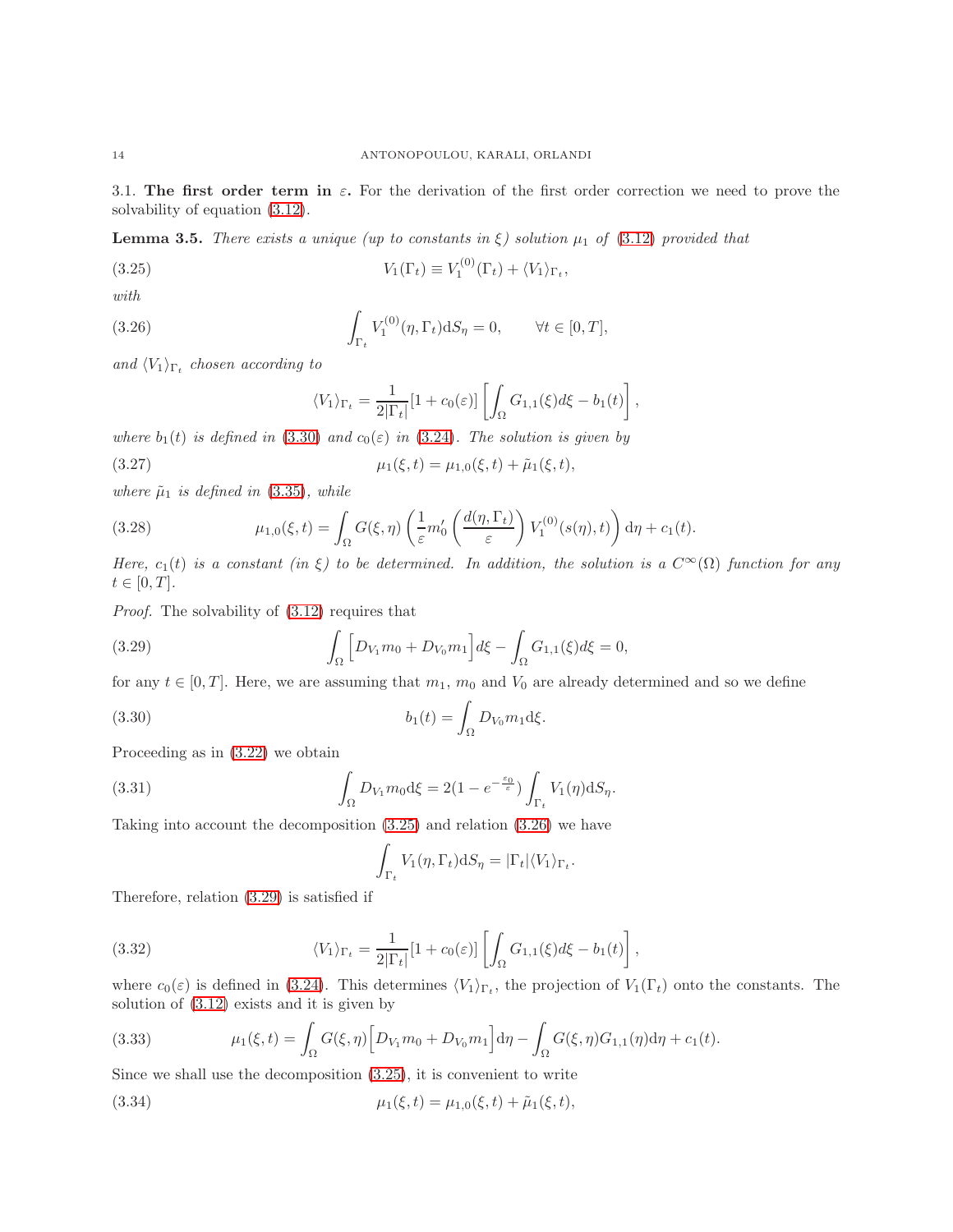where  $\mu_{1,0}(\xi, t)$  is given in [\(3.28\)](#page-13-6) and  $\tilde{\mu}_1$  is defined as follows

<span id="page-14-2"></span>
$$
(3.35) \quad \tilde{\mu}_1(\xi, t) = \int_{\Omega} G(\xi, \eta) D_{V_0} m_1 d\eta + \langle V_1 \rangle_{\Gamma_t} \int_{\Omega} G(\xi, \eta) \left( \frac{1}{\varepsilon} m_0' \left( \frac{d(\eta, \Gamma_t)}{\varepsilon} \right) \right) d\eta - \int_{\Omega} G(\xi, \eta) G_{1,1}(\eta) d\eta.
$$

<span id="page-14-1"></span>**Lemma 3.6.** The solution  $\mu_j(\cdot,t)$  of [\(3.13\)](#page-11-5) for  $2 \leq j \leq N-1$  exists and is unique (up to constant in  $\xi$ ) provided that

<span id="page-14-4"></span>(3.36) 
$$
V_j(\Gamma_t) \equiv V_j^{(0)}(\Gamma_t) + \langle V_j \rangle_{\Gamma_t},
$$

<span id="page-14-5"></span>(3.37) 
$$
\int_{\Gamma} V_j^{(0)}(s, \Gamma_t) ds = 0, \quad \forall t \in [0, T],
$$

and  $\langle V_j \rangle_{\Gamma_t}$  is chosen according to [\(3.44\)](#page-14-3). It is given by

<span id="page-14-0"></span>(3.38) 
$$
\mu_j(\xi, t) = \mu_{j,0}(\xi, t) + \tilde{\mu}_j(\xi, t),
$$

where

(3.39) 
$$
\mu_{j,0}(\xi,t) = \int_{\Omega} G(\xi,\eta) \left( \frac{1}{\varepsilon} m_0' \left( \frac{d(\eta,\Gamma_t)}{\varepsilon} \right) V_j^{(0)}(s(\eta),t) \right) d\eta + c_j(t),
$$

and

(3.40)  
\n
$$
\tilde{\mu}_j(\xi, t) = \int_{\Omega} G(\xi, \eta) \left[ \sum_{n=0}^{j-1} D_{V_n} m_{j-n} \right] d\eta + \langle V_j \rangle_{\Gamma_t} \int_{\Omega} G(\xi, \eta) \left( \frac{1}{\varepsilon} m_0' \left( \frac{d(\eta, \Gamma_t)}{\varepsilon} \right) \right) d\eta + \int_{\Omega} G(\xi, \eta) G_{1,j}(\eta) d\eta.
$$

The solution  $\mu_j(\cdot,t)$  for  $t \in (0,T]$  is a  $C^{\infty}(\Omega)$  function.

Proof. The proof is analogous to the proof of Lemma [3.5.](#page-13-1) The solution exists if

<span id="page-14-6"></span>(3.41) 
$$
\int_{\Omega} \left[ \sum_{n=0}^{j} D_{V_n} m_{j-n} \right] d\xi - \int_{\Omega} G_{1,j}(\xi) d\xi = 0,
$$

for any  $t \in [0, T]$ . Here,  $D_{V_n} m_{j-n}$  for  $n = 0, \dots, j-1$  are determined and so, we define

(3.42) 
$$
b_j(t) = \int_{\Omega} \left[ \sum_{n=0}^{j-1} D_{V_n} m_{j-n} \right] d\xi.
$$

Requiring [\(3.36\)](#page-14-4) and [\(3.37\)](#page-14-5) we obtain

(3.43) 
$$
\int_{\Omega} D_{V_j} m_0 d\xi = 2 |\Gamma_t| [1 - e^{-\frac{e_0}{\varepsilon}}] \langle V_j \rangle_{\Gamma_t}
$$

Hence, to fulfill relation [\(3.41\)](#page-14-6), we must take

<span id="page-14-3"></span>(3.44) 
$$
\langle V_j \rangle_{\Gamma_t} = \frac{1}{2|\Gamma_t|} [1 + c_0(\varepsilon)] \left[ \int_{\Omega} G_{1,j}(\xi) d\xi - b_j(t) \right],
$$

where  $c_0(\varepsilon)$  is defined in [\(3.24\)](#page-12-1). This determines  $\langle V_j \rangle_{\Gamma_t}$ , the projection of  $V_j(\Gamma_t)$  onto the constants. It still remains to determine the orthogonal part  $V_j^{(0)}$ . The solution of [\(3.13\)](#page-11-5) exists and is given by [\(3.38\)](#page-14-0).  $\Box$ 

.

3.2. Proof of Theorem [3.1.](#page-9-0) From Lemma [3.3,](#page-11-1) Lemma [3.5](#page-13-1) and Lemma [3.6](#page-14-1) we have that  $\mu^{(N-1)}$  satisfies by construction [\(3.2\)](#page-9-4). The remainder  $R_1$  is defined in [\(3.14\)](#page-11-0) and estimated in [\(3.15\)](#page-11-6) and [\(3.16\)](#page-11-7). The term  $\mu^{(N-1)}(\cdot, t)$  for  $t \in [0, T]$  satisfies the homogeneous Neumann boundary conditions by construction. Thus, Theorem [3.1](#page-9-0) holds true.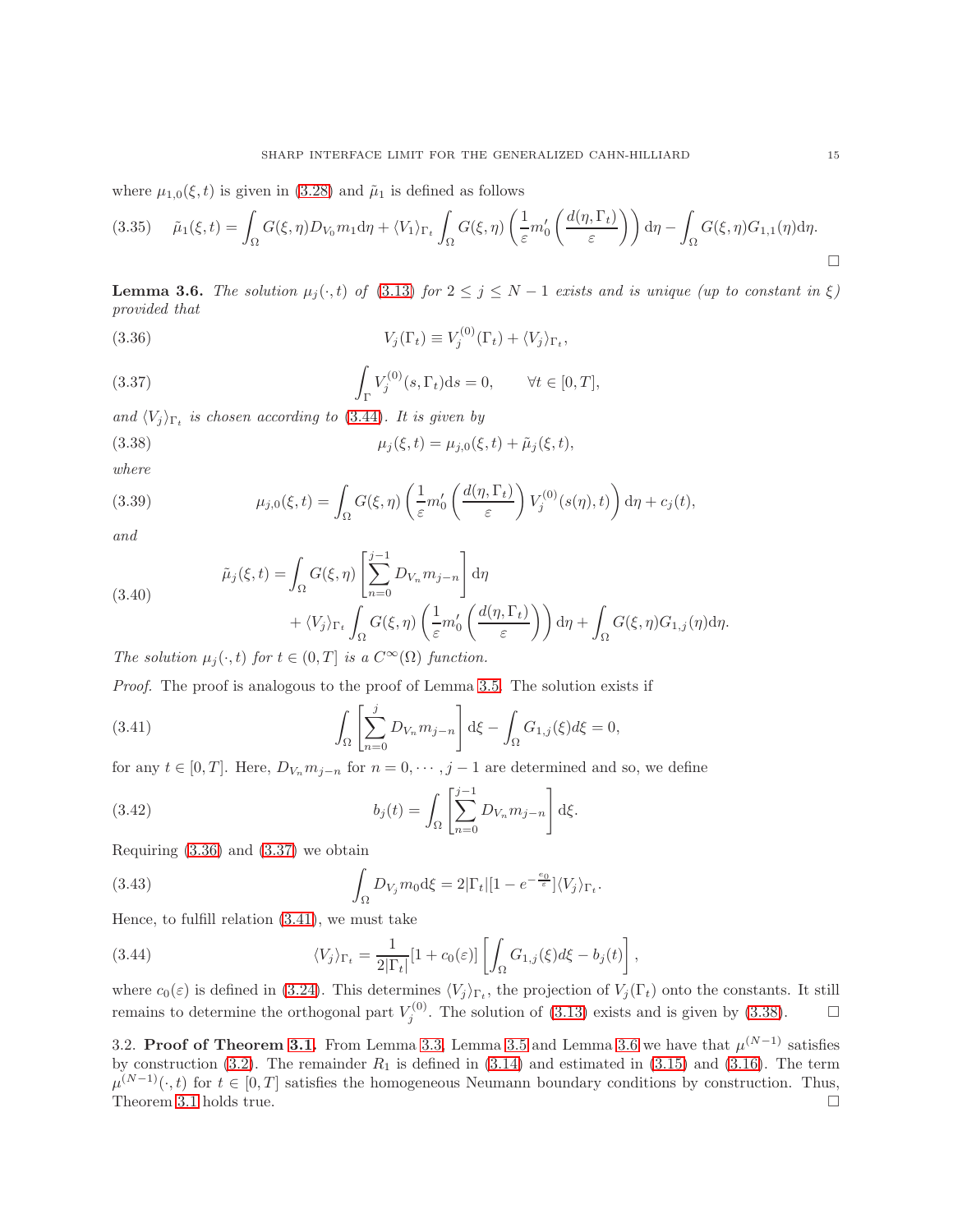#### 16 ANTONOPOULOU, KARALI, ORLANDI

# 4. DERIVATION OF THE EQUATIONS FOR  $m^{(N)}$

Next theorem assures the existence and (essential) uniqueness of the functions  $m_j$ ,  $j = 0, \dots, N$ , having the properties required in the Ansatz [2.2.](#page-6-2) Existence and uniqueness are obtained provided that a certain compatibility condition is satisfied. This determines  $V_j^{(0)}$ , the orthogonal part of the velocity field.

<span id="page-15-0"></span>**Theorem 4.1.** Take  $N > 1$  and  $G_2$  as in Assumption A1. Let T be the lifetime of the solution of [\(2.7\)](#page-6-0) in M. Let  $\mu^{(N-1)}(\cdot,t)$ ,  $t \in [0,T]$  be the function constructed in Theorem [3.1.](#page-9-0) Then it is possible to choose the vector fields  $V_j^{(0)}$  so that there exist  $m_j$ ,  $j = 0, \dots, N$ , having the properties prescribed in the Ansatz [2.2](#page-6-2) such that

(4.1) 
$$
\mu^{(N-1)}(\xi, t) = -\varepsilon \Delta m^{(N)}(\xi, t) + \frac{1}{\varepsilon} f(m^{(N)}(\xi, t)) - \sum_{j=0}^{N-1} \varepsilon^j G_{2,j}(\xi) + R_2(\xi, t, \varepsilon) \quad \text{in} \quad \Omega \times (0, T],
$$

with  $R_2$  given by [\(4.71\)](#page-24-0). Further,  $m^{(N)}(\cdot,t)$  for  $t \in [0,T]$  is a  $C^{\infty}(\Omega)$  function that satisfies the homogeneous Neumann boundary conditions and

(4.2) 
$$
\sup_{\xi \in \Omega} \sup_{t \in [0,T]} |R_2(\xi, t, \varepsilon)| \leq C \varepsilon^N.
$$

Finally, the choice of the term  $V_j^{(0)}$  is specified by the equations [\(4.31\)](#page-19-2), [\(4.51\)](#page-22-0) and [\(4.63\)](#page-23-0) given below.

<span id="page-15-1"></span>In [\(1.11\)](#page-3-2) we insert at the left-hand side the already determined function  $\mu^{(N-1)}(\cdot, \Gamma_t^{(N)})$  and we obtain

(4.3) 
$$
\mu^{(N-1)}(\xi,t) = -\varepsilon \Delta m(\xi,t) + \frac{f(m(\xi,t))}{\varepsilon} - G_2(\xi;\varepsilon) \quad \text{in} \quad \Omega \times (0,T).
$$

Then  $\mu^{(N-1)}$  is written in terms of  $m^{(N)}$ , chosen according to the ansatz. Here, we prove that there exists a unique way to find the function  $m^{(N)}$ , having indeed the property required in the ansatz and satisfying equation [\(4.3\)](#page-15-1) in a certain sense (to be specified in the sequel).

The existence of any  $m_j$ ,  $j = 0, \dots, N$  is obtained provided that a compatibility condition is satisfied. This compatibility condition forces us to define properly  $V_i^{(0)}$  $j_j^{(0)}, j=0,\cdots,(N-1).$ We distinguish two main steps:

- Step 1: Determination at any order of the equations. This is carried out in the Subsection [4.1.](#page-15-2)
- Step 2: Analysis of the equations derived at step 1. This will be done in the Subsection [4.2.](#page-18-0)

In the present and in the next subsection  $\Gamma_t$  is kept fixed, therefore, for the sake of a simpler notation we drop the subscript t, except of the cases that a subscript use may add some clarity in our arguments.

<span id="page-15-2"></span>4.1. Determination of the equations for  $m_j$ ,  $j = 0, \cdots N$ . To separate the fast and slow scale of  $m^{(N)}$ near the surface Γ, we write the Laplacian in the system of local coordinates introduced in Subsection 2.1. The expansion in  $\varepsilon$  of the Laplacian written in this coordinate system is reported in the Appendix, subsection A.2. We then match the right and left terms of the equations having the same power of  $\varepsilon$ , distinguishing the case where  $\xi \in \mathcal{N}(\varepsilon_0)$  from the one with  $\xi \in \Omega \setminus \mathcal{N}(\varepsilon_0)$ . We therefore, get at any order two sets of equations: one for  $\xi \in \mathcal{N}(\varepsilon_0)$  and the other for  $\xi \in \Omega \setminus \mathcal{N}(\varepsilon_0)$ . Since the interface separates  $\Omega$  in two regions we will distinguish those  $\xi \in \Omega \setminus \mathcal{N}(\varepsilon_0)$  which are inside Γ from those  $\xi \in \Omega \setminus \mathcal{N}(\varepsilon_0)$  which are outside Γ.

Taking into account formula  $(6.11)$  in the Appendix, denoting by  $'$  the derivative with respect to  $z$ , and by  $a_n$ ,  $b_n$ ,  $c_n$  the quantities defined in [\(6.12\)](#page-28-1), after simple, however lengthy computations we obtain the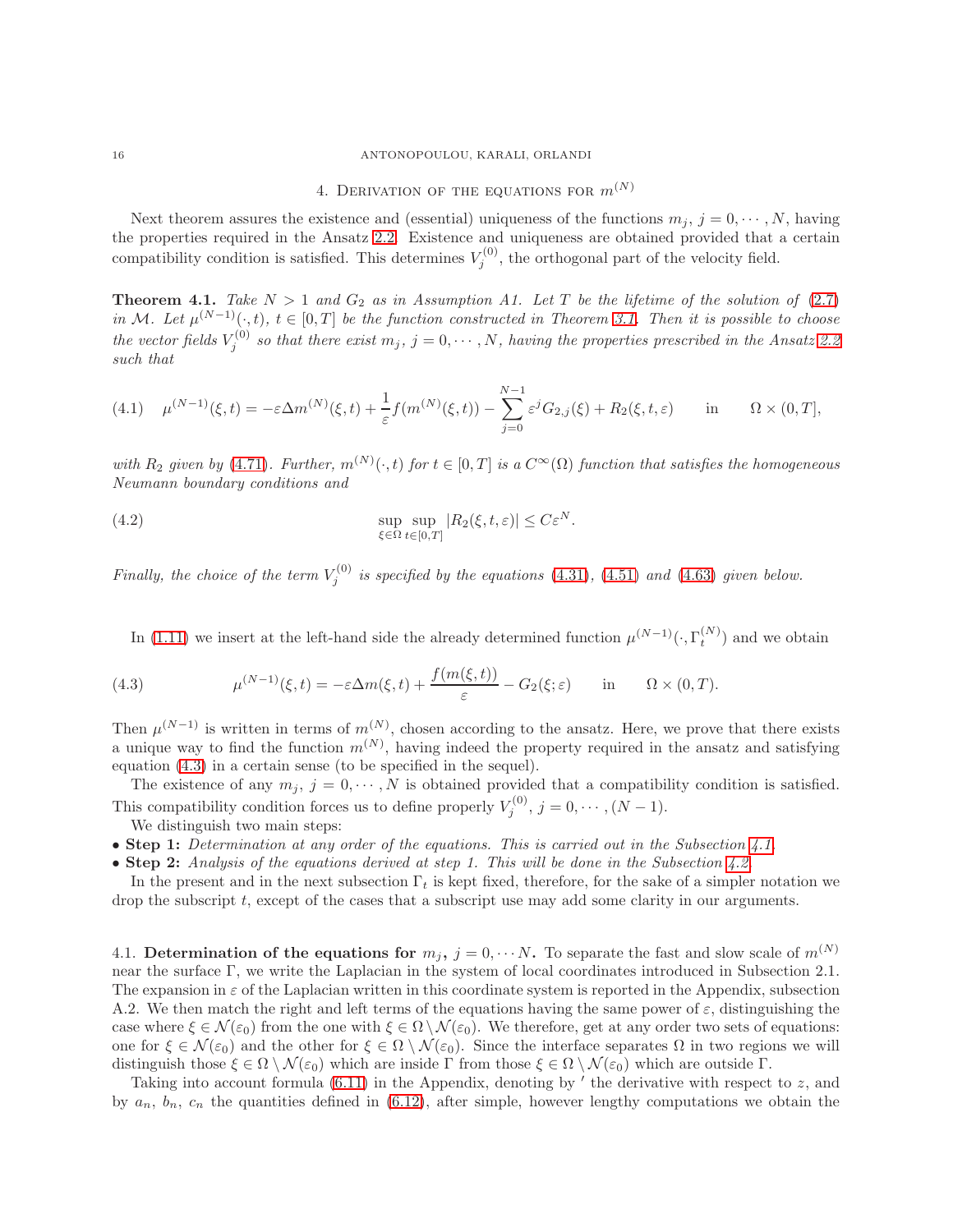following identity

<span id="page-16-0"></span>
$$
\varepsilon^{2} \Delta m^{(N)}(z,s) = \left\{ \bar{m}''(z) + \sum_{n=1}^{N} \varepsilon^{n} \left[ h_{n}''(z,s) + a_{n}(z,s) \bar{m}' \right] \right\} \n+ \left\{ \sum_{n=2}^{N} \varepsilon^{n} \sum_{i=1}^{n-1} a_{n-i}(z,s) h_{i}'(z,s) + \sum_{n=3}^{N} \varepsilon^{n} \left[ \sum_{i=1}^{n-2} b_{n-i}(z,s) \frac{d^{2}}{ds^{2}} h_{i}(z,s) \right] \right. \n+ \left. \sum_{n=4}^{N} \varepsilon^{n} \sum_{i=1}^{n-3} c_{n-i}(z,s) \frac{d}{ds} h_{i}(z,s) \right\} + \varepsilon^{2} \Delta \left[ \sum_{i=1}^{N} \varepsilon^{i} \phi_{i}(\xi) \right] \n+ E_{1}(\xi, t, \varepsilon) + \varepsilon^{N+1} A(\xi, t, \varepsilon),
$$

with

<span id="page-16-2"></span>(4.5) 
$$
\sup_{(\xi,t)\in\Omega\times[0,T]}|A(\xi,t,\varepsilon)|\leq C(T),
$$

(4.6) 
$$
\sup_{t\in[0,T]}\int_{\Omega}d\xi|A(\xi,t,\varepsilon)|\leq\varepsilon C(T),
$$

$$
(4.7) \qquad E_1(\xi,\varepsilon) \equiv \varepsilon^2 \Delta r\left(\frac{d(\xi,\Gamma)}{\varepsilon_0}\right) \left\{ \bar{m}\left(\frac{d(\xi,\Gamma)}{\varepsilon}\right) - \left[\mathbb{I}_{\{d(\xi,\Gamma)>0\}} - \mathbb{I}_{\{d(\xi,\Gamma)<0\}}\right] \right\} + 2\varepsilon^2 \nabla r \cdot \nabla \left[ \bar{m}\left(\frac{d(\xi,\Gamma)}{\varepsilon}\right) \right],
$$

and

(4.8) 
$$
\lim_{\varepsilon \to 0} \sup_{(\xi,t) \in \Omega \times [0,T]} |E_1(\xi,t,\varepsilon)| = 0.
$$

<span id="page-16-3"></span>Let us now define  $f_i$  such that

<span id="page-16-1"></span>(4.9) 
$$
f(m^{(N)}) = f(m_0) + f'(m_0) \left[ \sum_{i=1}^{N} \varepsilon^i m_i \right] + \sum_{i=2}^{N} \varepsilon^i f_i(m_0, m_1, ..., m_{i-1}) + \varepsilon^{N+1} B_{N+1}(\cdot, \varepsilon),
$$

<span id="page-16-4"></span>(4.10) 
$$
\sup_{\xi \in \Omega, t \in [0,T]} |B_{N+1}(\xi, t, \varepsilon)| \leq C.
$$

One can easily obtain  $f_i$  for any  $i = 2, \dots, N$  by using Taylor expansions up to  $N-1$  order for f around  $m_0$  and collecting then the terms of the same power of  $\varepsilon$ .

We insert [\(4.4\)](#page-16-0) and [\(4.9\)](#page-16-1) into [\(4.3\)](#page-15-1) and equate terms having the same order in  $\varepsilon$  (when estimated with the  $L^{\infty}(\Omega)$  norm) obtaining, this way, two equations at any order, one for  $\xi \in \Omega \setminus \mathcal{N}(\varepsilon_0)$ , and the other for  $\xi \in \mathcal{N}(\varepsilon_0)$ . The equation for  $\xi \in \Omega \setminus \mathcal{N}(\varepsilon_0)$  will determine  $\phi_i$  which are the slowly varying terms, while the one for  $\xi \in \mathcal{N}(\varepsilon_0)$  will determine  $h_i$  i.e. the rapidly decaying terms. When deriving the equations for  $\xi \in \mathcal{N}(\varepsilon_0)$  then terms of the type  $\Delta \phi_i(\varepsilon z, s)$  appear. The  $\phi_i$  are  $C^{\infty}$  functions, since they are proportional to  $\mu_i$ , and they have the same type of singularity in  $\varepsilon$  when differentiated in  $\xi$ . So, the terms  $\varepsilon^{n+1}\Delta\phi_{n-1}(\varepsilon z,s)$ are of order  $\mathcal{O}(\varepsilon^n)$ , and therefore, we write them in the  $\varepsilon^n$  order equation.

In the following we will use the notation  $f(\pm 1)$  (or  $f(m(\pm \infty))$ ) in  $\Omega \setminus \mathcal{N}(\varepsilon_0)$ . This refers to the fact that Γ separates Ω in two sets, i.e. Ω<sup>+</sup> which is the part outside Γ and Ω<sup>−</sup> the part inside Γ. Therefore, <sup>±</sup> refers to different regions of  $(\Omega \setminus \mathcal{N}(\varepsilon_0)) \cap \Omega^{\pm}$ . It is convenient to write the external potential  $G_{2,i}$ , for  $i = 0, \cdots, N$ in local coordinates when  $\xi \in \mathcal{N}(\varepsilon_0)$ . We therefore identify  $G_{2,i}(\xi) = G_{2,i}(d(\xi,\Gamma),s(\xi,\Gamma))$ , for  $i = 0, \cdots, N$ .

<span id="page-16-5"></span>**Zero order term in**  $\varepsilon$ **:** Matching gives

(4.11) 
$$
0 = -r\left(\frac{\varepsilon}{\varepsilon_0}z\right)m_0''(z) + f(m_0(z)) \text{ for } z \in \left[-\frac{\varepsilon_0}{\varepsilon}, \frac{\varepsilon_0}{\varepsilon}\right],
$$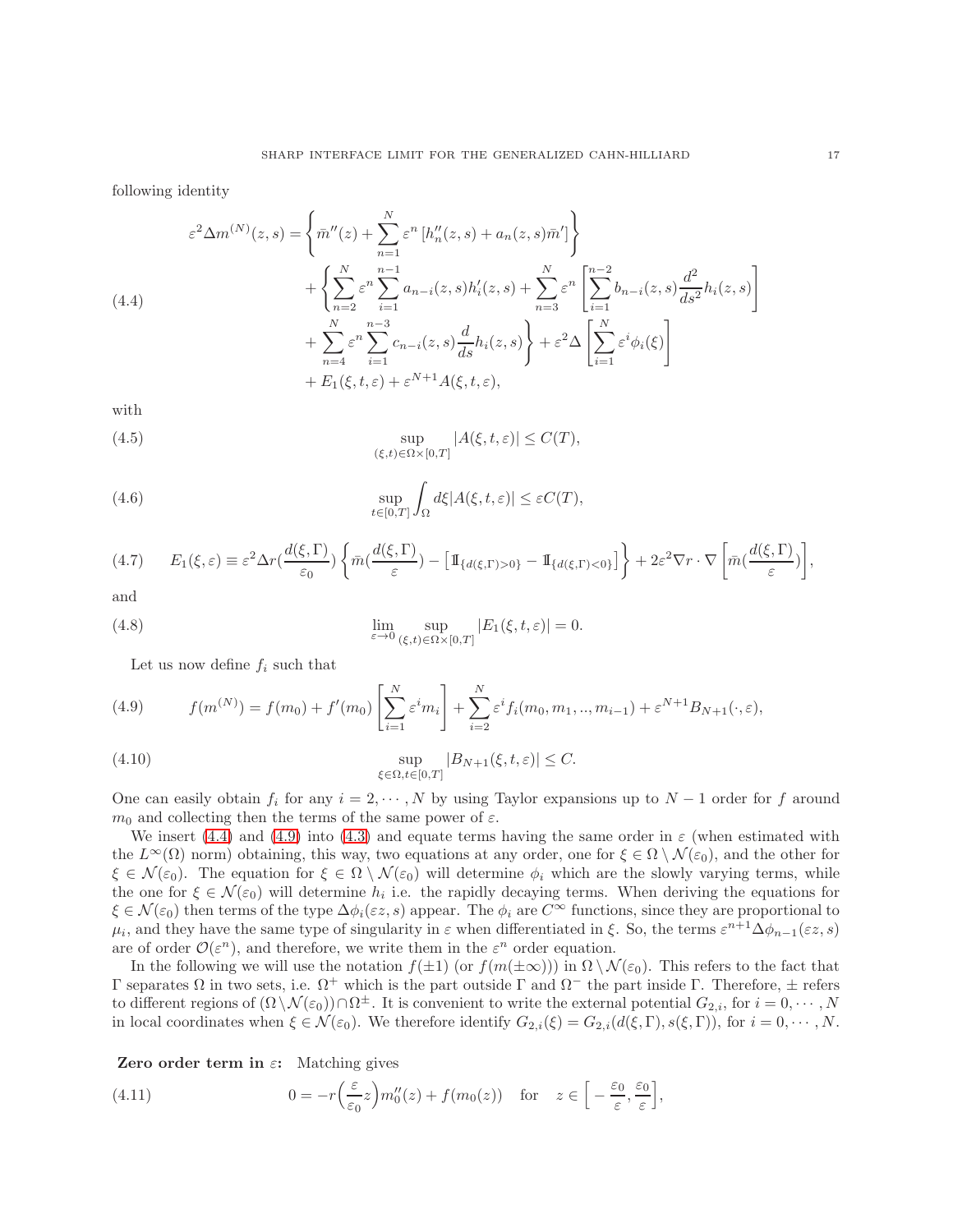and

<span id="page-17-0"></span>(4.12) 
$$
f(m_0(\pm \infty)) = 0 \text{ for } \xi \in \Omega \setminus \mathcal{N}(\varepsilon_0).
$$

**First order term in**  $\varepsilon$ : Again matching gives for  $z \in \left[-\frac{\varepsilon_0}{\varepsilon}, \frac{\varepsilon_0}{\varepsilon}\right]$  and  $s \in \Gamma$ 

<span id="page-17-1"></span>(4.13) 
$$
\mu_0(\varepsilon z, s) = -[h''_1(z, s) - K(s)m'_0(z)] + f'(m_0)[h_1(z, s) + \phi_1(\varepsilon z, s)] - G_{2,0}(\varepsilon z, s)
$$

and

<span id="page-17-2"></span>(4.14) 
$$
\mu_0(\xi) = f'(\bar{m}(\pm \infty))\phi_1(\xi) - G_{2,0}(\xi) \quad \text{for} \quad \xi \in \Omega \setminus \mathcal{N}(\varepsilon_0).
$$

# Second order term in  $\varepsilon$ :

<span id="page-17-4"></span>(4.15) 
$$
\mu_1(\varepsilon z, s) = -[h''_2(z, s) - K^2(s)zm'_0(z) - K(s)h'_1(z, s)] + f'(m_0(z)) [h_2(z, s) + \phi_2(\varepsilon z, s)] - \varepsilon \Delta \phi_1(\varepsilon z, s) + f_2(m_0, m_1)(\varepsilon z, s) - G_{2,1}(\varepsilon z, s),
$$

(4.16) 
$$
\mu_1(\xi) = f'(\bar{m}(\pm \infty))\phi_2(\xi) + f_2(\bar{m}(\pm \infty), \phi_1(\xi)) - \varepsilon \Delta \phi_1(\xi) - G_{2,1}(\xi) \text{ for } \xi \in \Omega \setminus \mathcal{N}(\varepsilon_0).
$$
  
More explicitly the  $f_2$  term for  $\xi \in \mathcal{N}(\varepsilon_0)$  is given by

More explicitly the  $f_2$  term for  $\xi \in \mathcal{N}(\varepsilon_0)$  is given by

<span id="page-17-3"></span>
$$
f_2(m_0, m_1)(\varepsilon z, s) = \frac{1}{2} f''(m_0(z)) \left[ h_1^2(z, s) + \phi_1^2(\varepsilon z, s) + 2\phi_1(\varepsilon z, s) h_1(z, s) \right],
$$

and by

$$
f_2(\bar{m}(\pm\infty), \phi_1(\xi)) = \frac{1}{2}f''(\bar{m}(\pm\infty))\phi_1^2(\xi),
$$

for  $\xi \in \Omega \setminus \mathcal{N}(\varepsilon_0)$ .

n-th order term in  $\varepsilon$  (3  $\leq$  n  $\leq$  N):

<span id="page-17-6"></span>
$$
\mu_{n-1}(\varepsilon z, s) = -h''_n(z, s) + a_n(z, s)m'_0(z) + \sum_{i=1}^{n-1} a_{n-i}(z, s)h'_i(z, s)
$$
  

$$
+ \sum_{i=1}^{n-2} b_{n-i}(z, s) \frac{d^2}{ds^2} h_i(z, s) + \mathbb{I}_{\{n \ge 4\}} \sum_{i=1}^{n-3} c_{n-i}(z, s) \frac{d}{ds} h_i(z, s)
$$
  

$$
- \varepsilon \Delta \phi_{n-1}(\varepsilon z, s) + f'(m_0) [h_n(z, s) + \phi_n(\varepsilon z, s)]
$$
  

$$
+ f_n(m_0, m_1, m_2, ..., m_{n-1})(\varepsilon z, s) - G_{2,n-1}(\varepsilon z, s), \qquad \xi \in \mathcal{N}(\varepsilon_0),
$$

<span id="page-17-5"></span>(4.18)  $\mu_{n-1}(\xi) = -\varepsilon \Delta \phi_{n-1}(\xi) + f'(\pm 1)\phi_n(\xi) + f_n(\pm 1, \phi_1, \phi_2, ..., \phi_{n-1})(\xi) - G_{2,n-1}(\xi),$ for  $\xi \in \Omega \setminus \mathcal{N}(\varepsilon_0)$ .

**Remainder term:** The remainder  $\tilde{R}_2(\xi, t, \varepsilon) \equiv \tilde{R}_2$  is the following:

<span id="page-17-7"></span>(4.19) 
$$
\varepsilon \tilde{R}_2 = \varepsilon^{N+1} G_{2,N} + \varepsilon^{N+1} A + \varepsilon^{N+2} \Delta \phi_N + E_1 + \varepsilon^{N+1} B_{N+1}.
$$

From  $(4.5)$ ,  $(4.8)$  and  $(4.10)$  we obtain

<span id="page-17-8"></span>(4.20) 
$$
\sup_{(\xi,t)\in\Omega\times[0,T]}|\tilde{R}_2(\xi,t,\varepsilon)|\leq C\varepsilon^N.
$$

**Remark 4.2.** Since, for  $i = 0, \dots, N$ , we required  $\partial_{\nu}G_{2,i} = 0$  on  $\partial\Omega$  then the  $\mu_i$  constructed in Theorem [3.1](#page-9-0) satisfy  $\partial_{\nu}\mu_i = 0$  on  $\partial\Omega$ ; to obtain  $\partial_{\nu}m_i = 0$  on  $\partial\Omega$  it is enough to have  $\partial_{\nu}\phi_i = 0$  on  $\partial\Omega$ .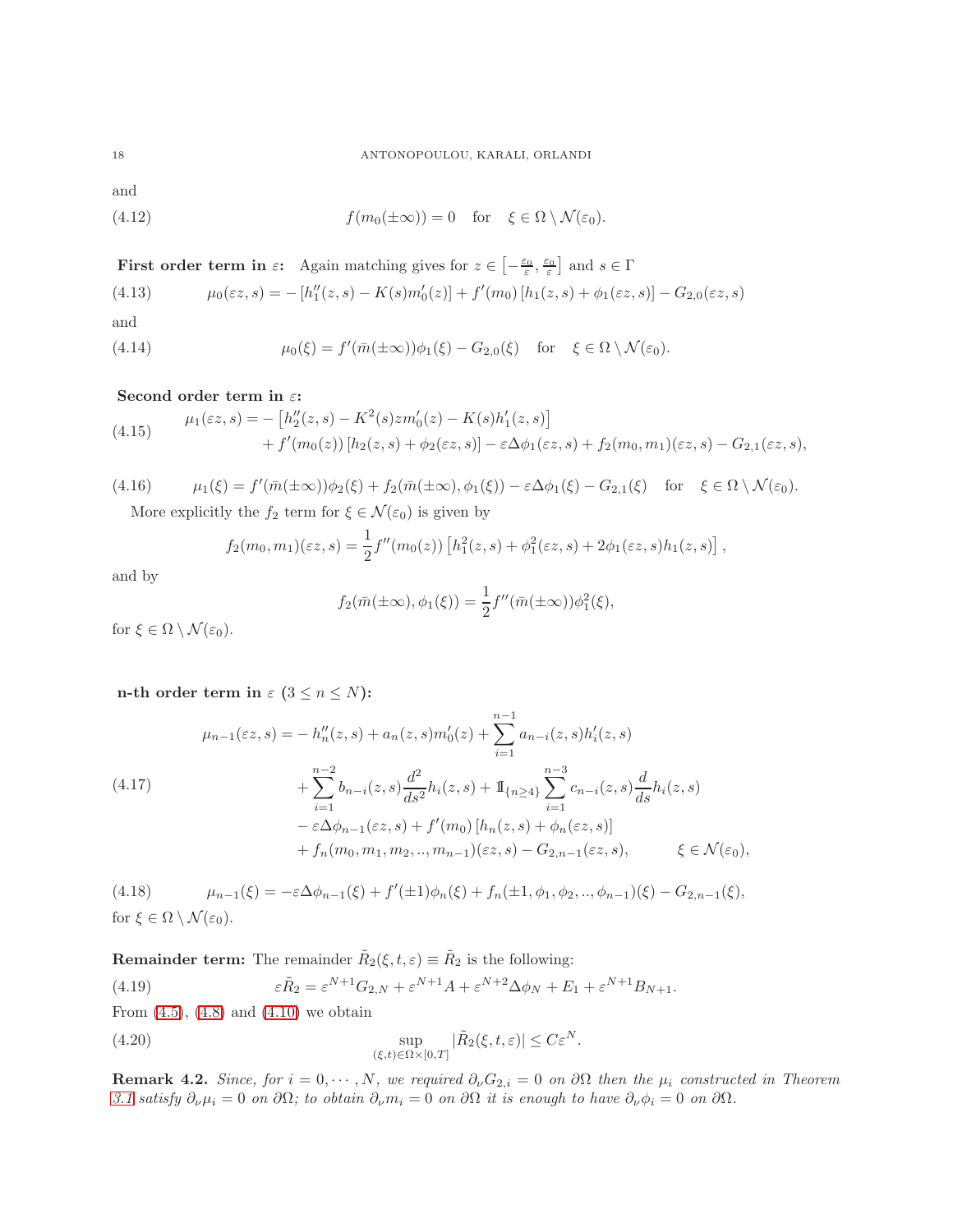<span id="page-18-0"></span>4.2. Analysis of compatibility conditions. Our aim is to analyze the equations obtained so far in the previous subsection. The strategy is to find first at each order in  $\varepsilon$  the slowly varying part  $\phi_i$  by solving the equations for  $\xi \in \Omega \setminus \mathcal{N}(\varepsilon_0, \Gamma_t^{(N)})$ . Then, we extend  $\phi_i$  globally in  $\Omega$  and determine the rapidly decaying part  $h_i$  by solving the equations in  $\xi \in \mathcal{N}(\frac{\varepsilon_0}{2}, \Gamma_t^{(N)})$ . However here, in order to continue to arbitrary order, it is convenient to modify the way we extract the compatibility condition required for solving the equation for  $h_i$ . The modification is to add and subtract to each order a term of lower order  $\varepsilon^{i+1}\alpha_i(s,\Gamma)\bar{m}'(z)$ , with  $\alpha_i(\cdot, \Gamma) \in C^{\infty}(\Gamma)$ . Adding and subtracting terms does not change, of course, the total quantity but it modifies the equation we obtain at each single order. In the following, for the sake of short notation, we write  $\alpha_i(s) \equiv \alpha_i(s, \Gamma)$ .

At each order  $i \geq 1$  in  $\varepsilon$  the associate function  $m_i$  splits into two parts. The first is the function  $\phi_i$  defined globally in  $\Omega$  and satisfying Neumann condition on the boundary of  $\Omega$  while the other part is the function  $h_i$  which differs from zero only in a tubular neighborhood of Γ,  $\mathcal{N}(\varepsilon_0, \Gamma)$ , and is exponentially decaying to zero far from Γ.

The zero order term is different in the sense that  $m_0$  far from the interfaces relaxes exponentially fast to  $\pm 1$ . We first state the following lemma, which is taken from [\[1\]](#page-30-1). We shall use this lemma to determine the condition for solvability of equations of the type [\(4.23\)](#page-18-1), where  $\mathcal L$  is the operator on  $L^2(\mathbb R)$  defined by

<span id="page-18-3"></span>(4.21) 
$$
\mathcal{L}g(z) = -g''(z) + f'(\bar{m}(z))g(z).
$$

The operator  $\mathcal L$  is self adjoint on  $L^2(\mathbb R)$  and has a null space spanned by  $\bar m'$ . Therefore, the condition for solvability of  $\mathcal{L}h_1 = g$  is

(4.22) 
$$
\int_{\mathbb{R}} g(z)\bar{m}'(z)dz = 0.
$$

<span id="page-18-2"></span>**Lemma 4.3.** [see [\[1\]](#page-30-1)] Let  $A(z, s, t)$  defined for  $z \in \mathbb{R}$ ,  $s \in \Gamma$ ,  $t \in [0, T]$ . Assume that there exists  $A^{\pm}(s, t)$ such that  $A(z, s, t) - A^{\pm}(s, t) = \mathcal{O}(e^{-\alpha|z|})$  as  $|z| \to \infty$  for  $s \in \Gamma$  and  $t \in [0, T]$ . Then for each  $s \in \Gamma$  and  $t\in[0,T]$ 

<span id="page-18-1"></span>(4.23) 
$$
(\mathcal{L}w)(z,s,t) = A(z,s,t) \quad \text{for} \quad z \in \mathbb{R},
$$

$$
w(0,s,t) = 0, \quad w(\cdot,s,t) \in L^{\infty}(\mathbb{R}),
$$

has a solution if and only if

(4.24) 
$$
\int_{\mathbb{R}} A(z,s,t)\bar{m}'(z)dz = 0 \quad \text{for all} \quad s \in \Gamma, \quad t \in [0,T].
$$

In addition if the solution exists, then it is unique and satisfies

(4.25) 
$$
D_z^{\ell} \left[ w(z,s,t) + \frac{A^{\pm}(s,t)}{f'(1)} \right] = \mathcal{O}(e^{-\alpha|z|}) \quad \text{as} \quad |z| \to \infty, \quad \text{for} \quad \ell = 0, 1, 2.
$$

Furthermore, if  $A(z, s, t)$  satisfies

<span id="page-18-4"></span>
$$
D_s^m D_t^n D_z^{\ell} [A(z, s, t) - A^{\pm}(s, t)] = \mathcal{O}(e^{-\alpha|z|}),
$$

then

$$
D_s^m D_t^n D_z^\ell \left[ w(z,s,t) + \frac{A^\pm(s,t)}{f'(1)} \right] = \mathcal{O}(e^{-\alpha |z|}),
$$

for all  $m = 0, 1, \dots, M$ ,  $n = 0, 1, \dots, N$ , and  $\ell = 0, 1, \dots, L + 2$ . Further, since  $\mathcal L$  is a preserving parity operator, the solution  $w(z, s, t)$  is odd (even) with respect to z if  $A(z, s, t)$  is odd (even) with respect to z for  $s \in \Gamma$  and  $t \in [0, T]$ .

**Remark 4.4.** Note that if  $A(\cdot,\cdot,\cdot) \in C^{\infty}(\mathbb{R} \times \Gamma \times [0,T])$  then the solution  $w(\cdot,\cdot,\cdot)$  of the problem [\(4.23\)](#page-18-1) is a function in  $C^{\infty}(\mathbb{R} \times \Gamma \times [0,T])$ . This would be always the case whenever we apply Lemma [4.3.](#page-18-2)

The compatibility conditions must hold for every Γ in M, and so, in our derivation we refer to  $\Gamma := \Gamma_t$ .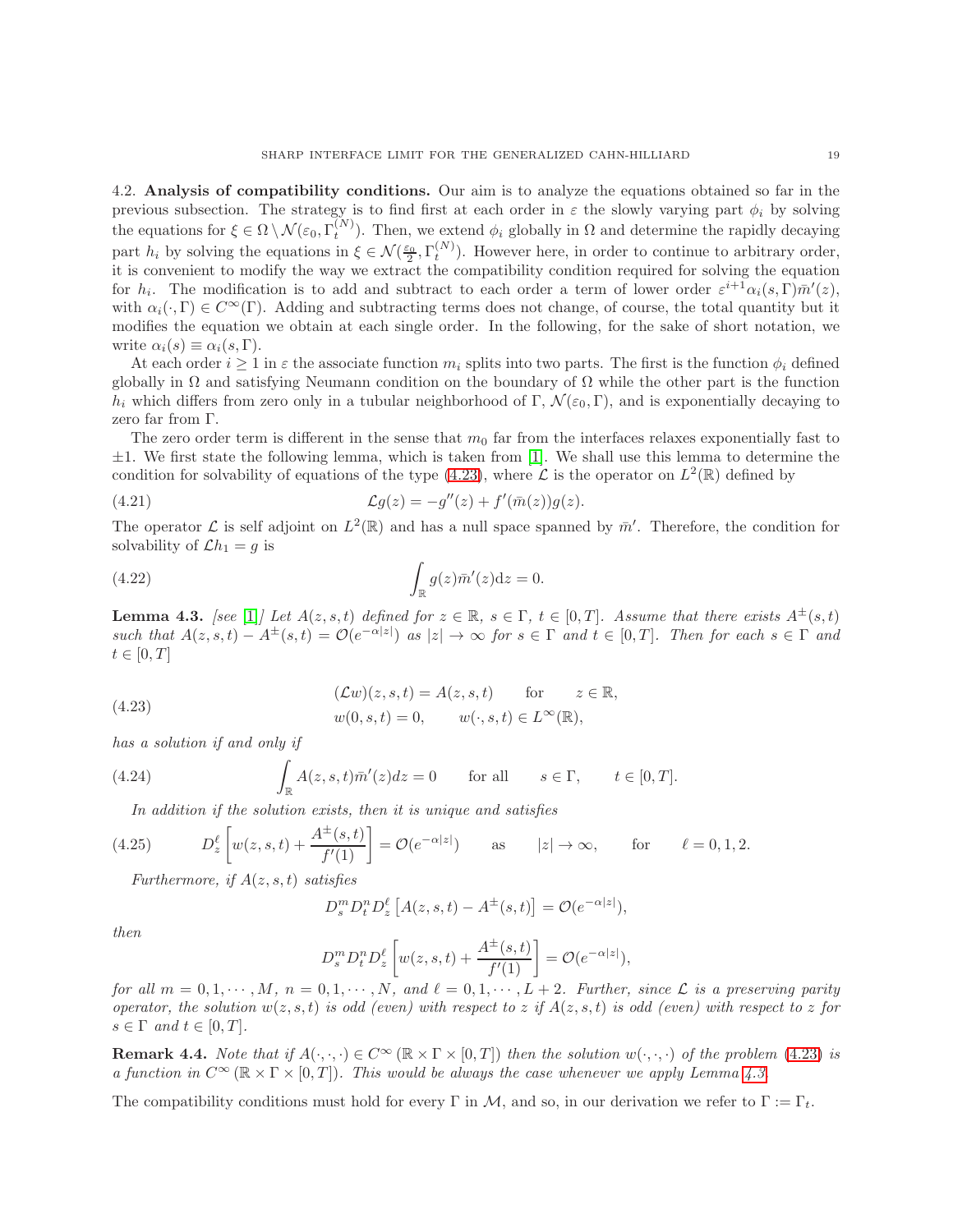4.2.1. Zero order term in  $\varepsilon$ : For  $\xi \in \mathcal{N}(\frac{\varepsilon_0}{2})$  using [\(4.11\)](#page-16-5) we obtain

(4.26) 
$$
0 = -\bar{m}''(z) + f(\bar{m}(z)) \quad \text{for} \quad z \in \left[ -\frac{\varepsilon_0}{2\varepsilon}, \frac{\varepsilon_0}{2\varepsilon} \right],
$$

while [\(4.12\)](#page-17-0) yields

(4.27) 
$$
0 = f(\pm 1) \quad \text{for} \quad \xi \in \Omega \setminus \mathcal{N}(\varepsilon_0).
$$

The above relations determine  $m_0$ , more specifically  $m_0(z) = \bar{m}(z)$ , where  $\bar{m}$  solves the equation

<span id="page-19-3"></span>
$$
-m''(z) + f(m(z)) = 0, \quad z \in \mathbb{R}.
$$

4.2.2. First order term in  $\varepsilon$  and determination of  $V_0$  via the Fredholm alternative. As explained at the beginning of this section, it is convenient for solving [\(4.13\)](#page-17-1) to add a term  $\varepsilon \alpha_1(s, \Gamma) \bar{m}'(z)$ ,  $s \in \Gamma$  and  $z \in \mathbb{R}$ , with  $\alpha_1(\cdot, \Gamma)$  to be determined. This term will be subtracted to the second order. Recalling the definition of  $\mathcal{L}$ , see [\(4.21\)](#page-18-3), and adding  $\varepsilon \alpha_1(s) \bar{m}'(z)$ , we write [\(4.13\)](#page-17-1) as

<span id="page-19-4"></span>(4.28) 
$$
\mu_0(\varepsilon z,s) - f'(\bar{m}(z))\phi_1(\varepsilon z,s) - K(s)\bar{m}'(z) + \varepsilon \alpha_1(s)\bar{m}'(z) + G_{2,0}(\varepsilon z,s) = (\mathcal{L}h_1)(z,s),
$$

for  $s \in \Gamma$ ,  $|z| \leq \frac{\varepsilon_0}{2\varepsilon}$ . By [\(4.14\)](#page-17-2) we obtain

(4.29) 
$$
\phi_1(\xi) = \frac{\mu_0(\xi) + G_{2,0}(\xi)}{f'(\bar{m}(\pm \infty))}, \quad \xi \in \Omega \setminus \mathcal{N}(\varepsilon_0).
$$

We extend this definition of  $\phi_1$  globally in  $\Omega$ . We then insert [\(4.29\)](#page-19-3) into [\(4.28\)](#page-19-4) obtaining for  $s \in \Gamma$ ,  $|z|\leq \frac{\varepsilon_0}{2\varepsilon}$ 

<span id="page-19-5"></span>
$$
(4.30) \quad \mu_0(\varepsilon z, s) \left[ 1 - \frac{f'(\bar{m}(z))}{f'(z+1)} \right] + \left( 1 - \frac{f'(\bar{m}(z))}{f'(z+1)} \right) G_{2,0}(\varepsilon z, s) - K(s) \bar{m}'(z) + \varepsilon \alpha_1(s) \bar{m}'(z) = (\mathcal{L}h_1)(z, s).
$$

Since the left hand side of [\(4.30\)](#page-19-5) tends exponentially to 0 as  $z \to \pm \infty$ , if the solution of (4.30) exists (cf. Lemma [4.3\)](#page-18-2), then it decays exponentially fast to 0. We can, therefore, extend  $(4.30)$  for any z in R.

We prove the next result.

## <span id="page-19-1"></span>Lemma 4.5. Set

<span id="page-19-2"></span>
$$
(4.31) \tV_0^{(0)}(\xi,\Gamma) = \mathcal{T}_{\Gamma}\left[S\left\{K(\cdot) - \frac{\int_{\Gamma} K(\xi)\mathrm{d}S_{\xi}}{|\Gamma|}\right\} + \frac{1}{4}\left\{B_{0,0,0}(\cdot) - \frac{\int_{\Gamma} B_{0,0,0}(\xi)\mathrm{d}S_{\xi}}{|\Gamma|}\right\}\right](\xi) \t\xi \in \Gamma,
$$

where

<span id="page-19-0"></span>(4.32) 
$$
S = \frac{1}{4} \int_{\mathbb{R}} \left( \bar{m}'(z) \right)^2 dz,
$$

and  $B_{0,0,0}(\cdot)$  is defined in [\(4.39\)](#page-20-0) while  $\mathcal{T}_{\Gamma}$  is the Dirichlet-Neuman operator given by [\(6.4\)](#page-27-0). Then there exists a uniquely determined  $\alpha_1(\cdot, \Gamma) \in C^{\infty}(\Gamma)$  and a unique solution  $h_1(\cdot, s)$  of  $(4.30)$  with  $s \in \Gamma$ , such that  $h_1(0,s) = 0$  and  $h_1(\cdot,s) \in L^{\infty}(\mathbb{R})$ . Moreover,  $h_1(\cdot,s)$  for  $s \in \Gamma$  and its derivatives with respect to z decay exponentially fast to 0 as z tends to  $\pm \infty$ . Further  $h_1(\cdot, s) = \tilde{h}_1(\cdot, s) + \varepsilon q_{\varepsilon}(\cdot, s)$  where  $\tilde{h}_1(\cdot, s)$  is an even function of z,  $\tilde{h}_1(0, s) = 0$  and  $\tilde{h}_1(\cdot, s) \in L^{\infty}(\mathbb{R})$ .

*Proof.* We start determining  $\tilde{h}_1$  as solution of

<span id="page-19-6"></span>
$$
(4.33) \qquad \mu_0(0,s) \left[ 1 - \frac{f'(\bar{m}(z))}{f'(z_1)} \right] + \left( 1 - \frac{f'(\bar{m}(z))}{f'(z_1)} \right) G_{2,0}(0,s) - K(s) \bar{m}'(z) + \varepsilon \tilde{\alpha}_1(s) \bar{m}'(z) = (\mathcal{L}\tilde{h}_1)(z,s).
$$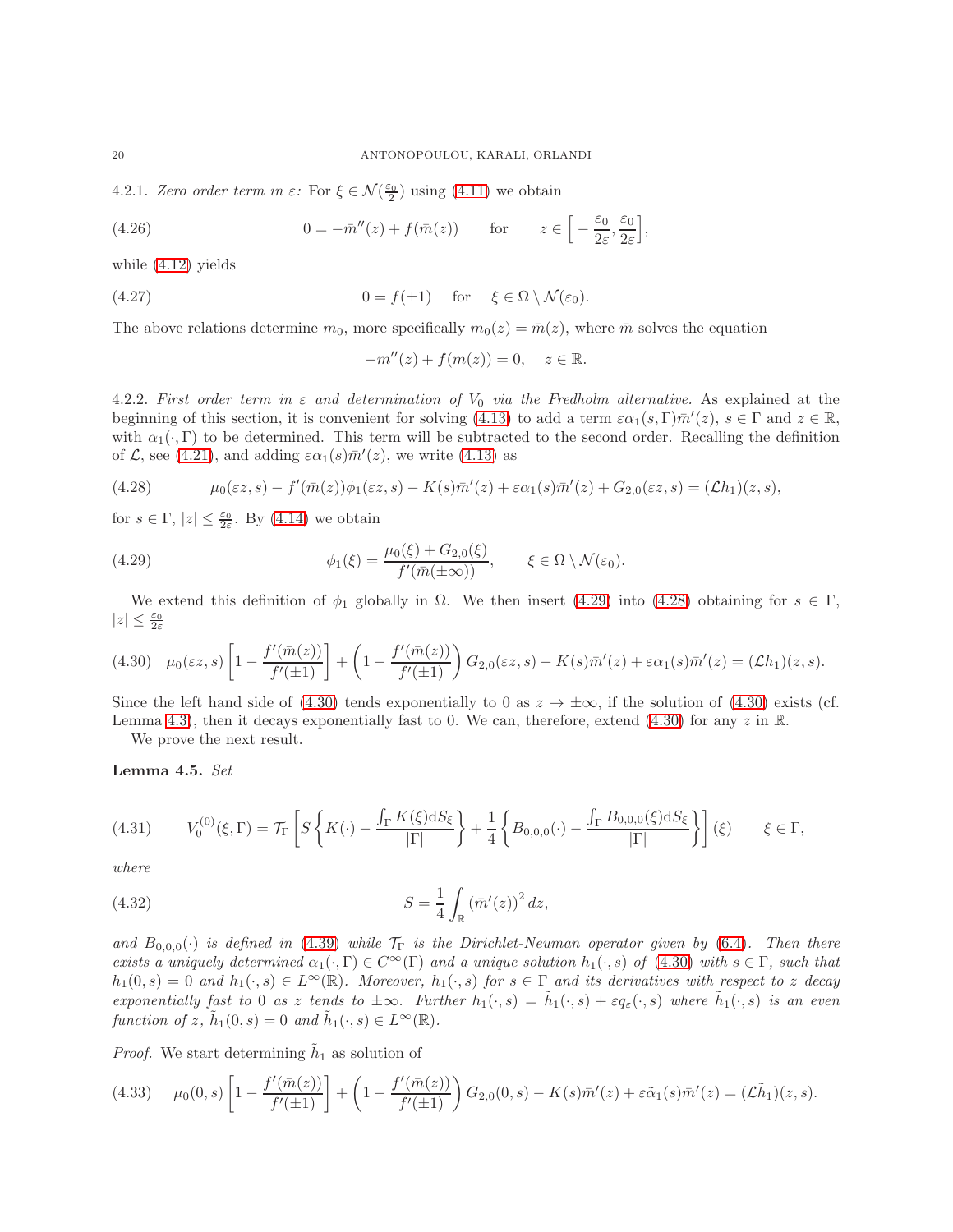Equation [\(4.33\)](#page-19-6) differs from [\(4.30\)](#page-19-5) only for terms of order  $\varepsilon$ . Namely  $|G_{2,0}(0, s) - G_{2,0}(\varepsilon z, s)| \leq C\varepsilon |z|$  and  $|\mu_0(0,s) - \mu_0(\varepsilon z, s)| \leq C\varepsilon |z|$ . For any fixed  $s \in \Gamma$ , the condition for the existence of  $\tilde{h}_1$  requires that

<span id="page-20-2"></span>(4.34)  
\n
$$
\int_{\mathbb{R}} \mu_0(0, s) \left[ 1 - \frac{f'(\bar{m}(z))}{f'(z+1)} \right] \bar{m}'(z) dz + \int_{\mathbb{R}} G_{2,0}(0, s) \left[ 1 - \frac{f'(\bar{m}(z))}{f'(z+1)} \right] \bar{m}'(z) dz
$$
\n
$$
= \left[ K(s) - \varepsilon \tilde{\alpha}_1(s) \right] \int_{\mathbb{R}} \left( \bar{m}'(z) \right)^2 dz \quad \text{for} \quad s \in \Gamma.
$$

Taking into account that  $\int_{\mathbb{R}} f'(\bar{m}(z)) \bar{m}'(z) dz = f(1) - f(-1) = 0$  and  $\int \bar{m}'(z) dz = 2$  formula [\(4.34\)](#page-20-2) can be written as

(4.35) 
$$
2[\mu_0(0,s) + G_{2,0}(0,s)] = [K(s) - \varepsilon \tilde{\alpha}_1(s)] \int_{\mathbb{R}} (\bar{m}'(z))^2 dz \text{ for } s \in \Gamma.
$$

Recalling [\(3.18\)](#page-12-0) we obtain

<span id="page-20-3"></span>(4.36) 
$$
2\mu_{0,0}(0,s) = -2\tilde{\mu}_0(0,s) - 2G_{2,0}(0,s) + [K(s) - \varepsilon \tilde{\alpha}_1(s)] \int_{\mathbb{R}} (\bar{m}'(z))^2 dz \text{ for } s \in \Gamma.
$$

<span id="page-20-4"></span>Further, we set

(4.37) 
$$
\mu_{0,0,0}(\xi) = 2 \int_{\Gamma} V_0^{(0)}(\eta) G(\xi, \eta) \mathrm{d}S_{\eta} + c_0(t) \qquad \xi \in \Omega,
$$

<span id="page-20-1"></span>(4.38) 
$$
\tilde{\mu}_{0,0,0}(\xi) = 2\langle V_0 \rangle_{\Gamma} \int_{\Gamma} G(\xi,\eta) \mathrm{d}S_{\eta} - \int_{\Omega} G(\xi,\eta) G_{1,0}(\eta) \mathrm{d}\eta \qquad \xi \in \Omega,
$$

and

(4.39) 
$$
B_{0,0,0}(s) = -2\left[\tilde{\mu}_{0,0,0}(0,s) + G_{2,0}(0,s)\right].
$$

It is immediate to see that

<span id="page-20-5"></span><span id="page-20-0"></span>
$$
\mu_{0,0}(\xi) - \mu_{0,0,0}(\xi) \simeq \varepsilon,
$$
  

$$
\tilde{\mu}_0(\xi) - \tilde{\mu}_{0,0,0}(\xi) \simeq \varepsilon.
$$

We first choose  $V_0^{(0)}$  imposing for  $s \in \Gamma$ , cfr [\(4.36\)](#page-20-3), the next identity

(4.40) 
$$
2\mu_{0,0,0}(\xi) = B_{0,0,0}(\xi) + K(\xi) \int_{\mathbb{R}} (\bar{m}'(z))^2 dz \quad \xi \in \Gamma.
$$

Inserting  $(4.37)$  in  $(4.40)$  and integrating over  $\Gamma$  we obtain that

$$
(4.41) \qquad \qquad 4\int_{\Gamma} dS_{\xi} \int_{\Gamma} V_0^{(0)}(\eta)G(\xi,\eta) dS_{\eta} + 2c_0(t)|\Gamma| = \int_{\Gamma} K(\xi) dS_{\xi} \int_{\mathbb{R}} \left(\bar{m}'(z)\right)^2 dz + \int_{\Gamma} B_{0,0,0}(\xi) dS_{\xi},
$$
 and therefore

and therefore,

<span id="page-20-6"></span>
$$
(4.42) \t\t c_0(t) = \frac{1}{2|\Gamma|} \left[ \int_{\Gamma} K(\xi) dS_{\xi} \int_{\mathbb{R}} (\bar{m}'(z))^2 dz + \int_{\Gamma} B_{0,0,0}(\xi) dS_{\xi} - 4 \int_{\Gamma} dS_{\xi} \int_{\Gamma} V_0^{(0)}(\eta) G(\xi, \eta) dS_{\eta} \right].
$$

We note that  $c_0(t)$  is written in terms of the velocity field  $V_0^{(0)}$  which still needs to be determined. We insert  $c_0(t)$ , as in [\(4.42\)](#page-20-6), into [\(4.40\)](#page-20-5) to obtain the equation determining  $V_0^{(0)}$ 

$$
\mathcal{S}_{\Gamma}V_0^{(0)}(\eta,\Gamma) = S\left[K(\eta) - \frac{\int_{\Gamma} K(\xi) dS_{\xi}}{|\Gamma|}\right] + \frac{1}{4}\left[B_{0,0,0}(\xi) - \frac{\int_{\Gamma} B_{0,0,0}(\xi) dS_{\xi}}{|\Gamma|}\right] \quad \eta \in \Gamma.
$$

Here,  $S_{\Gamma}$  is the linear operator defined in [\(6.5\)](#page-27-1) and S the quantity defined in [\(4.32\)](#page-19-0). Applying the Dirichlet-Neumann operator, see [\(6.6\)](#page-27-2), we arrive at [\(4.31\)](#page-19-2). The above determines first  $V_0^{(0)}$  and then  $c_0(t)$ , see [\(4.42\)](#page-20-6). Now since  $V_0^{(0)}$  and  $c_0(t)$  are chosen, we may then simply choose  $\tilde{\alpha}_1(s)$  so that  $(4.34)$  is satisfied. Then for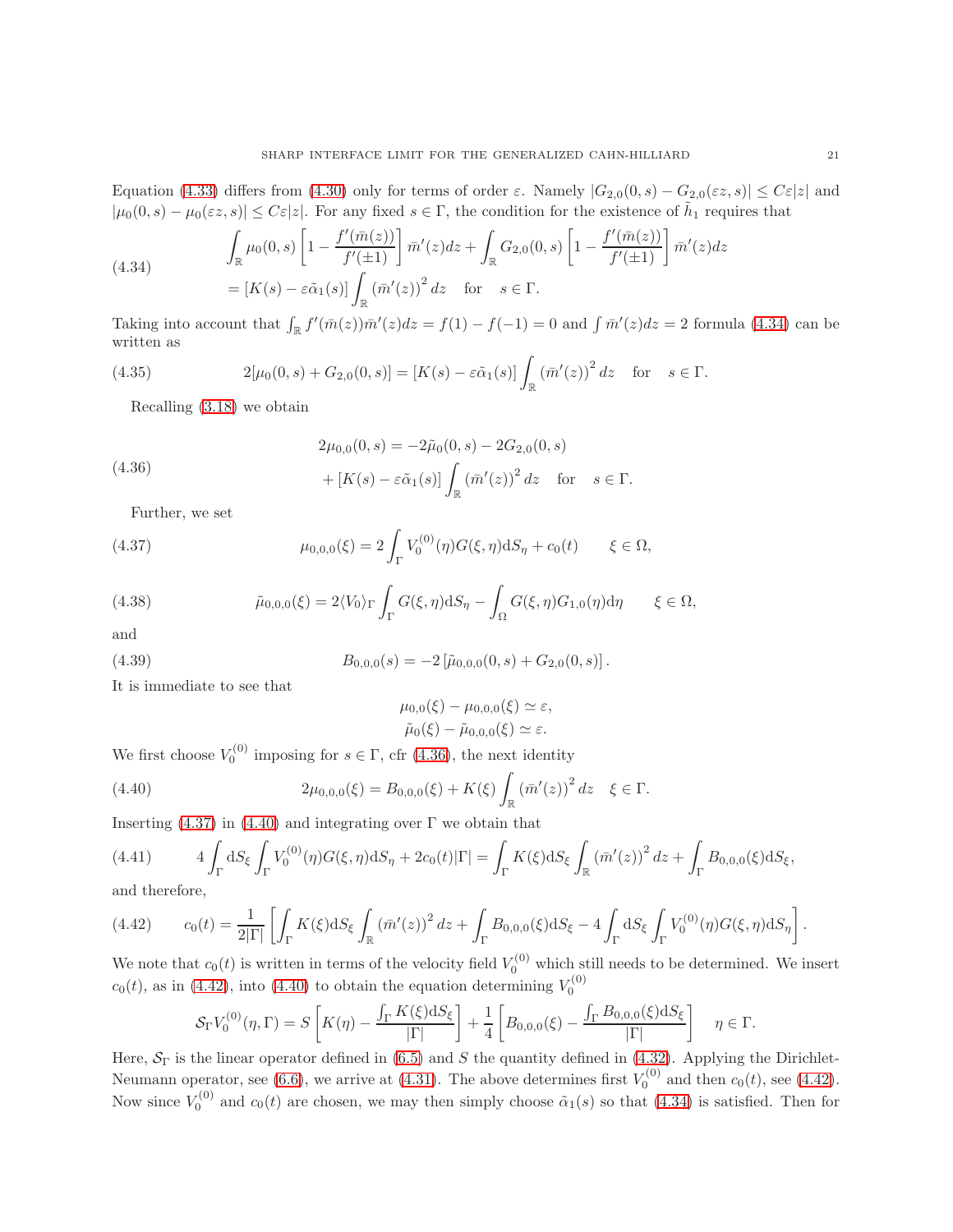any  $s \in \Gamma$ , the existence of a unique  $\tilde{h}_1$  satisfying  $\tilde{h}_1(0, s) = 0$  is assured;  $\tilde{h}_1$  is exponentially decaying to zero as  $|z| \to \infty$ . Since the left-hand side of [\(4.33\)](#page-19-6) is even, then the solution  $\tilde{h}_1(\cdot, s)$  is even as a function of z. Define  $\varepsilon q_{\varepsilon}(\cdot, s) = h_1(\cdot, s) - \tilde{h}_1(\cdot, s)$  and subtract [\(4.33\)](#page-19-6) to [\(4.30\)](#page-19-5). We have that  $q_{\varepsilon}(\cdot, s)$  satisfies

(4.43) 
$$
\frac{1}{\varepsilon} \left[ 1 - \frac{f'(\bar{m}(z))}{f'(\pm 1)} \right] \left[ \mu_0(\varepsilon z, s) - \mu_0(0, s) + G_{2,0}(\varepsilon z, s) - G_{2,0}(0, s) \right] + [\alpha_1(s) - \tilde{\alpha}_1(s)] \bar{m}'(z) = (\mathcal{L}q_{\varepsilon})(z, s),
$$

where  $\alpha_1(\cdot)$  must still be determined. We determine  $\alpha_1(\cdot)$  so that the following solvability condition for  $q_{\varepsilon}(\cdot, s)$  holds:

(4.44) 
$$
\frac{1}{\varepsilon} \int dz \bar{m}'(z) \left[ 1 - \frac{f'(\bar{m}(z))}{f'(z)} \right] \left[ \mu_0(\varepsilon z, s) - \mu_0(0, s) + G_{2,0}(\varepsilon z, s) - G_{2,0}(0, s) \right] + [\alpha_1(s) - \tilde{\alpha}_1(s)] \int dz (\bar{m}'(z))^2 = 0.
$$

By Lemma [4.3](#page-18-2) we have that for all  $s \in \Gamma$ ,  $q_{\varepsilon}(0, s) = 0$ ,  $q_{\varepsilon}(0, s) \in L^{\infty}(\mathbb{R})$ .

<span id="page-21-4"></span>Remark 4.6. Let us denote by

$$
\mu_{0,0,0}^F = \mu_{0,0,0} + \tilde{\mu}_{0,0,0},
$$

the quantities defined in [\(4.37\)](#page-20-4) and [\(4.38\)](#page-20-1). Taking into account [\(2.19\)](#page-8-0) and the definition of  $\langle V_0 \rangle_{\Gamma}$  =  $\frac{1}{2|\Gamma_t|} \int_{\Omega} G_{1,0}(\eta) d\eta$ , see [\(3.17\)](#page-11-3), we have that  $\mu_{0,0,0}^F$  is the solution of

(4.45) 
$$
\Delta \mu(\xi) = -G_{1,0}(\xi) \quad \text{for} \quad \xi \in \Omega \setminus \Gamma,
$$

<span id="page-21-0"></span>(4.46) 
$$
\mu(\xi) = 2SK(\xi) - G_{2,0}(\xi) \quad \text{on} \quad \Gamma, \quad \partial_{\nu}\mu = 0 \quad \text{on} \quad \partial\Omega.
$$

One deduces  $(4.46)$  by  $(4.40)$ , taking into account the definition of S and  $(4.39)$ .

4.2.3. Second order term in  $\varepsilon$ . From [\(4.16\)](#page-17-3) we have that

<span id="page-21-1"></span>
$$
(4.47) \qquad \phi_2(\xi) = \frac{1}{f'(\pm 1)} \left[ \mu_1(\xi) - f_2(\bar{m}(\pm \infty), \phi_1(\xi)) + \varepsilon \Delta \phi_1 + G_{2,1}(\xi) \right], \qquad \xi \in \Omega \setminus \mathcal{N}(\varepsilon_0).
$$

As was done before, we extend the validity of  $(4.47)$  globally in  $\Omega$ . We insert  $(4.47)$  into  $(4.15)$ . Further, we add and subtract to the next order  $\varepsilon \alpha_2(s) \bar{m}'(z)$  to obtain

<span id="page-21-3"></span>(4.48) 
$$
\mu_1(\varepsilon z,s) \left[1 - \frac{f'(\bar{m}(z))}{f'(z+1)}\right] - A_2(z,s) + \varepsilon \alpha_2(s) \bar{m}'(z) = (\mathcal{L}h_2)(z,s),
$$

where we set

<span id="page-21-2"></span>(4.49) 
$$
A_2(z,s) = [G_{2,1}(\varepsilon z, s) + \varepsilon \Delta \phi_1(\varepsilon z, s) - f_2(\pm 1, \phi_1)(\varepsilon z, s)] \left[1 - \frac{f'(\bar{m}(z))}{f'(\pm 1)}\right] - K^2(s)z\bar{m}'(z) - K(s)h'_1(z,s) + \alpha_1(s)\bar{m}'(z).
$$

All the quantities in [\(4.49\)](#page-21-2) have been already determined. Furthermore,

(4.50) 
$$
\lim_{|z| \to \infty} A_2(z, s) = 0 \qquad s \in \Gamma,
$$

the convergence being exponentially fast. As done before, we extend [\(4.48\)](#page-21-3) in R.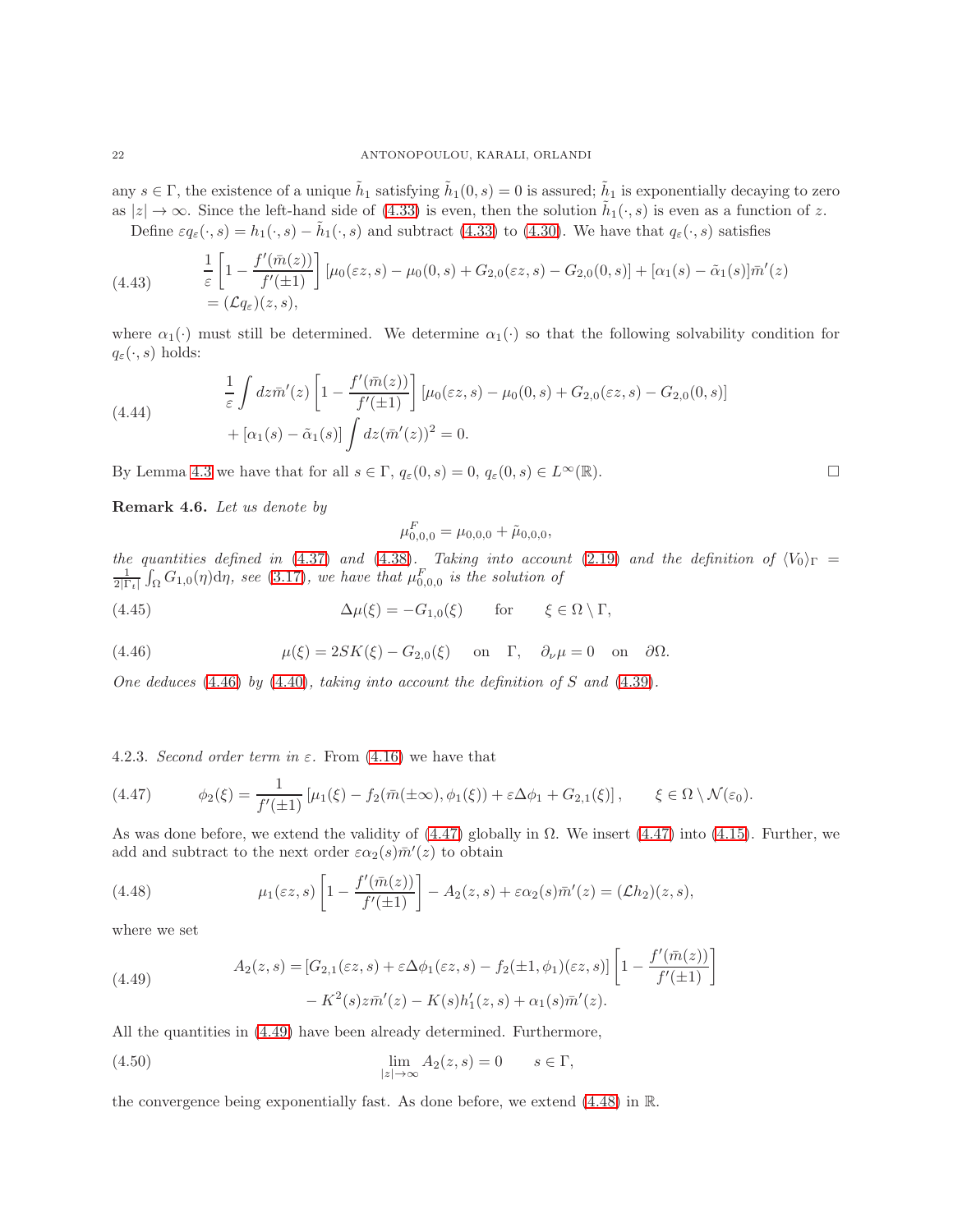Lemma 4.7. Set

<span id="page-22-0"></span>(4.51) 
$$
V_1^{(0)}(\xi,\Gamma) = \mathcal{T}_{\Gamma}\left[\frac{1}{4}B_1(\cdot) - \frac{1}{4|\Gamma|}\int_{\Gamma} B_1(s)\mathrm{d}s\right](\xi) \qquad \xi \in \Gamma,
$$

where  $B_1(s)$  is defined in [\(4.54\)](#page-22-1) and  $\mathcal{T}_{\Gamma}$  is the Dirichlet–Neumann operator. Then there exist uniquely determined  $\alpha_2(\cdot, \Gamma) \in C^{\infty}(\Gamma)$  and  $h_2(\cdot, s) \in L^{\infty}(\mathbb{R})$  with  $h_2(0, s) = 0$  for  $s \in \Gamma$ , solutions of [\(4.48\)](#page-21-3). Moreover  $h_2(\cdot, s)$  and its derivatives with respect to z decay exponentially to 0, as z tends to  $\pm \infty$ .

*Proof.* The solvability condition, see [\(4.24\)](#page-18-4), is satisfied provided that for  $s \in \Gamma$  and  $t \in [0, T]$  the next relation holds true

<span id="page-22-2"></span>(4.52) 
$$
\int_{\mathbb{R}} \mu_1(\varepsilon z,s) \left[1 - \frac{f'(\bar{m}(z))}{f'(1)}\right] \bar{m}'(z) dz = \int_{\mathbb{R}} A_2(z,s) \bar{m}'(z) dz - \varepsilon \alpha_2(s) \int_{\mathbb{R}} \left(\bar{m}'(z)\right)^2 dz,
$$

where  $\mu_1$  is defined in [\(3.34\)](#page-13-7). The term  $\tilde{\mu}_1$  of  $\mu_1$  has been already completely determined. As in the previous case, still to be determined are the constant  $c_1(t)$ , the velocity  $V_1^{(0)}$  and  $\alpha_2(s)$ . First, we write [\(4.52\)](#page-22-2) as

<span id="page-22-5"></span>(4.53) 
$$
\int_{\mathbb{R}} \mu_{1,0}(\varepsilon z,s) \left[1 - \frac{f'(\bar{m}(z))}{f'(1)}\right] \bar{m}'(z) dz = B_1(s) - \varepsilon \alpha_2(s) \int_{\mathbb{R}} \left(\bar{m}'(z)\right)^2 dz,
$$

where

<span id="page-22-1"></span>(4.54) 
$$
B_1(s) = \int_{\mathbb{R}} \left\{ A_2(z,s) - \tilde{\mu}_1(\varepsilon z,s) \left[ 1 - \frac{f'(\bar{m}(z))}{f'(1)} \right] \right\} \bar{m}'(z) dz.
$$

Let now

<span id="page-22-3"></span>(4.55) 
$$
\mu_{1,0,0}(\xi) := 2 \int_{\Gamma} V_1^{(0)}(\eta) G(\xi, \eta) \mathrm{d}S_{\eta} + c_1(t) \qquad \xi \in \Omega.
$$

Since  $\mu_{1,0,0}(\xi) - \mu_{1,0}(\xi) \simeq \varepsilon$ , we choose  $V_1$  by imposing

(4.56) 
$$
\int_{\mathbb{R}} \mu_{1,0,0}(0,s) \left[1 - \frac{f'(\bar{m}(z))}{f'(1)}\right] \bar{m}'(z) dz = B_1(s),
$$

and obtain

(4.57) 
$$
\mu_{1,0,0}(0,s) = \frac{1}{2}B_1(s) \qquad s \in \Gamma.
$$

Inserting  $(4.55)$  in  $(4.57)$  and integrating over  $\Gamma$  we arrive at

(4.58) 
$$
c_1(t) = \frac{1}{|\Gamma_t|} \left[ \frac{1}{2} \int_{\Gamma_t} B_1(\eta) dS_{\eta} - 2 \int_{\Gamma_t} dS_{\xi} \int_{\Gamma_t} V_1^{(0)}(\eta) G(\xi, \eta) dS_{\eta} \right].
$$

Observe that  $\int_{\Gamma} V_1^{(0)}(s)ds = 0$  and let  $S_{\Gamma}$  be the linear operator defined in [\(6.5\)](#page-27-1). Then obviously, [\(4.57\)](#page-22-4) can be written as

<span id="page-22-4"></span>
$$
S_{\Gamma}V_1^{(0)}(\xi) = \frac{1}{4}B_1(\xi) - \frac{1}{4|\Gamma|} \int_{\Gamma} B_1(s)ds \qquad \xi \in \Gamma,
$$

and thus, applying the Dirichlet-Neumann operator (see [\(6.6\)](#page-27-2)) we obtain [\(4.51\)](#page-22-0). This determines the (constant in  $\xi$ )  $c_1(t)$ . Now, since  $V_1^{(0)}$  and  $c_1(t)$  are determined we may choose  $\alpha_2(s)$  so that  $(4.53)$  is satisfied.  $\Box$ 

**Remark 4.8.** Notice that  $\mu_{1,0,0}$  solves

(4.59) 
$$
\Delta \mu_{1,0,0} = 0 \quad \text{for} \quad \xi \in \Omega \setminus \Gamma,
$$

$$
\mu_{1,0,0}(\xi) = \frac{1}{2} B_1(\xi) \quad \text{on} \quad \Gamma.
$$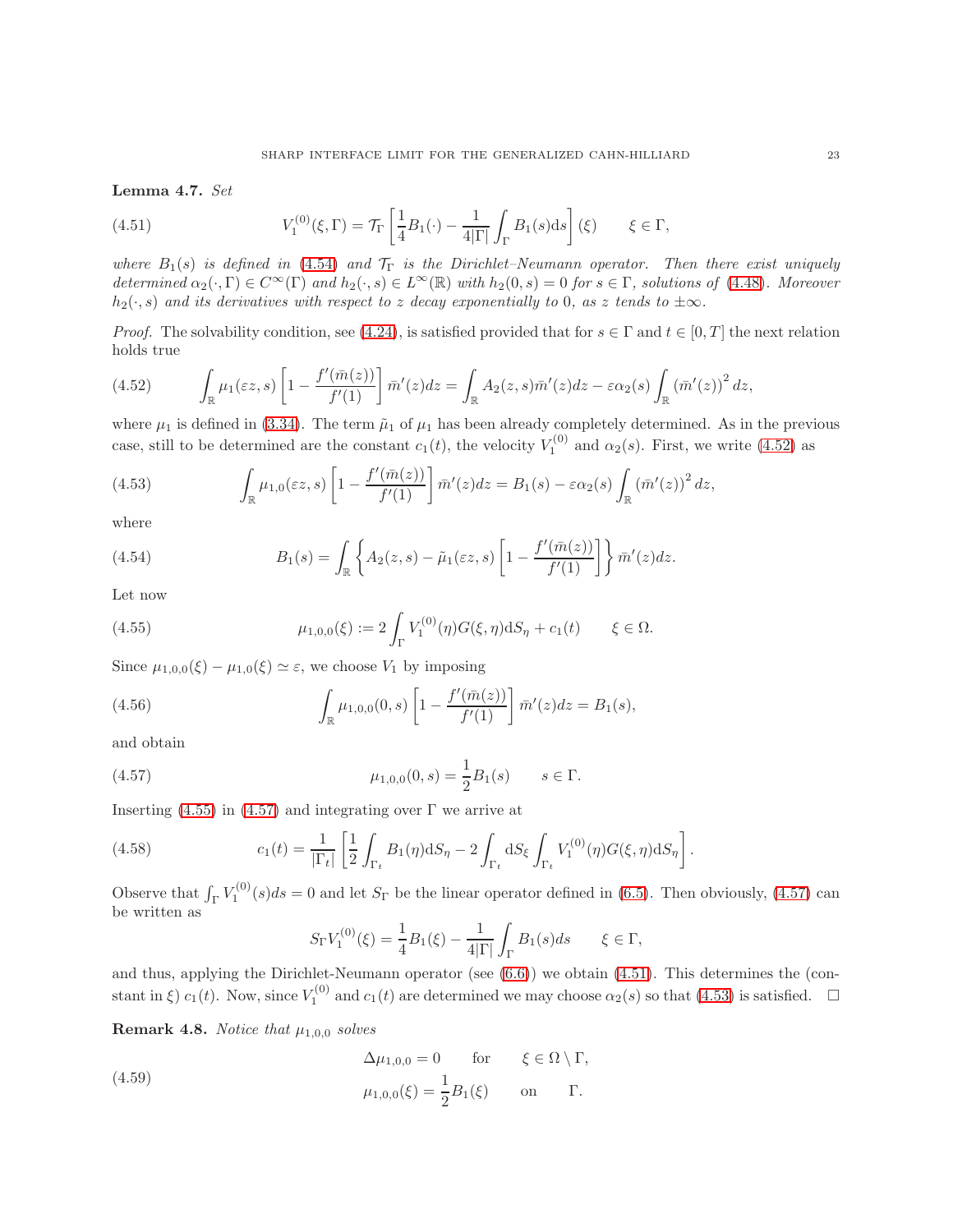4.2.4. *n*−th order term in  $\varepsilon$ ,  $3 \le n \le N$ : As previously, we determine the function  $\phi_n$  for  $\xi \in \Omega \setminus \mathcal{N}(\varepsilon_0)$ from [\(4.18\)](#page-17-5). Then, we extend the validity in  $\Omega$  obtaining

<span id="page-23-1"></span>
$$
(4.60) \qquad \phi_n(\xi) = \frac{1}{f'(1)} \left[ \mu_{n-1}(\xi) + \varepsilon \Delta \phi_{n-1}(\xi) - f_n(\pm 1, \phi_1, \phi_2, \cdots, \phi_{n-1})(\xi) + G_{2,n-1}(\xi) \right] \qquad \xi \in \Omega.
$$

We then insert [\(4.60\)](#page-23-1) into [\(4.17\)](#page-17-6), we add and subtract to the next order the quantity  $\varepsilon \alpha_n(s) \bar{m}'(z)$ , to the left hand side of [\(4.17\)](#page-17-6) and we obtain

<span id="page-23-2"></span>(4.61) 
$$
\mu_{n-1}(\varepsilon z,s) \left[1 - \frac{f'(\bar{m}(z))}{f'(1)}\right] - A_n(z,s) + \varepsilon \alpha_n(s) \bar{m}'(z) = (\mathcal{L}h_n)(z,s),
$$

where we set

$$
A_n(z,s) = -a_{n-1}(z,s)\bar{m}' - \sum_{i=1}^{n-1} [a_{n-i}(z,s)h'_i(z,s)] - \sum_{i=1}^{n-2} b_{n-i}(z,s) \frac{d^2}{ds^2} h_i(z,s)
$$
  
(4.62) 
$$
- \mathbb{I}_{n \ge 4} \sum_{i=1}^{n-3} \left[ c_{n-i}(z,s) \frac{d}{ds} h_i(z,s) \right] - \varepsilon \Delta \phi_{n-1}(\varepsilon z,s) \left[ 1 - \frac{f'(\bar{m}(z))}{f'(1)} \right] + G_{2,n-1}(\varepsilon \xi) \left[ 1 - \frac{f'(\bar{m}(z))}{f'(1)} \right]
$$

$$
+ \frac{f'(\bar{m}(z))}{f'(1)} f_n(\pm 1, \phi_1, \phi_2, \dots, \phi_{n-1})(\varepsilon z,s) - f_n(m_0, m_1, m_2, \dots, m_{n-1})(\varepsilon z,s).
$$

It is easy to verify that for all  $s \in \Gamma$ 

$$
\lim_{|z| \to \infty} A_n(z, s) = 0,
$$

where the convergence is exponentially fast. Namely there is no problem for those terms involving  $\bar{m}'$ ,  $h_i(\cdot, s)$ and their derivatives because of the exponential convergence to zero of all these terms for all  $s \in \Gamma$ . For the remaining terms recall that  $\lim_{|z|\to\infty} f'(\bar{m}(z)) = f'(\pm 1)$ ,  $m_i = h_i + \phi_i$  with  $h_i(z, s) \to 0$  as  $|z| \to \infty$  for all  $s \in \Gamma$ , all limits being exponentially fast. Then one obtains immediately

<span id="page-23-0"></span>
$$
\lim_{|z|\to\infty}\left[1-\frac{f'(\bar{m}(z))}{f'(\pm 1)}\right]f_n(\pm 1,\phi_1,\phi_2,\cdots,\phi_{n-1})(\varepsilon z,s)=0,
$$

exponentially fast also. We extend [\(4.61\)](#page-23-2) to hold on all of R and regard it as an equation for  $h_n(\cdot, s)$  for  $s \in \Gamma$ .

**Lemma 4.9.** For any positive integer n,  $n \leq N$ , set

(4.63) 
$$
V_{n-1}^{(0)}(\xi,\Gamma) = \mathcal{T}_{\Gamma}\frac{1}{4}\left[B_{n-1}(\cdot) - \frac{1}{|\Gamma|}\int_{\Gamma}B_{n-1}(s)ds\right] \quad \text{for} \quad \xi \in \Gamma,
$$

where  $B_{n-1}(s)$  is defined in [\(4.66\)](#page-23-3). Then there exist uniquely determined  $\alpha_n(\cdot, \Gamma) \in C^{\infty}(\Gamma)$  and  $h_n(\cdot, s) \in$  $L^{\infty}(\mathbb{R})$  for  $s \in \Gamma$  with  $h_n(0, s) = 0$ , solutions of [\(4.61\)](#page-23-2). Moreover,  $h_n(\cdot, s)$  for all  $s \in \Gamma$ , and its derivatives with respect to z decay exponentially to 0 as  $z \to \pm \infty$ .

Proof. The solvability condition is satisfied provided that

<span id="page-23-4"></span>(4.64) 
$$
\int_{\mathbb{R}} \mu_{n-1}(\varepsilon z,s) \left[1 - \frac{f'(\bar{m}(z))}{f'(1)}\right] \bar{m}'(z) dz = \int_{\mathbb{R}} A_n(z,s) \bar{m}'(z) dz - \varepsilon \alpha_n(s) \int_{\mathbb{R}} \left(\bar{m}'(z)\right)^2 dz.
$$

Since in view of [\(3.38\)](#page-14-0)  $\mu_{n-1} = \mu_{n-1,0} + \tilde{\mu}_{n-1}$  with  $\tilde{\mu}_{n-1}$  being already determined to satisfy [\(4.64\)](#page-23-4), we require that

<span id="page-23-5"></span>(4.65) 
$$
\int_{\mathbb{R}} \mu_{n-1,0}(\varepsilon z,s) \left[1 - \frac{f'(\bar{m}(z))}{f'(1)}\right] \bar{m}'(z) dz = B_{n-1}(s) - \varepsilon \alpha_n(s) \int_{\mathbb{R}} \left(\bar{m}'(z)\right)^2 dz,
$$

where

<span id="page-23-3"></span>(4.66) 
$$
B_{n-1}(s) = \int_{\mathbb{R}} \left\{ A_n(z,s) - \tilde{\mu}_{n-1}(\varepsilon z,s) \left[ 1 - \frac{f'(\bar{m}(z))}{f'(1)} \right] \right\} \bar{m}'(z) dz.
$$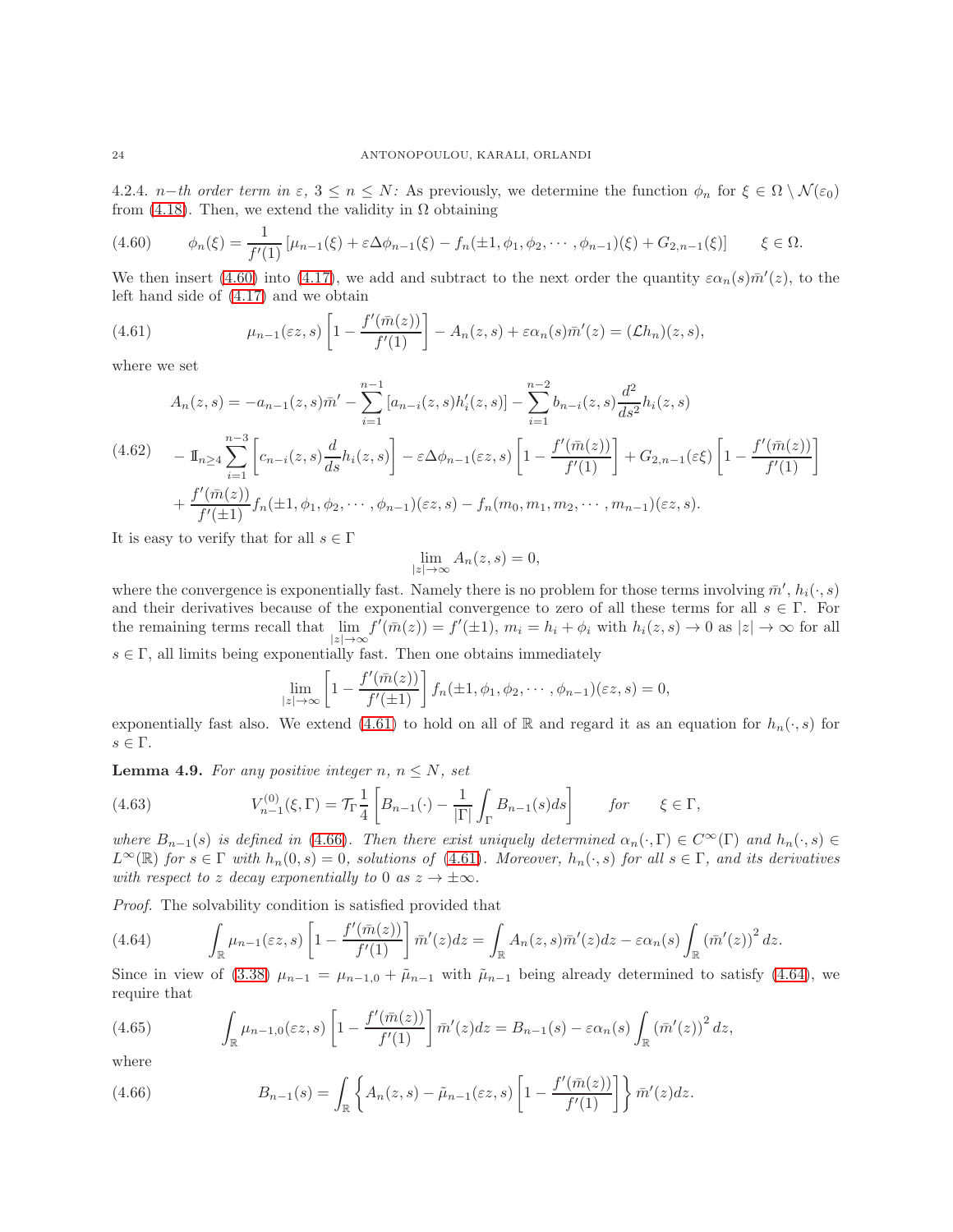We set

<span id="page-24-1"></span>(4.67) 
$$
\mu_{n-1,0,0}(\xi) = 2 \int_{\Gamma} V_{n-1}(\eta) G(\xi, \eta) dS_{\eta} + c_{n-1}(t).
$$

Since  $\mu_{n-1,0}(\xi,t) - \mu_{n-1,0,0}(\xi,t) \simeq \varepsilon$  then we may determine  $V_{n-1}$  by imposing

(4.68) 
$$
\int_{\mathbb{R}} \mu_{n-1,0,0}(0,s) \left[1 - \frac{f'(\bar{m}(z))}{f'(1)}\right] \bar{m}'(z) dz = B_{n-1}(s),
$$

obtaining thus

(4.69) 
$$
\mu_{n-1,0,0}(0,s) = \frac{1}{2}B_{n-1}(s) \qquad s \in \Gamma.
$$

Inserting [\(4.67\)](#page-24-1) in [\(4.69\)](#page-24-2) and integrating over  $\Gamma$  we get

(4.70) 
$$
c_{n-1}(t) = \frac{1}{|\Gamma|} \left[ \frac{1}{2} \int_{\Gamma} B_{n-1}(\eta) dS_{\eta} - 2 \int_{\Gamma} dS_{\xi} \int_{\Gamma} V_{n-1}^{(0)}(\eta) G(\xi, \eta) dS_{\eta} \right].
$$

We insert [\(4.70\)](#page-24-3) into [\(4.67\)](#page-24-1), so, [\(4.69\)](#page-24-2) gives

<span id="page-24-3"></span><span id="page-24-2"></span>
$$
S_{\Gamma}V_{n-1}^{(0)}(\xi) = \frac{1}{4} \left[ B_{n-1}(\xi) - \frac{1}{|\Gamma|} \int_{\Gamma} B_{n-1}(s) \mathrm{d}s \right] \qquad \xi \in \Gamma,
$$

and [\(4.63\)](#page-23-0) follows. This determines  $V_{n-1}^{(0)}$  first and then  $c_{n-1}(t)$ . Therefore, we may define  $\alpha_n$  in order to satisfy  $(4.65)$ .

4.3. Proof of Theorem [4.1.](#page-15-0) To complete the proof of Theorem [4.1](#page-15-0) we need to estimate the remainder term (cf.  $(4.19)$ ) given by

<span id="page-24-0"></span>(4.71) 
$$
\varepsilon R_2(\xi, t, \varepsilon) = \varepsilon \tilde{R}_2(\xi, t, \varepsilon) - \varepsilon^{N+1} \alpha_N(s(\xi), t) \bar{m}'(\frac{d(\xi, \Gamma)}{\varepsilon}).
$$

Since [\(4.20\)](#page-17-8) holds true, we obtain that

(4.72) 
$$
\sup_{\xi \in \Omega} \sup_{t \in [0,T]} |R_2(\xi, t, \varepsilon)| \leq C \varepsilon^N.
$$

So, Theorem [4.1](#page-15-0) is proved.  $\square$ 

### 5. Proof of Theorem [2.5](#page-7-0)

The proof of Theorem [2.5](#page-7-0) is an immediate consequence of the following result.

<span id="page-24-5"></span>**Theorem 5.1.** Take  $N > 1$  and  $G_1$  and  $G_2$  as in Assumption A1. There exist vector fields  $V_j$ ,  $j =$  $0, \cdots, (N-1)$  and functions  $m_j$ ,  $j = 0, \cdots, N$  from M to  $C^{\infty}(\Omega)$  as in the Ansatz [2.2](#page-6-2) such that the following holds. For any  $\Gamma_0 \in \mathcal{M}$ , choose  $k_0 \geq k(\Gamma_0)$ , set  $\varepsilon_0 = \frac{1}{2k_0}$  and let T be the lifetime of the solution of [\(2.7\)](#page-6-0) in M, according to [\(2.3\)](#page-5-1). Then for all  $t < T$  and for all  $\varepsilon \in (0, \varepsilon_0]$  we can construct  $(\tilde{m}^{(N)}, \tilde{\mu}^{(N-1)}) \in$  $C^{\infty}(\Omega\times[0,T])$  where  $\tilde{m}^{(N)}$  is an  $\varepsilon^N$  modification of  $m^{(N)}$ , i.e.  $\sup_{(\xi,t)\in\Omega\times[0,T]}|\tilde{m}^{(N)}(\xi,t)-m^{(N)}(\xi,t)|\leq C\varepsilon^N$ and  $\tilde{\mu}^{(N-1)}$  is an  $\varepsilon^{N-1}$  modification of  $\mu^{(N-1)}$ , i.e.  $\sup_{(\xi,t)\in\Omega\times[0,T]}|\tilde{\mu}^{(N-1)}(\xi,t)-\mu^{(N-1)}(\xi,t)|\leq C\varepsilon^{N-1}$ satisfying

<span id="page-24-4"></span>
$$
\partial_t \tilde{m}^{(N)}(\xi, t) = \Delta \tilde{\mu}^{(N-1)}(\xi, t) + \sum_{j=0}^{N-1} \varepsilon^j G_{1,j}(\xi) \quad in \quad \Omega \times (0, T),
$$
\n
$$
\tilde{\mu}^{(N-1)}(\xi, t) = -\varepsilon \Delta \tilde{m}^{(N)}(\xi, t) + \frac{1}{\varepsilon} f(\tilde{m}^{(N)}(\xi, t)) - \sum_{j=0}^{N-1} \varepsilon^j G_{2,j}(\xi) + R^{(N)}(\xi, t, \varepsilon) \quad in \quad \Omega \times (0, T),
$$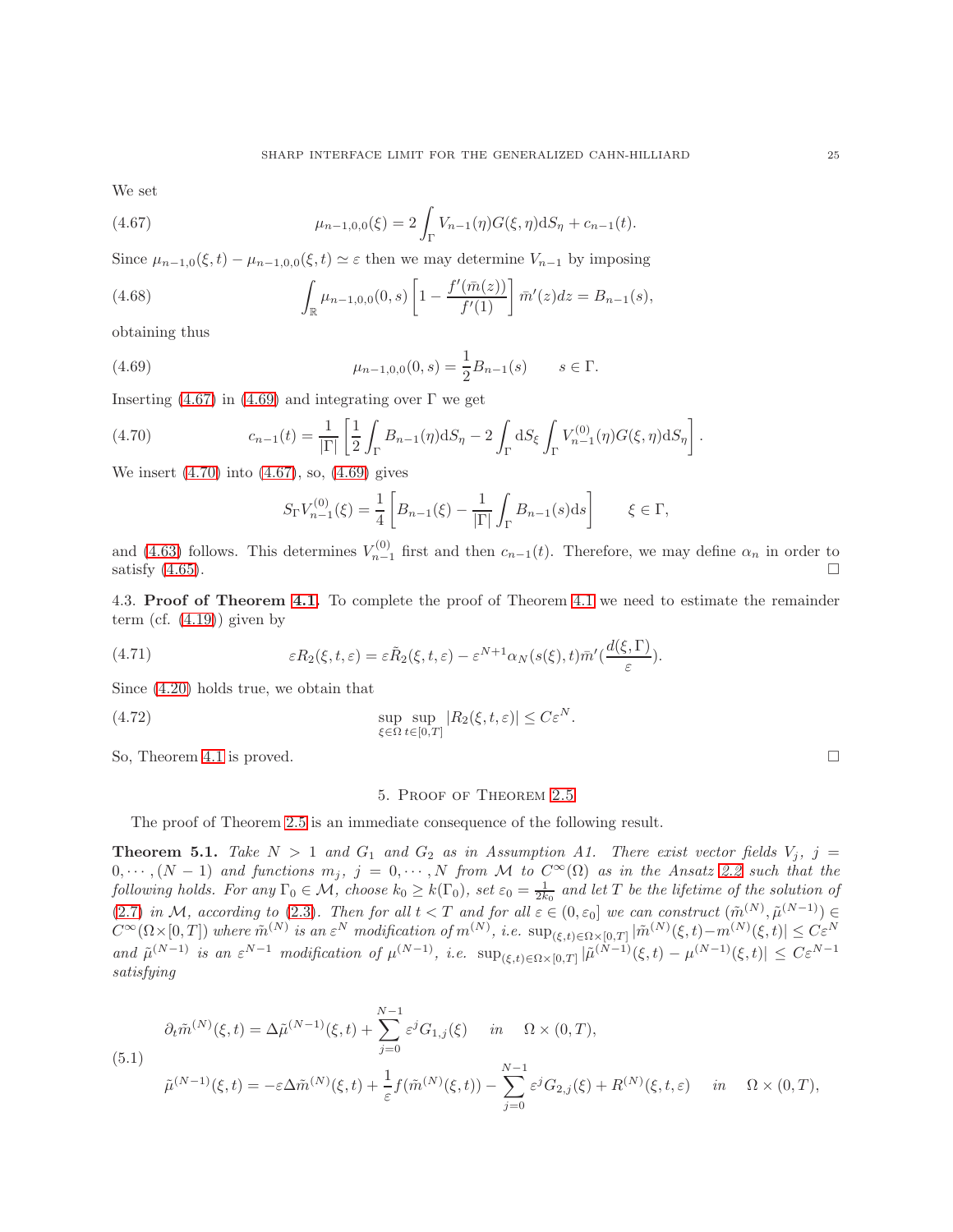where

<span id="page-25-4"></span><span id="page-25-2"></span>
$$
\sup_{\xi\in\Omega}\sup_{t\in[0,T]}\Big|R^{(N)}(\xi,t,\varepsilon)\Big|\leq C\varepsilon^{N-1}.
$$

Further,  $\tilde{\mu}^{(N-1)}(\cdot,t)$  and  $\tilde{m}^{(N)}(\cdot,t)$ , for  $t \in [0,T]$ , satisfy Neumann homogeneous boundary conditions on the boundary of  $\Omega$ . In addition

(5.2) 
$$
\sup_{t\in[0,T]}\sup_{\xi\in\Omega}|\tilde{\mu}^{(N-1)}(\xi,t)-\mu^F_{0,0,0}(\xi,t)|\leq C\varepsilon,
$$

where  $\mu_{0,0,0}^F$  is the solution of

(5.3) 
$$
\Delta \mu(\xi) = -G_{1,0}(\xi) \qquad \xi \in \Omega \setminus \Gamma_t^{(N)},
$$

subject to the boundary conditions

<span id="page-25-3"></span>(5.4) 
$$
\mu(\xi) = 2SK(\xi) - G_{2,0}(\xi) \quad \text{on} \quad \Gamma_t^{(N)}, \quad \partial_\nu \mu = 0 \quad \text{on} \quad \partial \Omega,
$$

and

<span id="page-25-5"></span>(5.5) 
$$
\sup_{t\in[0,T]}\sup_{\xi\in\mathcal{N}(\varepsilon_0,\Gamma_t^{(N)})}\left|\widetilde{m}^{(N)}(\xi,t)-\bar{m}\left(\frac{d(\xi,\Gamma_t^{(N)})}{\varepsilon}\right)\right|\leq C\varepsilon,
$$

(5.6) 
$$
\sup_{t \in [0,T]} \sup_{\xi \in \Omega \setminus \mathcal{N}(\varepsilon_0),\Gamma_t^{(N)} \atop(0,1)} \left| \tilde{m}^{(N)}(\xi,t) \mp 1 \right| \leq C\varepsilon.
$$

Proof. Set

(5.7) 
$$
\tilde{m}^{(N)}(\xi, t) = m^{(N)}(\xi, t) - \int_0^t \bar{R}_1(\tau, \varepsilon) d\tau,
$$

where

<span id="page-25-1"></span>(5.9)

<span id="page-25-6"></span><span id="page-25-0"></span>
$$
\bar{R}_1(t,\varepsilon) = \frac{1}{|\Omega|} \int_{\Omega} R_1(\xi, t, \varepsilon) \mathrm{d}\xi,
$$

and  $R_1(\xi, t, \varepsilon)$  is the remainder in Theorem [3.1,](#page-9-0) defined in [\(3.14\)](#page-11-0) and estimated in [\(3.3\)](#page-9-5) and [\(3.4\)](#page-10-6). Let us denote by

(5.8) 
$$
\tilde{\mu}^{(N-1)}(\xi, t) = \mu^{(N-1)}(\xi, t) + v(\xi, t),
$$

where  $v(\xi, t)$  solves

$$
\Delta v(\xi, t) = R_1(\xi, t, \varepsilon) - \bar{R}_1(t, \varepsilon) \quad \text{for} \quad \xi \in \Omega,
$$
  

$$
\partial_\nu v = 0 \quad \text{on} \quad \partial\Omega,
$$

with the further requirement

$$
\int_{\Omega} v(\xi, t) d\xi = 0 \qquad t \in [0, T].
$$

Since  $|R_1(\xi, t, \varepsilon)| \leq C(T) \varepsilon^{N-1}$  we have that  $|v(\xi, t)| \leq C \varepsilon^{N-1}$ . The functions  $\tilde{m}^{(N)}$  and  $\tilde{\mu}^{(N-1)}$  satisfy [\(5.1\)](#page-24-4). Namely the first equation of [\(5.1\)](#page-24-4) is satisfied by Theorem [3.1](#page-9-0) and by construction, see [\(5.7\)](#page-25-0) and [\(5.9\)](#page-25-1). The second equation is obtained from Theorem [4.1](#page-15-0) adding and subtracting terms to obtain  $\tilde{\mu}^{(N-1)}$  and  $\tilde{m}^{(N)}$ . We obtain

$$
\tilde{\mu}^{(N-1)} = \mu^{(N-1)} + v = -\varepsilon \Delta \tilde{m}^{(N)} + \frac{1}{\varepsilon} f(\tilde{m}^{(N)}) + R^{(N)},
$$

where

$$
R^{(N)} \equiv R^{(N)}(\xi, t, \varepsilon) = \frac{1}{\varepsilon} \left[ f\left(\tilde{m}^{(N)} + \int_0^t \bar{R}_1(\tau, \varepsilon) d\tau \right) - f(\tilde{m}^{(N)}) \right] + R_2 + v,
$$

and  $R_2$  is the remainder in Theorem [4.1,](#page-15-0) see [\(4.71\)](#page-24-0). Since  $\overline{R}_1 = \mathcal{O}(\varepsilon^N)$ ,  $R_2 = \mathcal{O}(\varepsilon^N)$ ,  $v = \mathcal{O}(\varepsilon^{N-1})$  and

(5.10) 
$$
\frac{1}{\varepsilon} \left[ f \left( \tilde{m}^{(N)} + \int_0^t \bar{R}_1(\tau, \varepsilon) d\tau \right) - f(\tilde{m}^{(N)}) \right] \leq \frac{C}{\varepsilon} \int_0^t \bar{R}_1(\tau, \varepsilon) d\tau = \mathcal{O}(\varepsilon^{N-1}),
$$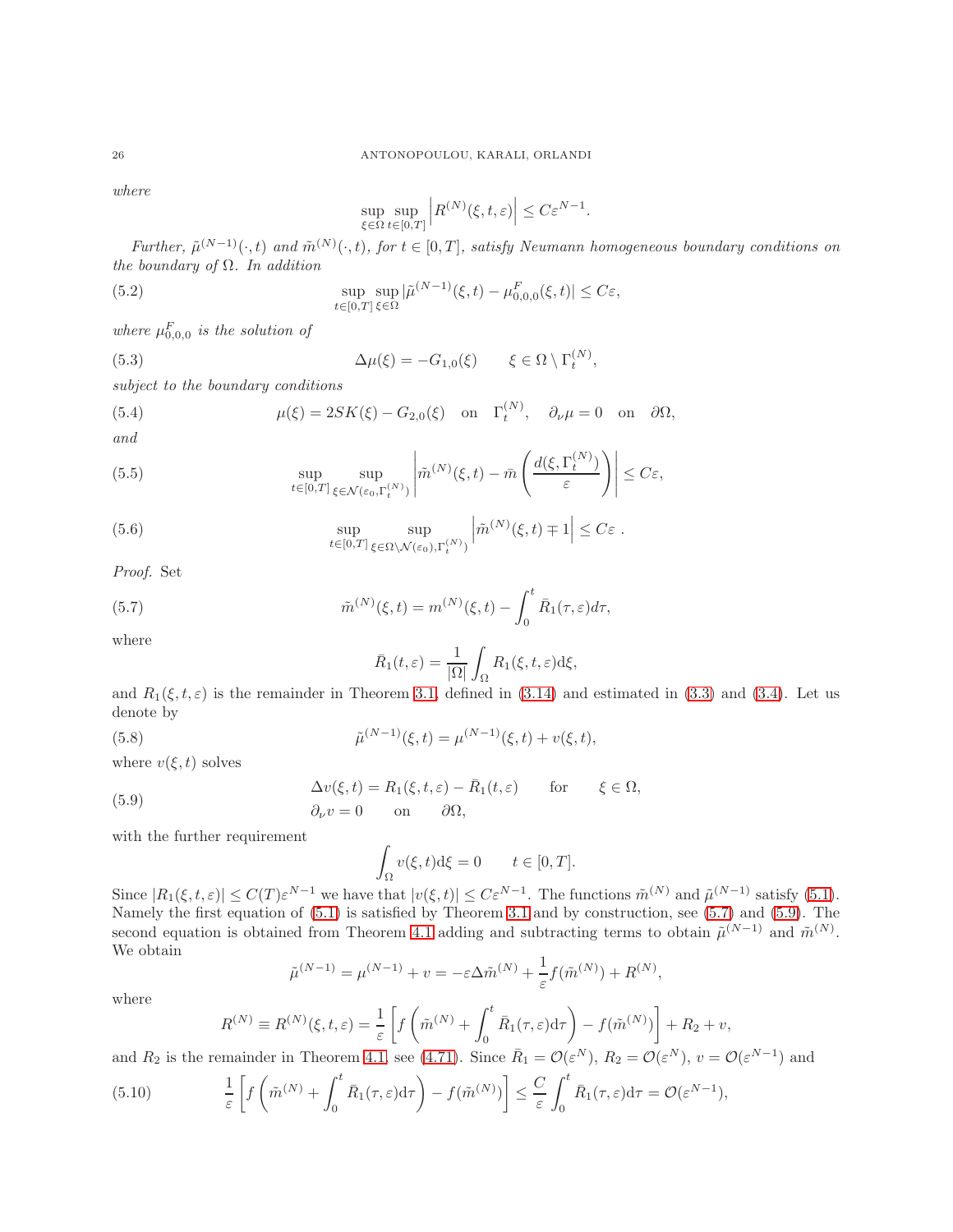then the second equation of [\(5.1\)](#page-24-4) is satisfied as well. In Remark [4.6](#page-21-4) it is explained that if  $\mu_{0,0,0}^F = \mu_{0,0,0} +$  $\tilde{\mu}_{0,0,0}$ , where  $\mu_{0,0,0}$  and  $\tilde{\mu}_{0,0,0}$  are the quantities defined in [\(4.37\)](#page-20-4) and [\(4.38\)](#page-20-1) then it verifies [\(5.3\)](#page-25-2) and [\(5.4\)](#page-25-3). The relation [\(5.2\)](#page-25-4) is then immediate from their definition and Theorem [3.1.](#page-9-0) The [\(5.5\)](#page-25-5) and [\(5.6\)](#page-25-6) are satisfied by construction of the  $m^{(N)}$ . Theorem [2.5](#page-7-0) is then proved.

### 6. Appendix

A.1: The Dirichlet–Neumann operator. We recall in this section the main properties of the Dirichlet– Neumann operator which we have been using through the paper. Some of these results were already presented in the Appendix of [\[11\]](#page-30-0). Let  $G(\xi, \eta)$  be the Green's function in  $\Omega$  defined in [\(2.19\)](#page-8-0) and verifying [\(2.20\)](#page-8-1). To define the Dirichlet–Neumann operator we consider the following single layer potentials. Given a smooth function h defined on  $\Gamma \in \mathcal{M}$ , consider the *single layer potential* 

$$
\phi_h(\xi) = \int_{\Gamma} G(\xi, \eta) h(\eta) \mathrm{d}S_{\eta},
$$

where  $dS_n$  denotes the arc length measure along Γ. The function  $\phi_h$  satisfies a Neumann boundary condition on  $\partial\Omega$ , and also the equation

$$
\Delta \phi_h(\xi) = h(\xi) - \frac{1}{|\Omega|} \int_{\Gamma} h(\eta) \mathrm{d}S_{\eta} \quad \xi \in \Gamma.
$$

The curve  $\Gamma$  separates  $\Omega$  in two subsets. We denote by  $\Omega_{\Gamma}^-$  the interior of  $\Gamma$  and by  $\Omega_{\Gamma}^+$  its exterior. We denote by n the unit outer normal to  $\Omega_{\Gamma}^-$ . There is a discontinuity in the normal derivatives of  $\phi_h$  across  $\Gamma$ , so, we have that

(6.1) 
$$
h(\xi) = \frac{1}{2} \left[ \partial_{\nu} \phi_h \right]_{\Gamma} (\xi),
$$

where the right-hand side denotes the jump of the normal derivatives at  $\xi \in \Gamma$ , i.e.

$$
\left[\partial \nu \phi_h\right]_{\Gamma} (\xi) = \left(\partial_{\nu} \phi_h\right)_{\Omega_{\Gamma}^+} (\xi) - \left(\partial_{\nu} \phi_h\right)_{\Omega_{\Gamma}^-} (\xi).
$$

This is a well known result from potential theory [\[21\]](#page-30-17). For  $\xi$  away from  $\Gamma$ ,

<span id="page-26-0"></span>
$$
\Delta \phi_h(\xi) = -\frac{1}{|\Omega|} \int_{\Gamma} h(\eta) \mathrm{d}S_{\eta}.
$$

Thus, the single layer potential is harmonic away from  $\Gamma$  if and only if  $\int_{\Gamma} h(\xi) dS_{\xi} = 0$ . Otherwise, it is subharmonic or superharmonic, according to whether  $-\int_{\Gamma} h(\xi) dS_{\xi}$  is positive or negative. Every continuous function φ harmonic away from Γ, satisfying the Neumann boundary condition and the following relation

(6.2) 
$$
\int_{\Omega} \phi(\xi) d\xi = 0,
$$

is the single layer potential of a uniquely determined function h defined on  $\Gamma$  and satisfying

(6.3) 
$$
\int_{\Gamma} h(\xi) \mathrm{d}S_{\xi} = 0.
$$

Indeed, if  $\phi_h$  is such a single layer potential, then from [\(2.20\)](#page-8-1), we get that  $\int_{\Omega} \phi_h(\xi) d\xi = 0$ .

On the other hand, let  $\phi$  be any continuous function that is harmonic on  $\Omega_{\Gamma}^-$  and  $\Omega_{\Gamma}^+$ , and which satisfies [\(6.2\)](#page-26-0). Let us define h in  $\Gamma$  by

<span id="page-26-1"></span>
$$
h(\xi) = \frac{1}{2} \left[ \partial_{\nu} \phi \right]_{\Gamma} (\xi),
$$

and refer to this as the Neumann data for  $\phi$ . By the divergence theorem we obtain

$$
2\int_{\Gamma} h(\xi) \mathrm{d}S_{\xi} = \int_{\Gamma} \partial_{\nu} \phi^{+} \mathrm{d}S_{\xi} - \int_{\Gamma} \partial_{\nu} \phi^{-} \mathrm{d}S_{\xi} = -\int_{\Omega \setminus \Gamma} \Delta \phi \mathrm{d}\xi = 0,
$$

where  $\phi^{\pm}$  denotes the restriction of  $\phi$  in  $\Omega^{\pm}$ . Hence, h satisfies [\(6.3\)](#page-26-1).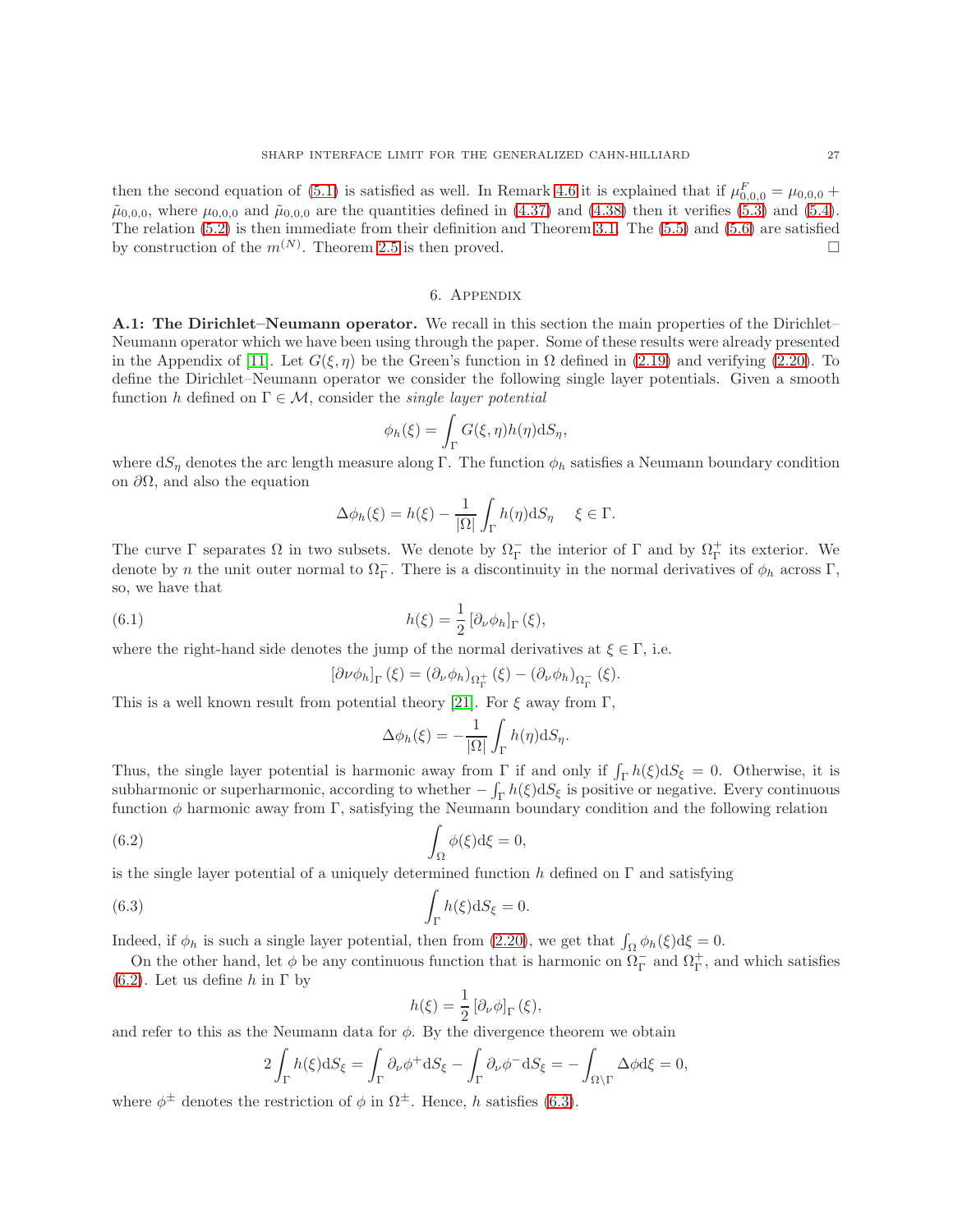Notice that  $\phi - \phi_h$  satisfies the Neumann boundary conditions and

<span id="page-27-0"></span>
$$
\left[\partial_{\nu}(\phi-\phi_h)\right]_{\Gamma}(\xi)=0.
$$

This means that  $\phi - \phi_h$  is a constant. Since the integral is zero then  $\phi = \phi_h$ . This proves the one to one correspondence between single layer potentials of functions h satisfying [\(6.3\)](#page-26-1), and continuous functions  $\phi$ that are harmonic on  $\Omega_{\Gamma}^-$  and  $\Omega_{\Gamma}^+$ , and satisfy [\(6.2\)](#page-26-0).

Next, given a continuous function  $\phi$  that is harmonic on  $\Omega_{\Gamma}^-$  and  $\Omega_{\Gamma}^+$ , whether or not  $(6.2)$  is satisfied, we define the function g on Γ by  $g := \phi |_{\Gamma}$ . We naturally refer to g as the Dirichlet data for  $\phi$ . The Neumann data is  $[\partial_{\nu}\phi]_{\Gamma}$ . The Dirichlet–Neuman operator  $\mathcal{T}_{\Gamma}$  is defined by

(6.4) 
$$
\mathcal{T}_{\Gamma}g = \frac{1}{2} \left[ \partial_{\nu} \phi \right]_{\Gamma},
$$

where  $\phi$  is the continuous function that is harmonic in  $\Omega_{\Gamma}^-$  and  $\Omega_{\Gamma}^+$ , with  $\phi|_{\Gamma} = g$ .

A simple argument shows that  $\mathcal{T}_{\Gamma}$  is a positive Hermitian operator. Indeed, let  $\psi$  be continuous on  $\Omega$ , and harmonic on  $\Omega_{\Gamma}^-$  and  $\Omega_{\Gamma}^+$ , with  $\psi|_{\Gamma} = h$ . Then it follows that

$$
2\int_{\Gamma} h \mathcal{T}_{\Gamma} g ds = \int_{\Gamma} \psi \left[ \partial_{\nu} \phi \right]_{\Gamma} ds
$$
  
= 
$$
- \int_{\Omega_{\Gamma}^{\perp}} \nabla \cdot (\psi(\nabla \phi)) d\xi - \int_{\Omega_{\Gamma}^-} \nabla \cdot (\psi(\nabla \phi)) d\xi
$$
  
= 
$$
- \int_{\Omega} \nabla \psi \cdot \nabla \phi d\xi.
$$

Taking  $h = 1$ , so that  $\psi = 1$ , we further see that the range of  $\mathcal{T}_{\Gamma}$  is orthogonal to the constants. We let  $\mathcal{T}_{\Gamma}$ denote the Friedrichs extension of  $\mathcal{T}_{\Gamma}$ . It is easy to see, and well known, that the form domain of  $\mathcal{T}_{\Gamma}$  is the Sobolev space  $H^{1/2}(\Gamma)$ , and that the kernel consists exactly of the constants. There is an explicit formula for the inverse of  $\mathcal{T}_{\Gamma}$  restricted to the orthogonal complement of the constants; we denote this by  $\mathcal{S}_{\Gamma}$ . Indeed, let v be any function on  $\Gamma$  with  $\int_{\Gamma} v(s) ds = 0$ . Since the single layer potential  $\phi_v$  for v has Neumann data v, all we need to do is to subtract a constant to make this function orthogonal to the constants on Γ, instead of being orthogonal to the constants on  $\Omega$ . Therefore, the inverse  $S_{\Gamma}$  is given by

<span id="page-27-1"></span>(6.5) 
$$
\mathcal{S}_{\Gamma}v(\xi) = \int_{\Gamma} G(\xi, \eta)v(\eta) \mathrm{d}S_{\eta} - \frac{1}{|\Gamma|} \int_{\Gamma} \int_{\Gamma} G(\xi, \eta)v(\eta) \mathrm{d}S_{\eta} \mathrm{d}S_{\xi} \quad \xi \in \Gamma.
$$

It is easily checked that the inverse operator is self adjoint on the orthogonal complement of the constants. Now let h be an arbitrary smooth function on  $\Gamma$  satisfying  $\int_{\Gamma} h(s) ds = 0$ , and consider the single layer potential

$$
\phi(\xi) = \int_{\Gamma} G(\xi, \eta) h(\eta) \mathrm{d}S_{\eta} \quad \xi \in \Omega.
$$

In general, the Dirichlet data for  $\phi$  do not integrate to zero on Γ and hence, are not directly related to the Neumann data through the Dirichlet–Neumann operator. However, we can correct this by subtracting a constant and defining the function

$$
\tilde{\phi}(\xi) = \phi(\xi) - \frac{1}{|\Gamma|} \int_{\Gamma} \phi(\eta) \mathrm{d}S_{\eta}.
$$

Then obviously we have

<span id="page-27-2"></span>(6.6) 
$$
\tilde{\phi}|_{\Gamma} = \mathcal{S}_{\Gamma} h,
$$

$$
h = \mathcal{T}_{\Gamma} \tilde{\phi}.
$$

We can now express the vector field  $V$  driving the Mullins–Sekerka flow as

(6.7) 
$$
V = \mathcal{T}_{\Gamma}\left(K - \frac{1}{|\Gamma|} \int_{\Gamma} K(s) \mathrm{d}s\right).
$$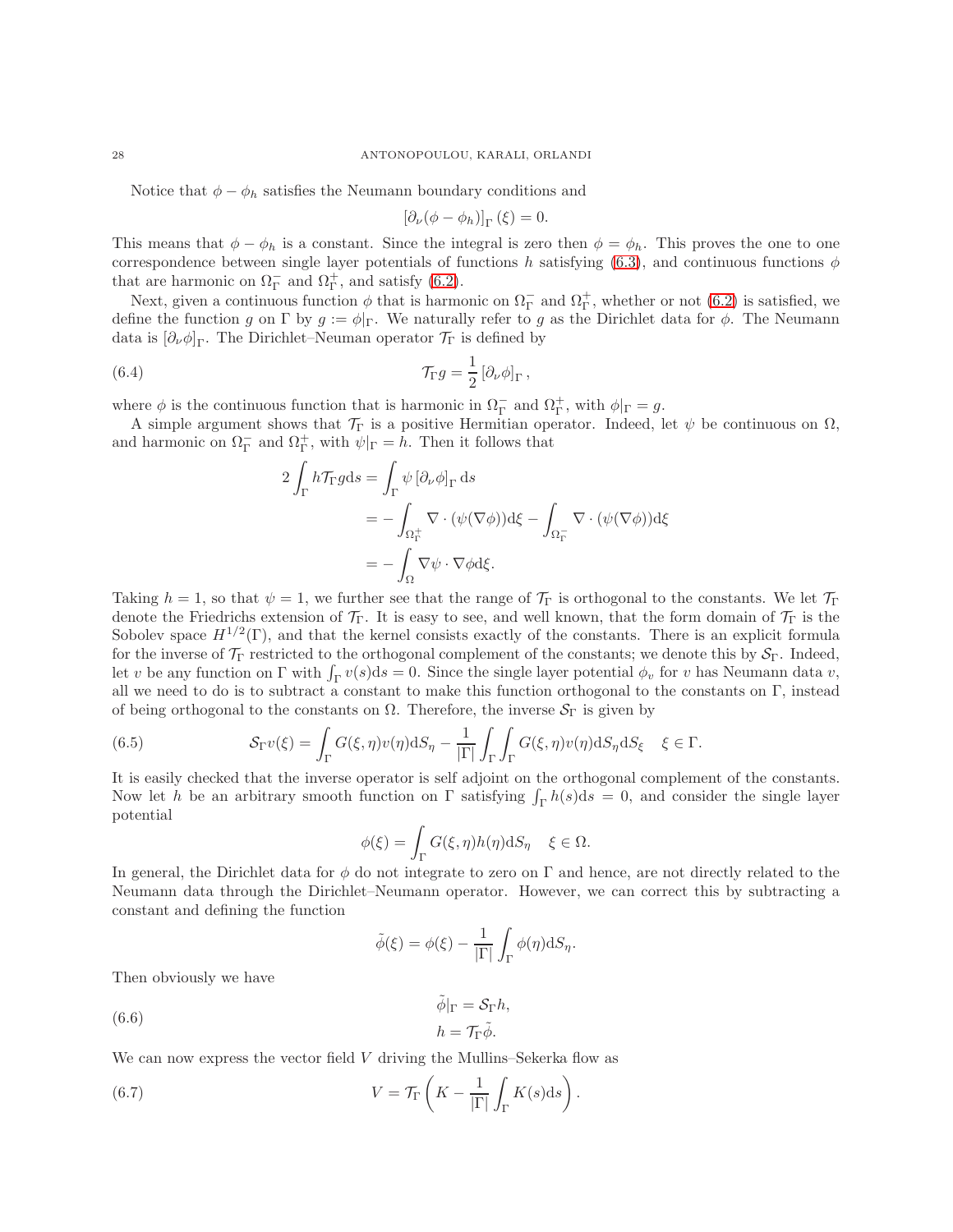We close by establishing notation for the two harmonic extension operators that will arise throughout what follows:

<span id="page-28-2"></span>The Neumann harmonic extension operator  $\mathcal{E}_{\Gamma,N}$  is defined by

(6.8) 
$$
(\mathcal{E}_{\Gamma,N}v)(\xi) = \int_{\Gamma} G(\xi,\eta)v(\eta) \mathrm{d}S_{\eta} - \frac{1}{|\Gamma|} \int_{\Gamma} \int_{\Gamma} G(\xi,\eta)v(\eta) \mathrm{d}S_{\eta} \mathrm{d}S_{\xi} \quad \xi \in \Omega,
$$

where  $v$  is a function on  $\Gamma$  satisfying

$$
\int_{\Gamma} v(\xi) \mathrm{d}S_{\xi} = 0.
$$

Notice that  $(\mathcal{E}_{\Gamma,N} v)(\xi)$  is the unique function that is continuous on Ω, harmonic on  $\Omega\setminus\Gamma$  satisfying Neumann boundary conditions on  $\partial\Omega$ , with Neumann data v, and with zero integral over Γ.

The Dirichlet harmonic extension operator  $\mathcal{E}_{\Gamma,D}$  is defined by setting  $\mathcal{E}_{\Gamma,D} g(\xi)$  to be the harmonic function  $\phi$  on  $\Omega\backslash\Gamma$  with Neumann boundary conditions on  $\partial\Gamma$ , and  $\phi|_{\Gamma}=g$ . Here, there is no restriction on the integral of g over Γ. Naturally, the Dirichlet extension can be expressed in terms of the Neumann extension and the Dirichlet–Neumann operator. Relations [\(6.5\)](#page-27-1) and [\(6.8\)](#page-28-2) give that

(6.9) 
$$
\mathcal{E}_{\Gamma,D} g(\xi) = \mathcal{E}_{\Gamma,N} \left( \mathcal{T}_{\Gamma} \left( g - \frac{1}{|\Gamma|} \int_{\Gamma} g(\eta) dS_{\eta} \right) \right) (\xi) + \frac{1}{|\Gamma|} \int_{\Gamma} g(\eta) dS_{\eta} \quad \xi \in \Omega.
$$

**A.2:** The expansion in  $\varepsilon$  of the Laplacian in local coordinates. Let  $f(z, s)$ , with  $z = \frac{d}{\varepsilon}$ , be a  $C^2$ function from  $\mathbb{R} \times \Gamma$  to  $\mathbb{R}$ . Then, in the two dimensional case, we have that

<span id="page-28-3"></span>(6.10)  

$$
\varepsilon^{2} \Delta f(z, s) = \frac{1}{1 - K(s)\varepsilon z} \left\{ \left( (1 - K(s)\varepsilon z) f_{z} \right)_{z} + \varepsilon^{2} \left( \frac{f_{s}}{1 - K(s)\varepsilon z} \right)_{s} \right\}
$$

$$
= f_{zz} - \varepsilon K(s) f_{z} \frac{1}{1 - K(s)\varepsilon z} + \varepsilon^{2} \frac{f_{ss}}{(1 - K(s)\varepsilon z)^{2}} + \varepsilon^{3} f_{s} \frac{\frac{d}{ds} K(s) z}{(1 - K(s)\varepsilon z)^{3}}
$$

Recalling that for  $|x| < 1$  it holds that

<span id="page-28-0"></span>
$$
\frac{1}{(1-x)} = \sum_{n=0}^{\infty} x^n, \quad \frac{1}{(1-x)^2} = \sum_{n=0}^{\infty} nx^{n-1}, \quad \frac{1}{(1-x)^3} = \frac{1}{2} \sum_{n=0}^{\infty} n(n-1)x^{n-2},
$$

we may rewrite [\(6.10\)](#page-28-3) as follows

(6.11) 
$$
\varepsilon^2 \Delta f = f_{zz} + \sum_{n=0}^{\infty} \varepsilon^{n+1} \left\{ a_{n+1}(z,s) f_z + b_{n+1}(z,s) f_{ss} + c_{n+1}(z,s) f_s \right\},
$$

where

<span id="page-28-1"></span>(6.12) 
$$
a_{n+1}(z,s) = -K^{n+1}(s)z^n,
$$

$$
b_{n+1}(z,s) = nK^{n-1}(s)z^{n-1},
$$

$$
c_{n+1}(z,s) = \frac{1}{2}n(n-1)z^{n-1}K^{n-2}(s)\frac{d}{ds}K(s).
$$

A.3: proof of Theorem [2.7.](#page-9-2) The proof goes very much as in [\[1,](#page-30-1) Theorem 2.1]. Hence we outline only those points where the presence of the  $G_1$  and  $G_2$  makes a difference. First of all the constructed functions  $m^{(N)}(t), t \in [0,T]$  satisfy the requirements needed to apply the spectral estimates proven by [\[2\]](#page-30-18) and [\[12\]](#page-30-19). Namely, see [\(2.8\)](#page-6-3), [\(2.10\)](#page-6-5) and Lemma [4.5,](#page-19-1) we can always write for  $\xi \in \Omega$  and  $\in [0, T]$ 

$$
m^{(N)}(\xi,t) = m_0\Big(\frac{d(\xi,\Gamma_t^{(N)})}{\varepsilon}\Big) + \varepsilon \tilde{h}_1\Big(\frac{d(\xi,\Gamma_t^{(N)})}{\varepsilon},s(\xi,\Gamma_t^{(N)})\Big) + \varepsilon^2 q^{\varepsilon}(\xi,\Gamma_t^{(N)}) + \varepsilon \phi^{\varepsilon}(\xi,\Gamma_t^{(N)}),
$$

.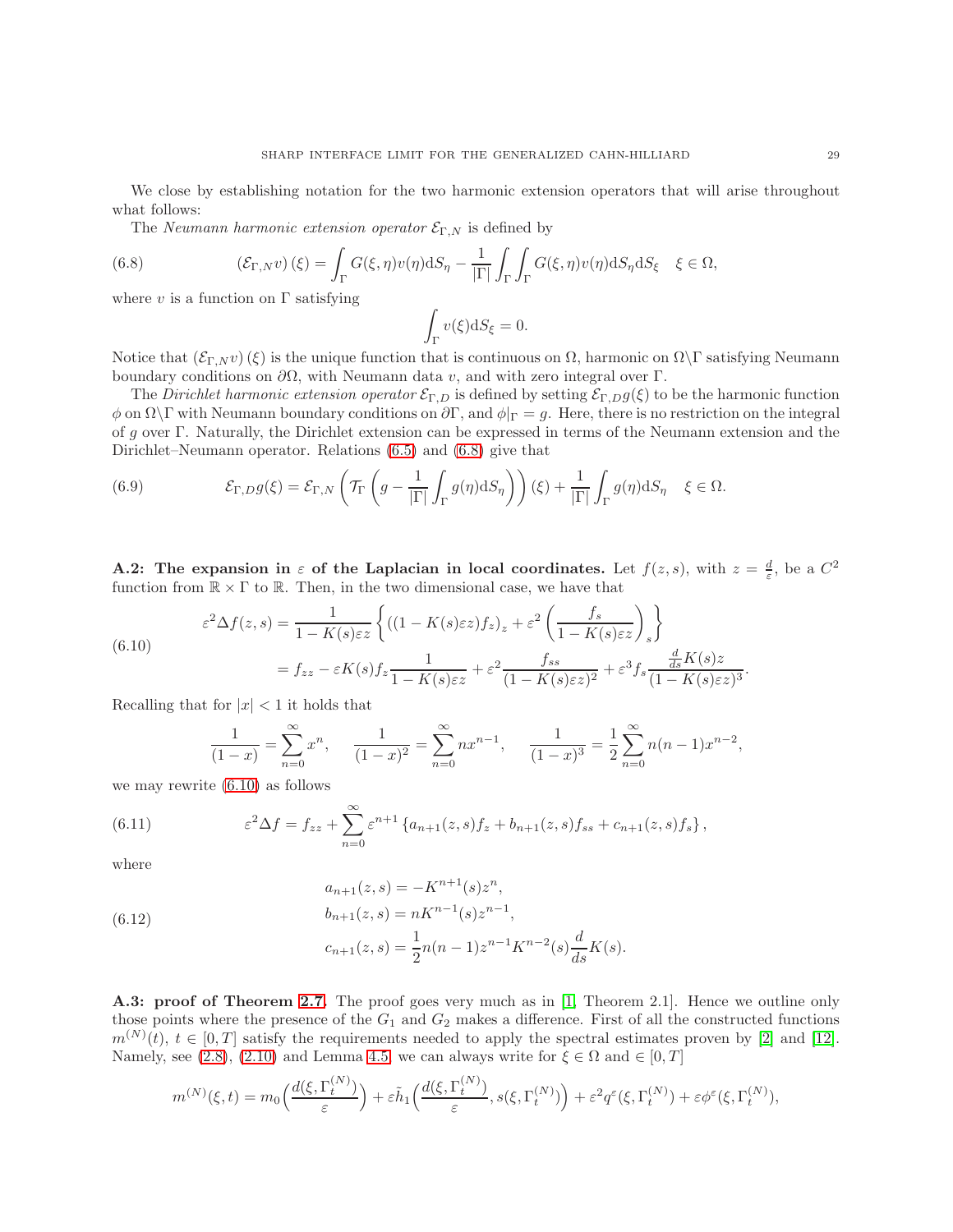where  $m_0$  is given in [\(2.9\)](#page-6-6),  $\tilde{h}_1(\cdot, s)$  is the function determined in Lemma [4.5](#page-19-1) which is even as function of  $z \in \mathbb{R}$  for any  $s \in \Gamma_t^{(N)}$ , equal to 0 in  $\Omega \setminus \mathcal{N}(\varepsilon_0)$  and when  $d(\xi, \Gamma_t^{(N)}) = 0$ . We denote by  $\varepsilon^2 q^{\varepsilon} (\xi, \Gamma_{t_{\xi(N)}}^{(N)})$  the remaining functions in the expansion of  $m^{(N)}$  which are equal to zero in  $\Omega \setminus \mathcal{N}(\varepsilon_0)$  and by  $\varepsilon \phi^{\varepsilon}(\xi, \Gamma_t^{(N)})$  the corrections to  $\pm 1$  in  $\Omega \setminus \mathcal{N}(\varepsilon_0)$ . Recall  $m^{(N)}(\cdot, t)$  are  $C^{\infty}(\Omega)$  for any  $t \in [0, T]$ . We immediate have, since  $\bar{m}(\cdot)$  is odd while  $h_1(\cdot, s)$  is even,

$$
\int_{\mathbb{R}} \tilde{h}_1(z,s)(\bar{m}'(z))^2 f''(\bar{m}(z))dz = 6 \int_{\mathbb{R}} \tilde{h}_1(z,s)(\bar{m}'(z))^2 \bar{m}(z)dz = 0, \qquad \forall s \in \Gamma_t^{(N)}.
$$

This is one of the requirement needed to apply the spectral estimates. The remaining requirements are immediately satisfied by the smoothness of  $m^{(N)}(\cdot, t)$  and by the fact that the  $\Phi_j$ ,  $j = 1, \ldots, N$  in the expansion of  $m^{(N)}$  satisfy a global Lipschitz bound independent on  $\varepsilon$ .

Then one proceeds as in [\[1\]](#page-30-1). Write [\(1.8\)](#page-2-3) as the the following :

<span id="page-29-0"></span>(6.13)  
\n
$$
\partial_t m^{\varepsilon} = \Delta \mu^{\varepsilon} + G_1 \quad \text{in } \Omega_T,
$$
\n
$$
\mu^{\varepsilon} = -\varepsilon \Delta m^{\varepsilon} + \frac{1}{\varepsilon} f(m^{\varepsilon}) - G_2 \quad \text{in } \Omega_T,
$$
\n
$$
m^{\varepsilon}(\xi, 0) = m_0^{\varepsilon}(\xi) \quad \xi \in \Omega,
$$
\n
$$
\partial_{\nu} m^{\varepsilon} = \partial_{\nu} \Delta m^{\varepsilon} = 0 \quad \text{on } \partial \Omega,
$$

and [\(2.12\)](#page-7-1) the the following:

<span id="page-29-1"></span>(6.14)  
\n
$$
\partial_t m^{(N)} = \Delta \mu^{(N)} + \sum_{j=0}^{N-1} \varepsilon^j G_{1,j} \quad \text{in } \Omega_T,
$$
\n
$$
\mu^{(N)} = -\varepsilon \Delta m^{(N)} + \frac{1}{\varepsilon} f(m^{(N)}) - \sum_{j=0}^{N-1} \varepsilon^j G_{2,j} + R^{(N)} \quad \text{in } \Omega_T,
$$
\n
$$
m^{(N)}(\xi, 0) = m_0^{\varepsilon}(\xi) \quad \xi \in \Omega,
$$
\n
$$
\partial_{\nu} m^{(N)} = \partial_{\nu} \Delta m^{(N)} = 0 \quad \text{on } \partial \Omega.
$$

Define  $R := m^{\varepsilon} - m^{(N)}$ . Then integrating R in space, by [\(6.13\)](#page-29-0) and [\(6.14\)](#page-29-1) and the fact that  $R(\xi, 0) = 0$ , we obtain

<span id="page-29-2"></span>
$$
\int_{\Omega} R(\xi, t) d\xi = \int_{\Omega} \left( m^{\varepsilon} - m^{(N)} \right) d\xi = \int_{\Omega} d\xi \int_{0}^{t} \partial_{s} \left( m^{\varepsilon} - m^{(N)} \right) ds
$$

$$
= \int_{\Omega} d\xi \int_{0}^{t} \left( \Delta \mu^{\varepsilon} + G_{1} - \Delta \mu^{(N)} - \sum_{j=0}^{N-1} \varepsilon^{j} G_{1,j} \right) ds
$$

$$
= \int_{0}^{t} ds \int_{\Omega} \Delta \left[ \mu^{\varepsilon} - \mu^{(N)} \right] d\xi + \varepsilon^{N} \int_{0}^{t} ds \int_{\Omega} \left[ G_{1,N} \right] d\xi ds
$$

$$
= \int_{0}^{t} ds \int_{\Omega} \Delta \left[ \mu^{\varepsilon} - \mu^{(N)} \right] d\xi = 0,
$$

since  $\partial_{\nu}[\mu^{\varepsilon} - \mu^{(N)}] = 0$  on  $\partial\Omega$ , and [\(2.21\)](#page-9-1) holds. Note that we need (and used for the above)  $\partial_{\nu}G_2 =$  $\partial_{\nu}R^{(N)}=0$  on  $\partial\Omega$  in order to have  $\partial_{\nu}[\mu^{\varepsilon}-\mu^{(N)}]=0$  on  $\partial\Omega$ . In addition, we need the residual  $R^{(N)}$ satisfying a Neumann condition i.e.

$$
\partial_{\nu}R^{(N)} = 0 \quad \text{on } \partial\Omega
$$

which is true by construction, cf. system  $(5.1)$  and the b.c. on system solutions in the statement of Theorem [5.1.](#page-24-5)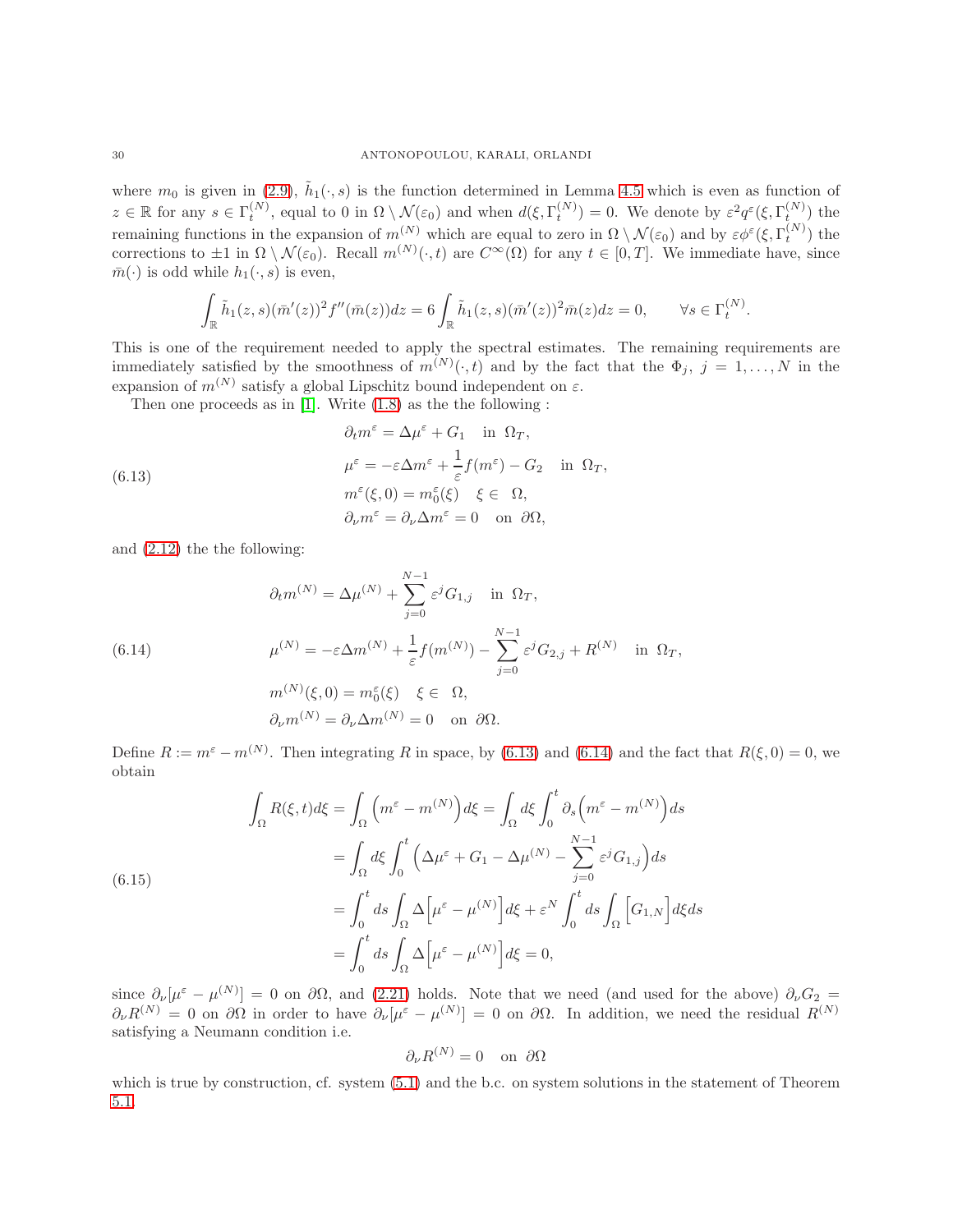Hence, since by [\(6.15\)](#page-29-2), for any  $t \in [0, T] \int_{\Omega} R(\xi, t) d\xi = 0$  then there exists unique  $\psi(\xi, t)$  such that

$$
-\Delta \psi(\cdot, t) = R(\cdot, t) \quad \text{in } \Omega,
$$
  
\n
$$
\partial_{\nu} \psi(\cdot, t) = 0 \quad \text{on } \partial \Omega,
$$
  
\n
$$
\int_{\Omega} \psi(\cdot, t) = 0 \quad \text{for any } t \in [0, T].
$$

(6.16)

At this point one can continue the proof as in [\[1\]](#page-30-1).  $\Box$ 

### Acknowledgments

DA and GK are supported by 'Aristeia' (Excellence) grant, ΣΠA 00086. GK has been partially supported by the European Unions Seventh Framework Programme (FP7-REGPOT-2009-1) under grant agreement no. 245749 Archimedes Center for Modeling, Analysis and Computation (University of Crete, Greece). EO has been supported by MIUR - PRIN 2011-2013.

### **REFERENCES**

- <span id="page-30-1"></span>[1] N. D. Alikakos, P. W. Bates and X. Chen, *Convergence of the Cahn-Hilliard Equation to the Hele-Shaw Model*, Arch. Rat. Mech. Anal., 128 (1994), pp. 165–205.
- <span id="page-30-18"></span>[2] N. D. Alikakos and G. Fusco, *The spectrum of the Cahn-Hilliard operator for generic interfaces in higher space dimensions*, Indiana University Math. J., 42 (1993), pp. 637–674.
- <span id="page-30-6"></span>[3] T. ANTAL, M. DROZ, J. MAGNIN AND Z. RÁCZ, *Formation of Liesengang Patterns: A Spinodal Decomposition Scenarion*, Phys. Rev. Lett., 83 (1999), pp. 2880–2883.
- <span id="page-30-13"></span>[4] D. C. Antonopoulou, P. W. Bates, G. D. Karali, *Motion of a droplet for the mass conserving Stochastic Allen-Cahn equation*, preprint.
- <span id="page-30-11"></span>[5] D. C. Antonopoulou, D. Blomker, G. D. Karali, *Front Motion in the One-Dimensional Stochastic Cahn-Hilliard Equation*, SIAM J. Math. Anal., 44-5 (2012), pp. 3242–3280.
- <span id="page-30-10"></span>[6] D. C. Antonopoulou, G. D. Karali, *Existence of solution for a generalized Stochastic Cahn-Hilliard Equation on convex domains*, Discrete Contin. Dyn. Syst. B, 16(1) (2011), pp. 31–55.
- <span id="page-30-15"></span>[7] D. C. Antonopoulou, G. D. Karali, G. T. Kossioris, *Asymptotics for a generalized Cahn-Hilliard equation with forcing terms*, Discrete Contin. Dyn. Syst. A, 30(4) (2011), pp. 1037–1054.
- [8] J. W. Cahn, J. E. Hilliard, *Free Energy of a Nonuniform System, I. Interfacial Free Energy* J. Chem. Phys., 28 (1958), pp. 258–267.
- [9] J. W. Cahn, J. E. Hilliard, *Free Energy of a Nonuniform System II, Thermodynamic basis*, J. Chem. Phys., 30 (1959), pp. 1121–1124.
- <span id="page-30-9"></span>[10] C. CARDON-WEBER, *Cahn-Hilliard stochastic equation: existence of the solution and of its density*, Bernoulli, 7(5) (2001), pp. 777–816.
- <span id="page-30-0"></span>[11] E. A. Carlen, M. C. Carvalho and E. Orlandi, *Approximate Solution of the Cahn-Hilliard Equation via Corrections to the Mullins-Sekerka Motion*, Arch. Rat. Mech. Anal., 178 (2005), pp. 1–55.
- <span id="page-30-19"></span>[12] X. Chen, *Spectrum of the Allen Cahn, Cahn-Hilliard and phase field equations for generic interface*, Comm. Partial Diff. Eqns., 19 (1994), pp. 1371–1395.
- <span id="page-30-7"></span><span id="page-30-2"></span>[13] X. Chen, *Global asymptotic limit of solutions of the Cahn-Hilliard Equation*, J. Differential Geom., 44 (1996), pp. 262–311.
- <span id="page-30-8"></span>[14] H. Cook, *Brownian motion in spinodal decomposition*, Acta Metallurgica, 18 (1970), pp. 297–306.
- [15] G. Da Prato, A. Debussche, *Stochastic Cahn-Hilliard Equation*, Nonlin. Anal. Th. Meth. Appl., 26(2) (1996), pp. 241– 263.
- <span id="page-30-16"></span><span id="page-30-14"></span>[16] C. M. Elliott, S. Zheng, *On the Cahn-Hilliard equation*, Arch. Rat. Mech. Anal., 96 (1986), pp. 339–357.
- [17] J. Escher, Y. Nishiura, *Smooth unique solutions for a modified Mullins-Sekerka model arising in diblock copolymer*, Hokkaido Mathematical Journal, 31 (2002), pp. 137-149
- <span id="page-30-3"></span>[18] J. Escher, G. Simonett, *Classical solutions of multidimensional Hele-Shaw models*, SIAM J. Math. Anal., 28 (1997), pp. 1028–1047.
- <span id="page-30-12"></span>[19] L. C. Evans, Partial Differential Equations, American Mathematical Society, 1998.
- [20] T. Funaki, *The scaling limit for a Stochastic PDE and the separation of phases*, Probab. Theory Relat. Fields., 102 (1995), pp. 221–288.
- <span id="page-30-17"></span><span id="page-30-5"></span>[21] D. Gilbarg and N. S. Trudinger, Elliptic partial differential equations of second order, Springer-Verlag (1977)
- [22] M. E. Gurtin, *Generalized Ginzburg-Landau and Cahn-Hilliard equations based on a microforce balance*, Physica D, 92 (1996), pp. 178–192.
- <span id="page-30-4"></span>[23] P. C. Hohenberg and B. I. Halperin, *Theory of dynamic critical phenomena*, J. Rev. Mod. Phys., 49 (1977), pp. 435–479.